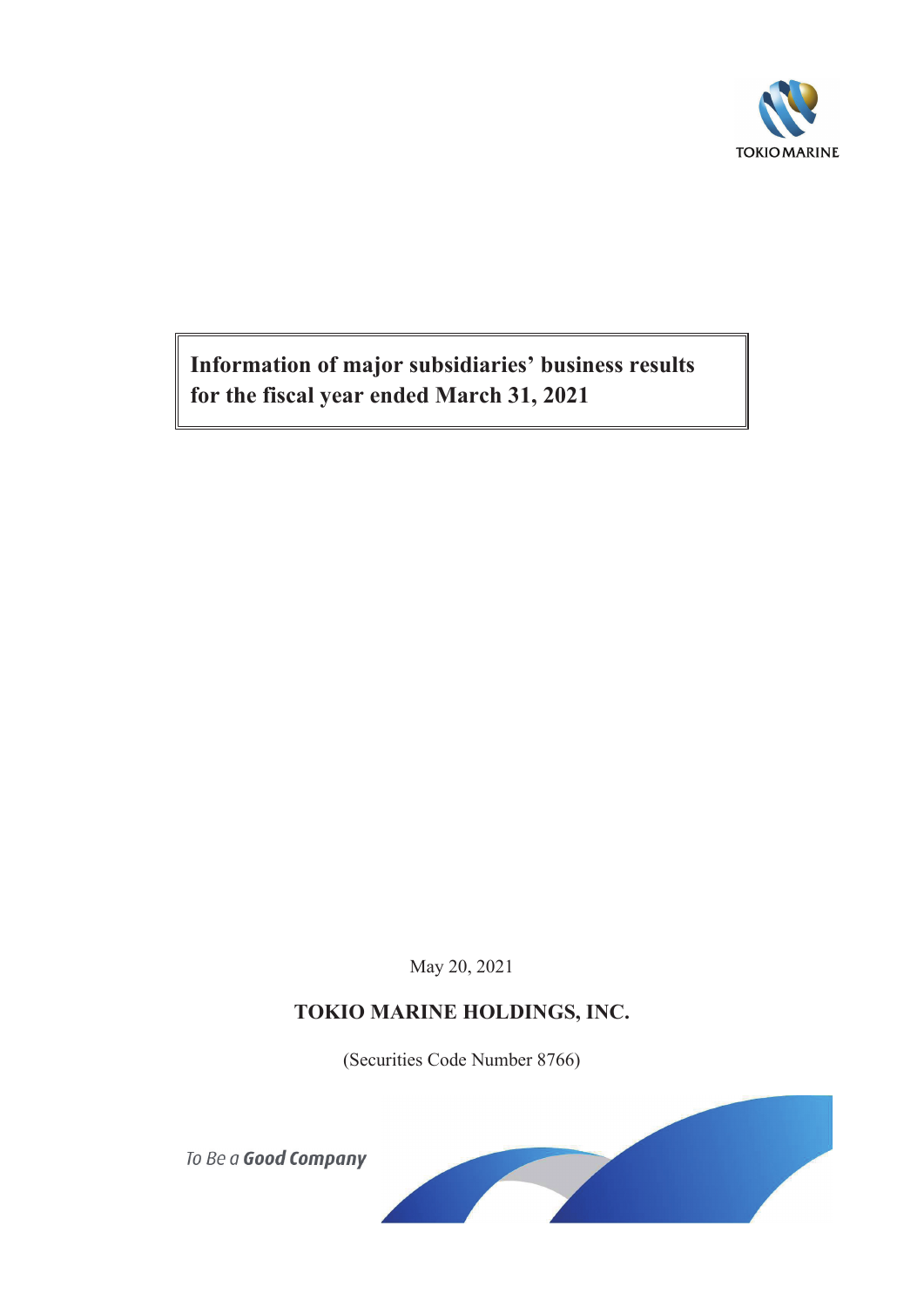| 1. Key figures of consolidated results                                           |                |
|----------------------------------------------------------------------------------|----------------|
| (1) Tokio Marine Holdings, Inc. (consolidated)                                   | 1              |
| (2) Insurance premiums                                                           | 1              |
| (3) Net income attributable to owners of the parent                              | 1              |
| 2. Key figures of the domestic non-life insurance business                       |                |
| (1) Tokio Marine & Nichido Fire Insurance Co., Ltd. (non-consolidated)           | $\overline{2}$ |
| (2) Nisshin Fire & Marine Insurance Co., Ltd. (non-consolidated)                 | 3              |
| (3) E.design Insurance Co., Ltd. (non-consolidated)                              | 4              |
| 3. Key figures of the domestic life insurance business                           | 5              |
| 4. Business forecasts for the fiscal year 2021 (April 1, 2021 to March 31, 2022) | 6              |
| 5. Dividend forecasts (Tokio Marine Holdings, Inc.)                              | 6              |
| Financial statements                                                             |                |
| 1. Tokio Marine & Nichido Fire Insurance Co., Ltd. (non-consolidated)            |                |
| (1) Balance sheet                                                                | 7              |
| (2) Statement of income                                                          | 9              |
| (3) Underwriting                                                                 | 10             |
| Direct premiums written excluding deposit premiums from policyholders            |                |
| Net premiums written                                                             |                |
| Net claims paid                                                                  |                |
| (4) Investment                                                                   | 11             |
| Income yield                                                                     |                |
| Gains (losses) on sales of securities, impairment losses on securities           |                |
| Available-for-sale securities                                                    |                |
| 2. Nisshin Fire & Marine Insurance Co., Ltd. (non-consolidated)                  |                |
| (1) Balance sheet                                                                | 12             |
| (2) Statement of income                                                          | 14             |
| (3) Underwriting                                                                 | 15             |
| Direct premiums written excluding deposit premiums from policyholders            |                |
| Net premiums written                                                             |                |
| Net claims paid                                                                  |                |
| (4) Investment                                                                   | 16             |
| Income yield                                                                     |                |
| Gains (losses) on sales of securities, impairment losses on securities           |                |
| Available-for-sale securities                                                    |                |
| 3. E.design Insurance Co., Ltd. (non-consolidated)                               |                |
| (1) Balance sheet                                                                | 17             |
| (2) Statement of income                                                          | 18             |

Page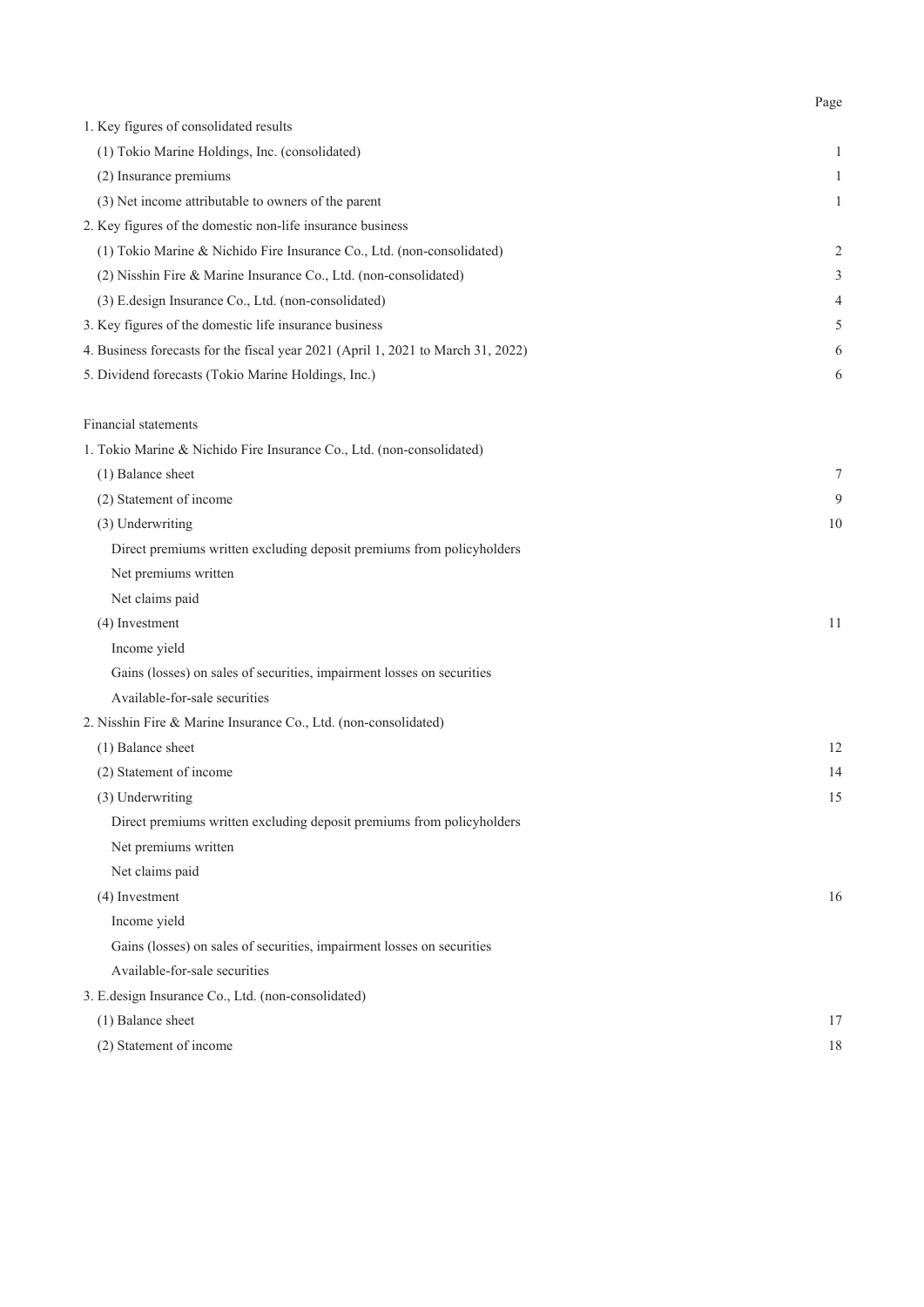|                                                                                                 | Page |
|-------------------------------------------------------------------------------------------------|------|
| 4. Tokio Marine & Nichido Life Insurance Co., Ltd. (non-consolidated)                           |      |
| (1) Balance sheet                                                                               | 19   |
| (2) Statement of income                                                                         | 21   |
| Breakdown of Ordinary profit (Core operating profit)                                            |      |
| (3) Underwriting (life)                                                                         | 23   |
| Amount of policies                                                                              |      |
| Annualized premiums                                                                             |      |
| (5) Investment (General account)                                                                | 24   |
| Realized yield                                                                                  |      |
| Gains (losses) on sales of securities, impairment losses on securities                          |      |
| Fair value information on securities (Securities with fair value other than trading securities) |      |
| Glossary of terminology                                                                         | 25   |
| Supplementary information of business results for the fiscal year 2020                          |      |
| • Tokio Marine & Nichido Fire Insurance Co., Ltd. (non-consolidated)                            | 28   |
| · Nisshin Fire & Marine Insurance Co., Ltd. (non-consolidated)                                  | 31   |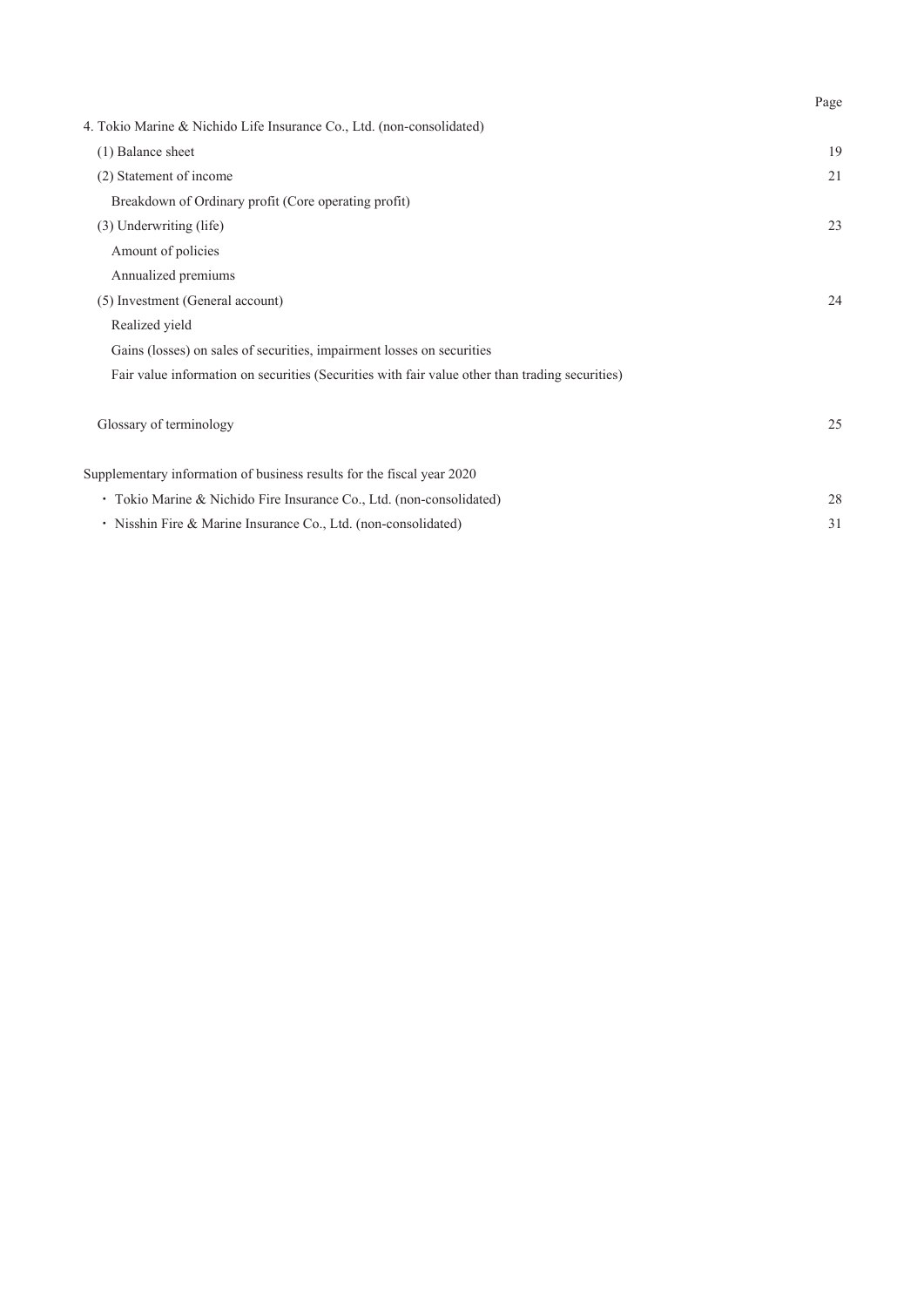## 1. Key figures of consolidated results

### (1) Tokio Marine Holdings, Inc. (consolidated)

|                                                 |                  |                  |                        | (Yen in millions) |
|-------------------------------------------------|------------------|------------------|------------------------|-------------------|
|                                                 | Fiscal year 2019 | Fiscal year 2020 | Increase<br>(Decrease) | Rate of change    |
| Ordinary income                                 | 5,465,432        | 5,461,195        | (4,237)                | $(0.1)\%$         |
| Ordinary profit                                 | 363,945          | 266,735          | (97,210)               | (26.7)            |
| Net income attributable to owners of the parent | 259,763          | 161,801          | (97, 961)              | (37.7)            |

### (2) Insurance premiums

|  |                                 |                  |                  |                        | $\left[1 \right]$ ch in minitons |
|--|---------------------------------|------------------|------------------|------------------------|----------------------------------|
|  |                                 | Fiscal year 2019 | Fiscal year 2020 | Increase<br>(Decrease) | Rate of change                   |
|  | Insurance premiums              | 4,580,296        | 4,561,502        | (18, 793)              | $(0.4)\%$                        |
|  | Net premiums written (non-life) | 3,598,396        | 3,606,548        | 8,152                  | 0.2                              |
|  | Tokio Marine & Nichido          | 2,247,508        | 2,261,313        | 13.805                 | 06                               |
|  | Nisshin Fire                    | 148.850          | 147.750          | (1.100)                | (O 7                             |
|  | Overseas subsidiaries           | 1.170.646        | 1.166.780        | (3.866)                | (0.3)                            |
|  | Others                          | 31.390           | 30.704           | (686)                  |                                  |
|  | Life insurance premiums         | 981,900          | 954.954          | (26,946)               | 12.7                             |
|  | Tokio Marine & Nichido Life     | 627,209          | 598,822          | (28, 386)              | (4.5)                            |
|  | Overseas subsidiaries           | 354,956          | 356,499          | 1.543                  | 04                               |

### (3) Net income attributable to owners of the parent

|                                                 |                                               |                  |                  |                        | I CII III IIIIIIIIOIIS) |
|-------------------------------------------------|-----------------------------------------------|------------------|------------------|------------------------|-------------------------|
|                                                 |                                               | Fiscal year 2019 | Fiscal year 2020 | Increase<br>(Decrease) | Rate of change          |
| Net income attributable to owners of the parent |                                               | 259.763          | 161.801          | (97.961)               |                         |
|                                                 | Tokio Marine & Nichido                        | 169.966          | 109.379          | (60.587)               |                         |
|                                                 | Nisshin Fire                                  | 3.757            | I 7.077          | 13.320                 | 354.5                   |
|                                                 | Tokio Marine & Nichido Life                   | 34.259           | 46 459           | 12.199                 | 35 R                    |
|                                                 | Overseas subsidiaries (*)                     | 176 883          | 130 719          | (46.164)               |                         |
|                                                 | Financial and other business subsidiaries (*) | 3 1 7 5          |                  | 3819                   |                         |
|                                                 | Consolidation adjustment, etc.                |                  |                  | 20.548°                |                         |

(\*)Figures have been changed in this document to exclude purchase method adjustments for amortization of intangible fixed assets and others.

## (Yen in millions)

(Yen in millions)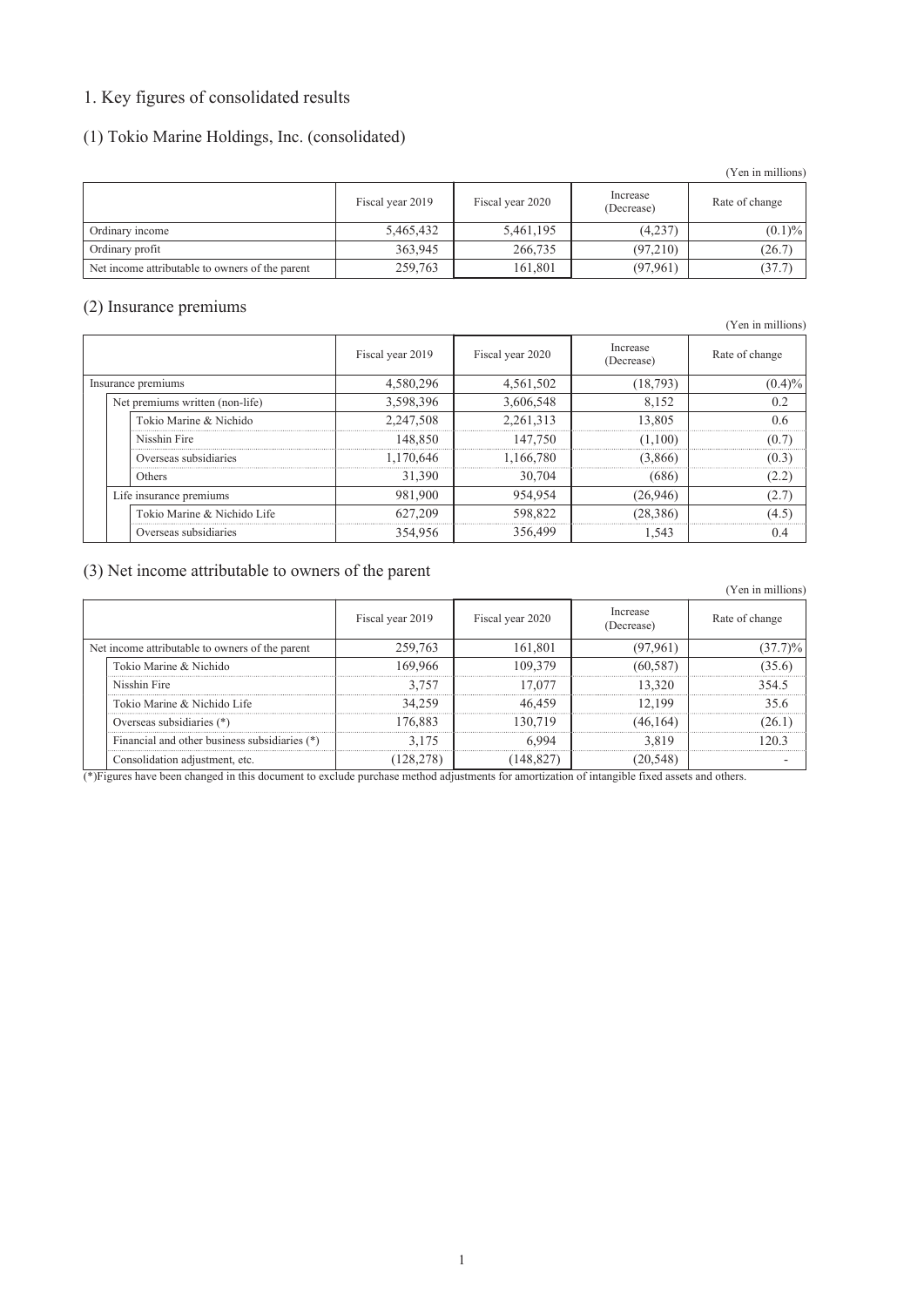## 2. Key figures of the domestic non-life insurance business

## (1) Tokio Marine & Nichido Fire Insurance Co., Ltd. (non-consolidated)

|                                        |                                                                           |                  |                  | (Yen in millions)      |
|----------------------------------------|---------------------------------------------------------------------------|------------------|------------------|------------------------|
|                                        |                                                                           | Fiscal year 2019 | Fiscal year 2020 | Increase<br>(Decrease) |
| Key components of ordinary profit      |                                                                           |                  |                  |                        |
|                                        | $(+)$ Net premiums written                                                | 2,247,508        | 2,261,313        | 13,805                 |
|                                        | $(-)$ Net claims paid                                                     | 1,353,232        | 1,185,264        | (167,968)              |
|                                        | $(-)$ Loss adjustment expenses                                            | 113.195          | 113,777          | 582                    |
|                                        | $(-)$ Agency commissions and brokerage                                    | 415,939          | 432,369          | 16,429                 |
| Underwriting                           | Operating and general administrative expenses on<br>$(-)$<br>underwriting | 275,502          | 263,060          | (12, 441)              |
|                                        | $(-)$ Provision for (reversal of) outstanding claims                      | 8,410            | 99,804           | 91,394                 |
|                                        | $(-)$ Provision for (reversal of) underwriting reserves                   | (4,242)          | 106,923          | 111,166                |
|                                        | Underwriting profit (loss)                                                | 38,490           | (16,965)         | (55, 455)              |
|                                        | $(+)$ Interest and dividends                                              | 189,243          | 163,314          | (25, 928)              |
|                                        | $(+)$ Gains (losses) on sales of securities                               | 110,647          | 83,765           | (26, 881)              |
| Investment and<br>other                | $(-)$ Impairment losses on securities                                     | 22,172           | 1.609            | (20, 562)              |
|                                        | $(+)$ Gains (losses) on derivatives                                       | (15,787)         | (24,001)         | (8,213)                |
|                                        | Net investment income (loss) and other                                    | 182,051          | 170,247          | (11, 804)              |
| Ordinary profit (loss)                 |                                                                           | 223,945          | 157,272          | (66, 672)              |
| $(+)$ Extraordinary gains              |                                                                           | 4,136            | 274              | (3,862)                |
| -) Extraordinary losses                |                                                                           | 16,828           | 18,342           | 1,514                  |
| Net income (loss)                      |                                                                           | 169,966          | 109,379          | (60, 587)              |
| Loss ratio (private sector, E/I basis) |                                                                           | 66.3 %           | 60.8%            | (5.5)                  |
|                                        | Fire and allied lines                                                     | 91.7             | 84.1             | (7.6)                  |
|                                        | Voluntary automobile                                                      | 60.8             | 54.3             | (6.5)                  |
| Expense ratio (private sector)         |                                                                           | 32.4             | 31.6             | (0.8)                  |
| Combined ratio (private sector)        |                                                                           | 98.7             | 92.5             | (6.2)                  |
|                                        | Net incurred losses related to natural catastrophe                        | 162,525          | 96.763           | (65,761)               |
|                                        | Fire and allied lines                                                     | 130,644          | 86,831           | (43, 813)              |
|                                        | Voluntary automobile                                                      | 14,494           | 4,876            | (9,617)                |
|                                        | Increase (decrease) in catastrophe loss reserve                           | (66, 043)        | 71,827           | 137,870                |
|                                        | Fire and allied lines                                                     | (41, 598)        | 22,008           | 63,606                 |
|                                        | Voluntary automobile                                                      | (18, 047)        | 35,466           | 53,513                 |
| Balance of catastrophe loss reserve    |                                                                           | 900,626          | 972,454          | 71,827                 |
|                                        | Reservation ratio of catastrophe loss reserve                             | 45.7%            | 48.1%            | 2.4                    |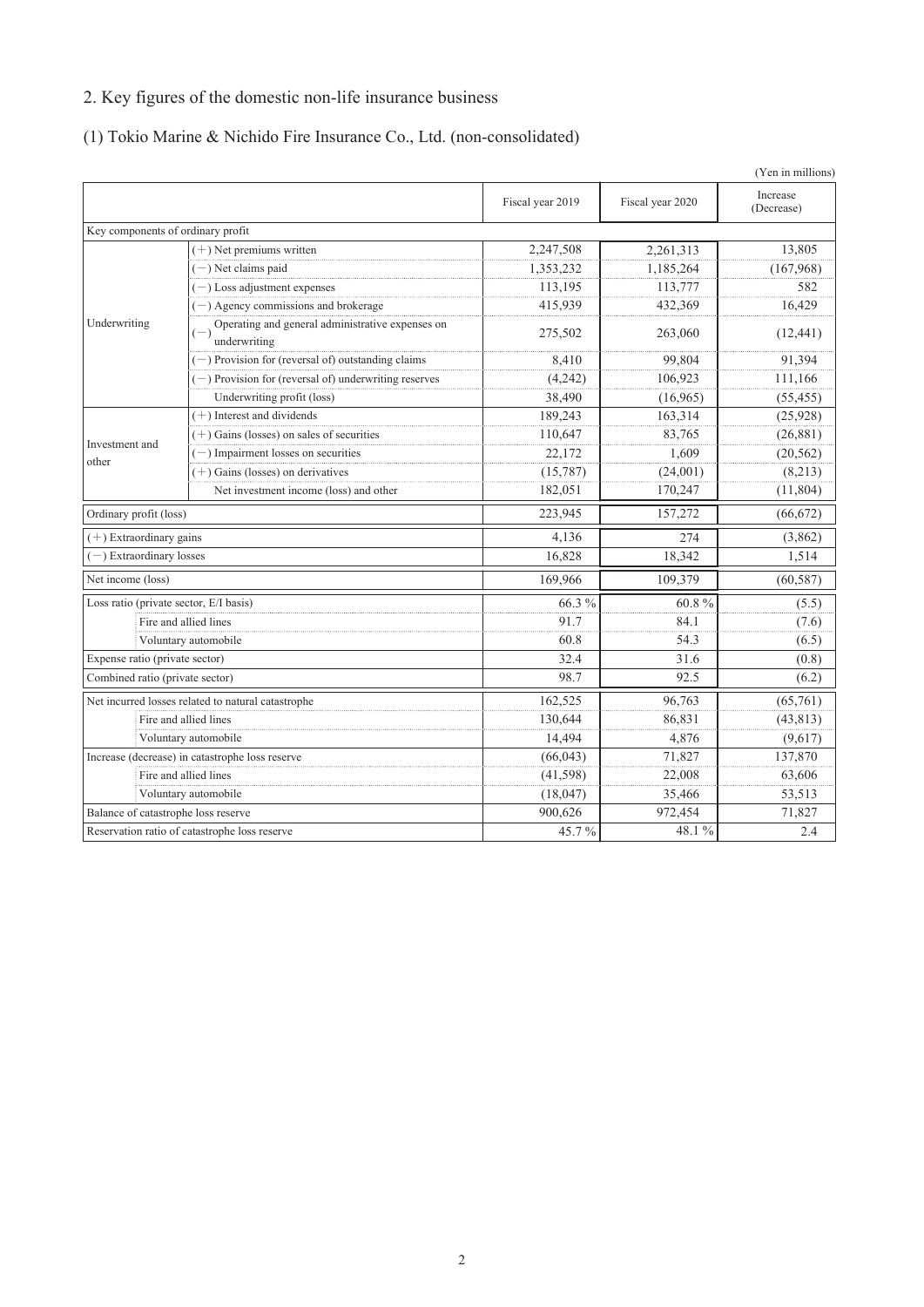|                                        |                                                                  |                  |                  | (Yen in millions)      |
|----------------------------------------|------------------------------------------------------------------|------------------|------------------|------------------------|
|                                        |                                                                  | Fiscal year 2019 | Fiscal year 2020 | Increase<br>(Decrease) |
| Key components of ordinary profit      |                                                                  |                  |                  |                        |
|                                        | $(+)$ Net premiums written                                       | 148,850          | 147,750          | (1,100)                |
|                                        | $(-)$ Net claims paid                                            | 86,704           | 75,971           | (10, 733)              |
|                                        | $(-)$ Loss adjustment expenses                                   | 9,774            | 9,569            | (205)                  |
|                                        | $(-)$ Agency commissions and brokerage                           | 26,339           | 26,912           | 572                    |
| Underwriting                           | Operating and general administrative expenses on<br>underwriting | 23,389           | 22,061           | (1,328)                |
|                                        | $(-)$ Provision for (reversal of) outstanding claims             | (2,948)          | 1.861            | 4,810                  |
|                                        | $(-)$ Provision for (reversal of) underwriting reserves          | 2,143            | 3,866            | 1,723                  |
|                                        | Underwriting profit (loss)                                       | 2,789            | 6,811            | 4,021                  |
|                                        | $(+)$ Interest and dividends                                     | 4,701            | 4.075            | (625)                  |
| Investment and                         | $(+)$ Gains (losses) on sales of securities                      | 3,104            | 14,923           | 11,818                 |
| other                                  | $(-)$ Impairment losses on securities                            | 1,296            | 148              | (1, 148)               |
|                                        | $(+)$ Gains (losses) on derivatives                              | (938)            | (364)            | 573                    |
|                                        | Net investment income (loss) and other                           | 3,603            | 17,253           | 13,649                 |
| Ordinary profit (loss)                 |                                                                  | 5,785            | 23,557           | 17,771                 |
| $(+)$ Extraordinary gains              |                                                                  | 202              | 55               | (147)                  |
| $(-)$ Extraordinary losses             |                                                                  | 268              | 670              | 402                    |
| Net income (loss)                      |                                                                  | 3,757            | 17,077           | 13,320                 |
| Loss ratio (private sector, E/I basis) |                                                                  | 62.1%            | 56.8%            | (5.3)                  |
|                                        | Fire and allied lines                                            | 96.3             | 83.7             | (12.7)                 |
|                                        | Voluntary automobile                                             | 55.4             | 49.5             | (5.9)                  |
| Expense ratio (private sector)         |                                                                  | 34.4             | 33.6             | (0.9)                  |
| Combined ratio (private sector)        |                                                                  | 96.6             | 90.4             | (6.2)                  |
|                                        | Net incurred losses related to natural catastrophe               | 12,154           | 5,697            | (6, 456)               |
|                                        | Fire and allied lines                                            | 10,648           | 5.006            | (5,642)                |
| Voluntary automobile                   |                                                                  | 1,086            | 401              | (684)                  |
|                                        | Increase (decrease) in catastrophe loss reserve                  | (3,003)          | 641              | 3,645                  |
|                                        | Fire and allied lines                                            | (2,712)          | 13,352           | 16,065                 |
|                                        | Voluntary automobile                                             | 2,761            | (12, 191)        | (14, 952)              |
| Balance of catastrophe loss reserve    |                                                                  | 57,133           | 57,775           | 641                    |
|                                        | Reservation ratio of catastrophe loss reserve                    | 43.4%            | 43.3 %           | (0.1)                  |

## (2) Nisshin Fire & Marine Insurance Co., Ltd. (non-consolidated)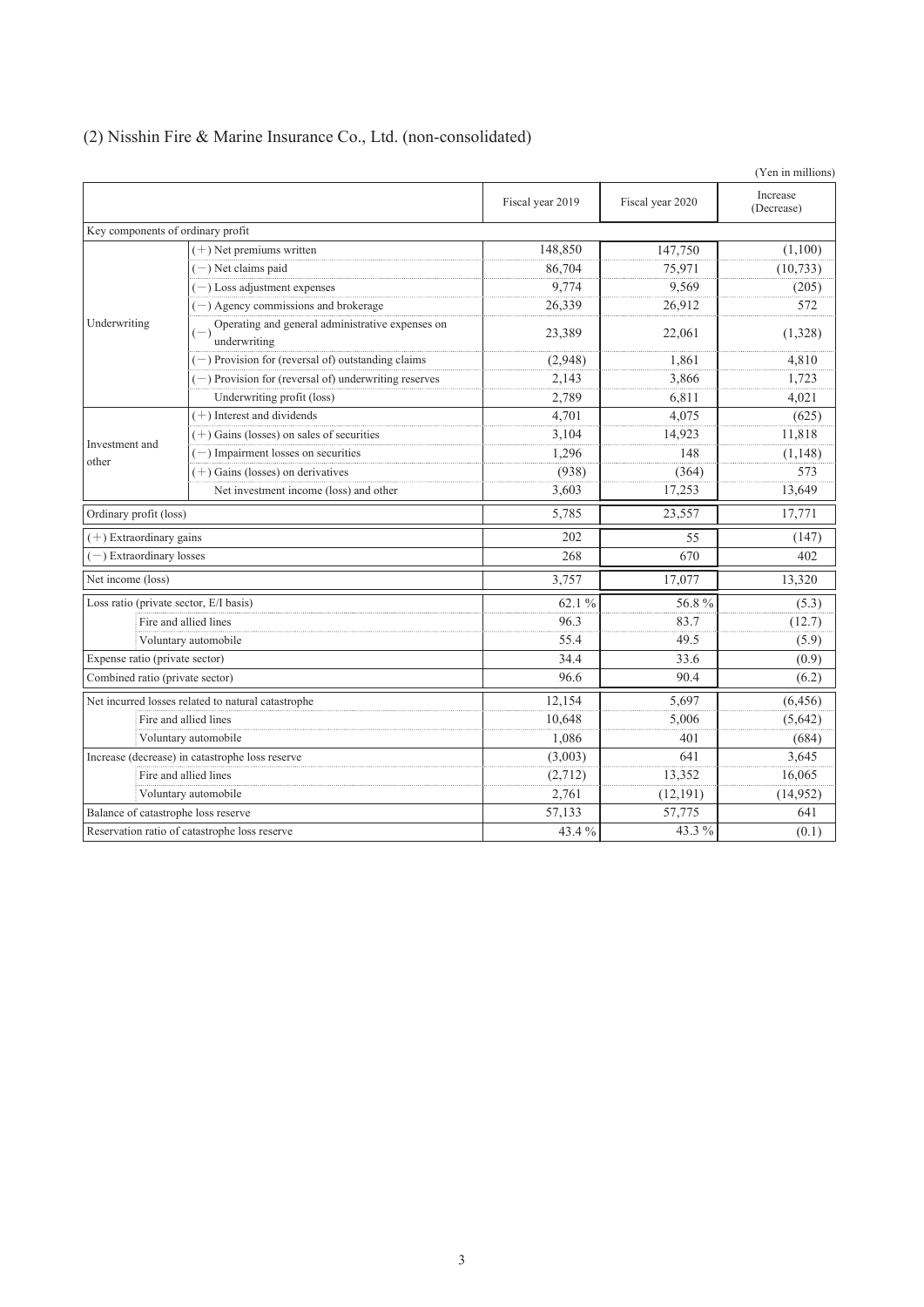|  |  |  | (3) E.design Insurance Co., Ltd. (non-consolidated) |
|--|--|--|-----------------------------------------------------|
|--|--|--|-----------------------------------------------------|

|                                        |                                                                  |                  |                  | (Yen in millions)      |
|----------------------------------------|------------------------------------------------------------------|------------------|------------------|------------------------|
|                                        |                                                                  | Fiscal year 2019 | Fiscal year 2020 | Increase<br>(Decrease) |
| Key components of ordinary profit      |                                                                  |                  |                  |                        |
|                                        | $(+)$ Net premiums written                                       | 31,670           | 33,132           | 1,462                  |
|                                        | $(-)$ Net claims paid                                            | 18,282           | 15,723           | (2, 559)               |
|                                        | $(-)$ Loss adjustment expenses                                   | 2,340            | 2,014            | (325)                  |
|                                        | $(-)$ Agency commissions and brokerage                           | 390              | 376              | (14)                   |
| Underwriting                           | Operating and general administrative expenses on<br>underwriting | 10,001           | 9,107            | (894)                  |
|                                        | $(-)$ Provision for (reversal of) outstanding claims             | 1,370            | (611)            | (1,982)                |
|                                        | $(-)$ Provision for (reversal of) underwriting reserves          | 856              | 1,827            | 970                    |
|                                        | Underwriting profit (loss)                                       | (1, 554)         | 4,714            | 6,268                  |
|                                        | $(+)$ Interest and dividends                                     | $\overline{2}$   | $\overline{2}$   | (0)                    |
|                                        | $(+)$ Gains (losses) on sales of securities                      |                  |                  |                        |
| Investment and<br>other                | $(-)$ Impairment losses on securities                            |                  |                  |                        |
|                                        | $(+)$ Gains (losses) on derivatives                              |                  |                  |                        |
|                                        | Net investment income (loss) and other                           | (14)             | (19)             | (5)                    |
| Ordinary profit (loss)                 |                                                                  | (1, 568)         | 4,694            | 6,263                  |
| $(+)$ Extraordinary gains              |                                                                  | 4                |                  | (4)                    |
| $(-)$ Extraordinary losses             |                                                                  | 13               | $\theta$         | (12)                   |
| Net income (loss)                      |                                                                  | (1,671)          | 4.037            | 5,708                  |
| Loss ratio (private sector, E/I basis) |                                                                  | 71.0%            | 52.5 %           | (18.5)                 |
|                                        | Fire and allied lines                                            |                  |                  |                        |
|                                        | Voluntary automobile                                             | 71.0             | 52.5             | (18.5)                 |
| Expense ratio (private sector)         |                                                                  | 33.3             | 28.9             | (4.3)                  |
| Combined ratio (private sector)        |                                                                  | 104.2            | 81.4             | (22.8)                 |
|                                        | Net incurred losses related to natural catastrophe               | 661              | 69               | (592)                  |
|                                        | Fire and allied lines                                            |                  |                  |                        |
|                                        | Voluntary automobile                                             | 661              | 69               | (592)                  |
|                                        | Increase (decrease) in catastrophe loss reserve                  | 43               | 1,051            | 1,008                  |
|                                        | Fire and allied lines                                            |                  |                  |                        |
|                                        | Voluntary automobile                                             | 43               | 1,051            | 1,008                  |
| Balance of catastrophe loss reserve    |                                                                  | 1,004            | 2,056            | 1,051                  |
|                                        | Reservation ratio of catastrophe loss reserve                    | 3.2 %            | 6.3 %            | 3.1                    |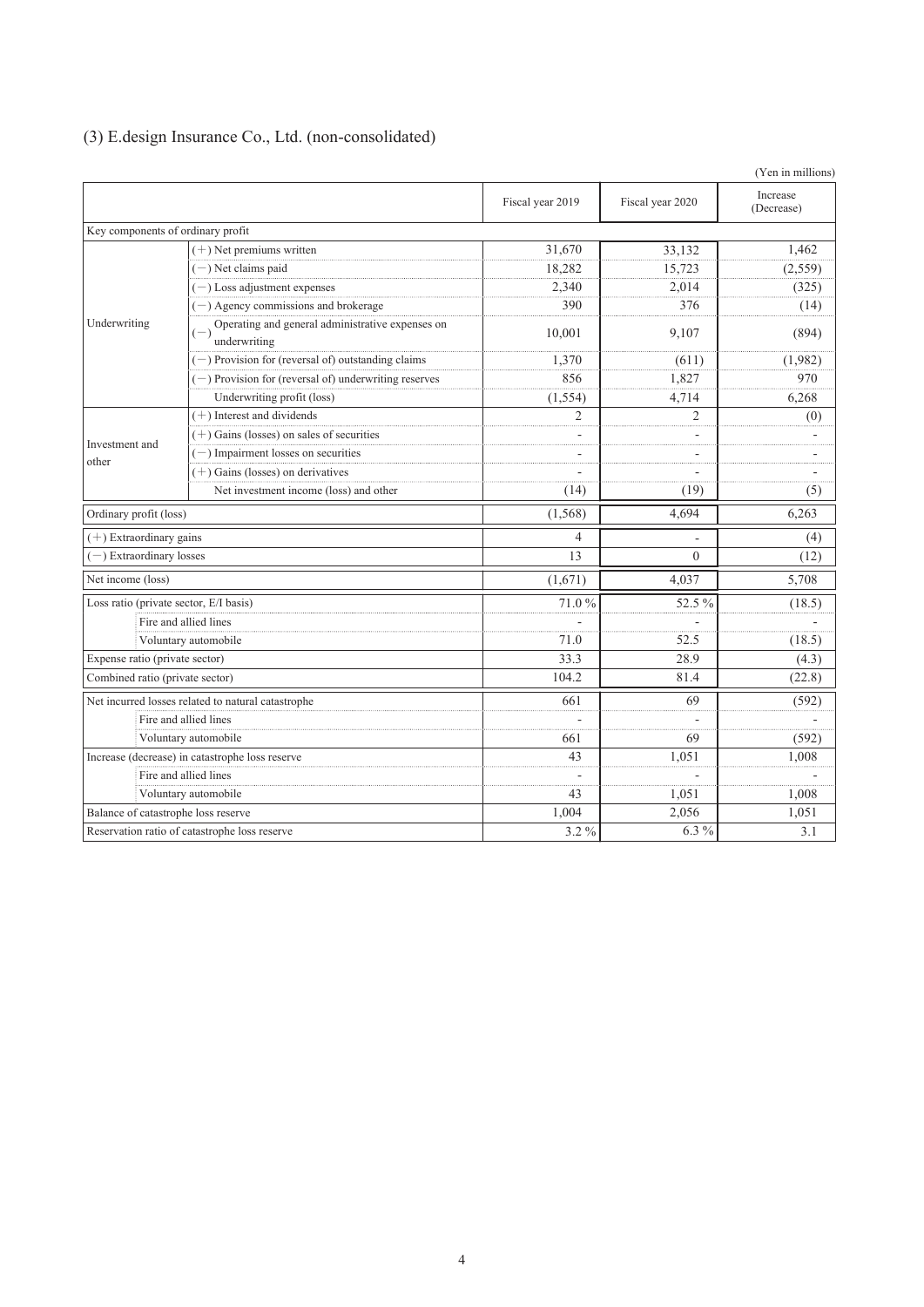## 3. Key figures of the domestic life insurance business

## Tokio Marine & Nichido Life Insurance Co., Ltd. (non-consolidated)

|                                                    |                  |                  |                        | (Yen in millions) |
|----------------------------------------------------|------------------|------------------|------------------------|-------------------|
|                                                    | Fiscal year 2019 | Fiscal year 2020 | Increase<br>(Decrease) | Rate of change    |
| Annualized premiums                                |                  |                  |                        |                   |
| Policies in force                                  | 837,224          | 819,905          | (17,319)               | $(2.1)\%$         |
| Individual insurance                               | 695,537          | 686,818          | (8, 718)               | (1.3)             |
| Medical coverage, accelerated death benefits, etc. | 203,774          | 215,935          | 12,160                 | 6.0               |
| Medical and cancer                                 | 173,769          | 184,632          | 10,863                 | 6.3               |
| Individual annuities                               | 141,686          | 133,086          | (8,600)                | (6.1)             |
| New policies                                       | 40,541           | 43,333           | 2,791                  | 6.9               |
| Individual insurance                               | 40,541           | 43,333           | 2,791                  | 6.9               |
| Medical coverage, accelerated death benefits, etc. | 22,120           | 22,686           | 565                    | 2.6               |
| Medical and cancer                                 | 18,122           | 19,159           | 1,037                  | 5.7               |
| Individual annuities                               |                  | ٠                |                        |                   |
| Net income (loss)                                  | 34,259           | 46,459           | 12,199                 | 35.6              |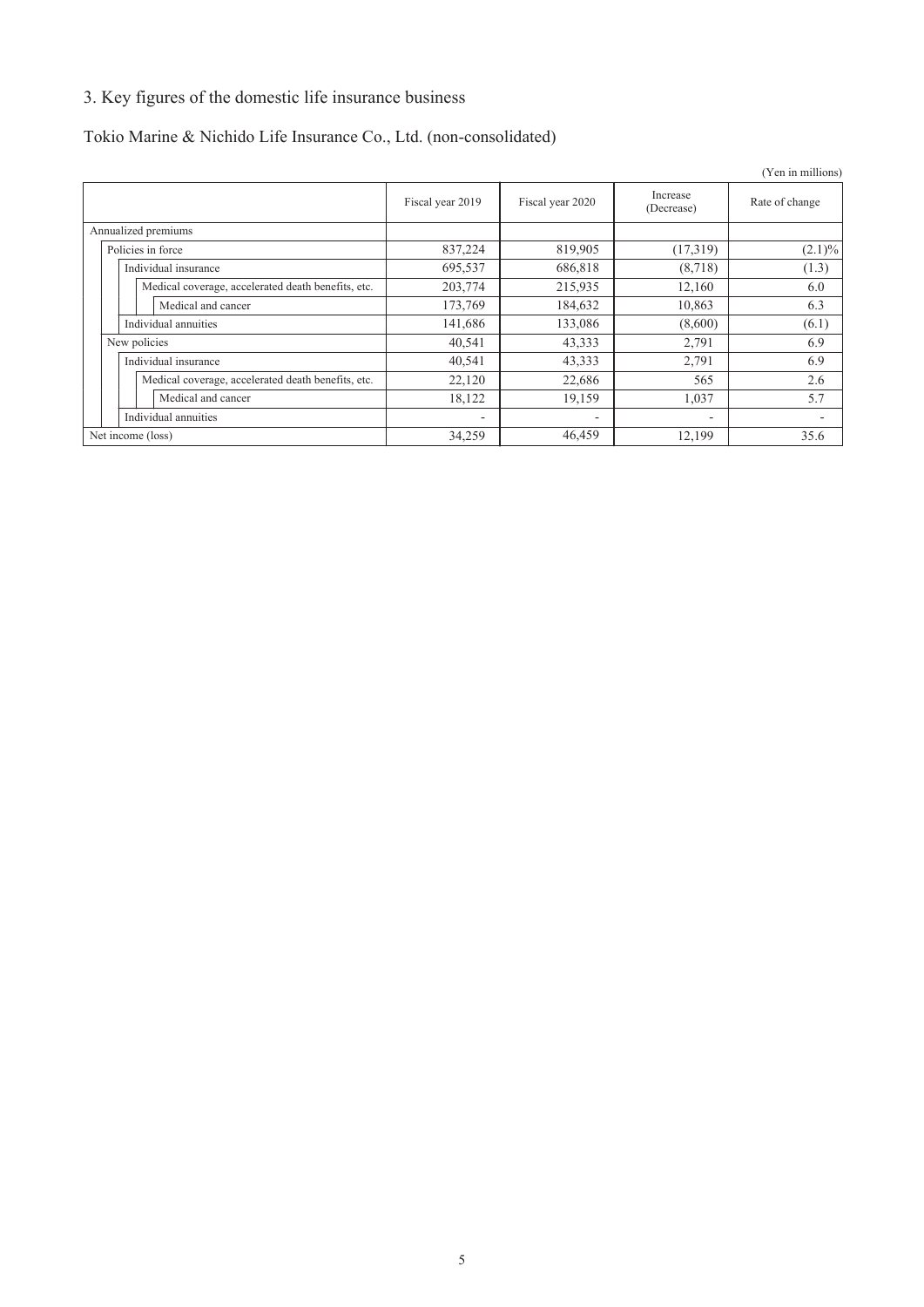## 4. Business forecasts for the fiscal year 2021 (April 1, 2021 to March 31, 2022)

### (1) Tokio Marine Holdings, Inc. (consolidated)

|                                                 |                  |                                |                        | (Yen in millions) |
|-------------------------------------------------|------------------|--------------------------------|------------------------|-------------------|
|                                                 | Fiscal year 2020 | Fiscal year 2021<br>(Forecast) | Increase<br>(Decrease) | Rate of change    |
| Insurance premiums                              | 4,561,502        | 4,690,000                      | 128,497                | $2.8\%$           |
| Ordinary profit                                 | 266,735          | 440,000                        | 173,264                | 65.0              |
| Net income attributable to owners of the parent | 161,801          | 315,000                        | 153,198                | 94.7              |

### (2) Insurance premiums

|                                 |                  |                                |                        | $\frac{1}{2}$  |
|---------------------------------|------------------|--------------------------------|------------------------|----------------|
|                                 | Fiscal year 2020 | Fiscal year 2021<br>(Forecast) | Increase<br>(Decrease) | Rate of change |
| Insurance premiums              | 4,561,502        | 4,690,000                      | 128,497                | $2.8\%$        |
| Net premiums written (non-life) | 3,606,548        | 3,760,000                      | 153,451                |                |
| Tokio Marine & Nichido          | 2,261,313        | 2.262,000                      | 686                    | 0 <sub>0</sub> |
| Nisshin Fire                    | 147,750          | 146.500                        | 1.250)                 | <br>(0.8)      |
| Overseas subsidiaries           | 1.166.780        | 1.313.000                      | 146.219                | 12.5           |
| Others                          | 30,704           | 38,500                         | 7.795                  | 25.4           |
| Life insurance premiums         | 954,954          | 930,000                        | (24, 954)              | (2.6)          |
| Tokio Marine & Nichido Life     | 598,822          | 552,000                        | (46.822)               | (7.8)          |
| Overseas subsidiaries           | 356,499          | 378,000                        | 21,500                 | 6.0            |

## (3) Net income attributable to owners of the parent

|                                                 |                                           |                  |                                |                        | (Yen in millions) |
|-------------------------------------------------|-------------------------------------------|------------------|--------------------------------|------------------------|-------------------|
|                                                 |                                           | Fiscal year 2020 | Fiscal year 2021<br>(Forecast) | Increase<br>(Decrease) | Rate of change    |
| Net income attributable to owners of the parent |                                           | 161,801          | 315,000                        | 153.198                | 94.7%             |
|                                                 | Tokio Marine & Nichido                    | 109.379          | 220 000                        | 110.620                | 101-1             |
|                                                 | Nisshin Fire                              | I 7 077          | 1.400                          | (5.677)                |                   |
|                                                 | Tokio Marine & Nichido Life               | 46 459           | 47.000                         | 540                    |                   |
|                                                 | Overseas subsidiaries                     | 30.719           | 184 000                        | 53.280                 |                   |
|                                                 | Financial and other business subsidiaries |                  | 5.500                          | 494                    |                   |
|                                                 | Consolidation adjustment, etc.            |                  | .52900                         |                        |                   |

### (4) Tokio Marine & Nichido Fire Insurance Co., Ltd. (non-consolidated)

|                                 |                  |                                |                        | $\frac{1}{2}$ CH in minimums $\frac{1}{2}$ |
|---------------------------------|------------------|--------------------------------|------------------------|--------------------------------------------|
|                                 | Fiscal year 2020 | Fiscal year 2021<br>(Forecast) | Increase<br>(Decrease) | Rate of change                             |
| Net premiums written (non-life) | 2,261,313        | 2,262,000                      | 686                    | $0.0\%$                                    |
| Ordinary profit                 | 157.272          | 288,000                        | 130.727                | 83.1                                       |
| Net income                      | 109,379          | 220,000                        | 110.620                | 101.1                                      |

## 5. Dividend forecasts (Tokio Marine Holdings, Inc.)

|                                                                                                 |                  | (Yen)                          |  |  |  |  |  |
|-------------------------------------------------------------------------------------------------|------------------|--------------------------------|--|--|--|--|--|
|                                                                                                 | Fiscal year 2020 | Fiscal year 2021<br>(Forecast) |  |  |  |  |  |
| Ordinary dividends per share                                                                    | 200.00           | 215.00                         |  |  |  |  |  |
| Interim dividends                                                                               | 100.00           | 107.50                         |  |  |  |  |  |
| Year-end dividends                                                                              | 100.00           | 107.50                         |  |  |  |  |  |
|                                                                                                 |                  |                                |  |  |  |  |  |
| One-time dividend for the capital level adjustment( $*$ )                                       | 35.00            |                                |  |  |  |  |  |
| (*) The Company resolved the one-time dividend aiming to implement flexible financial policies. |                  |                                |  |  |  |  |  |

(\*)The Company resolved the one-time dividend aiming to imp

(Yen in millions)

(Yen in millions)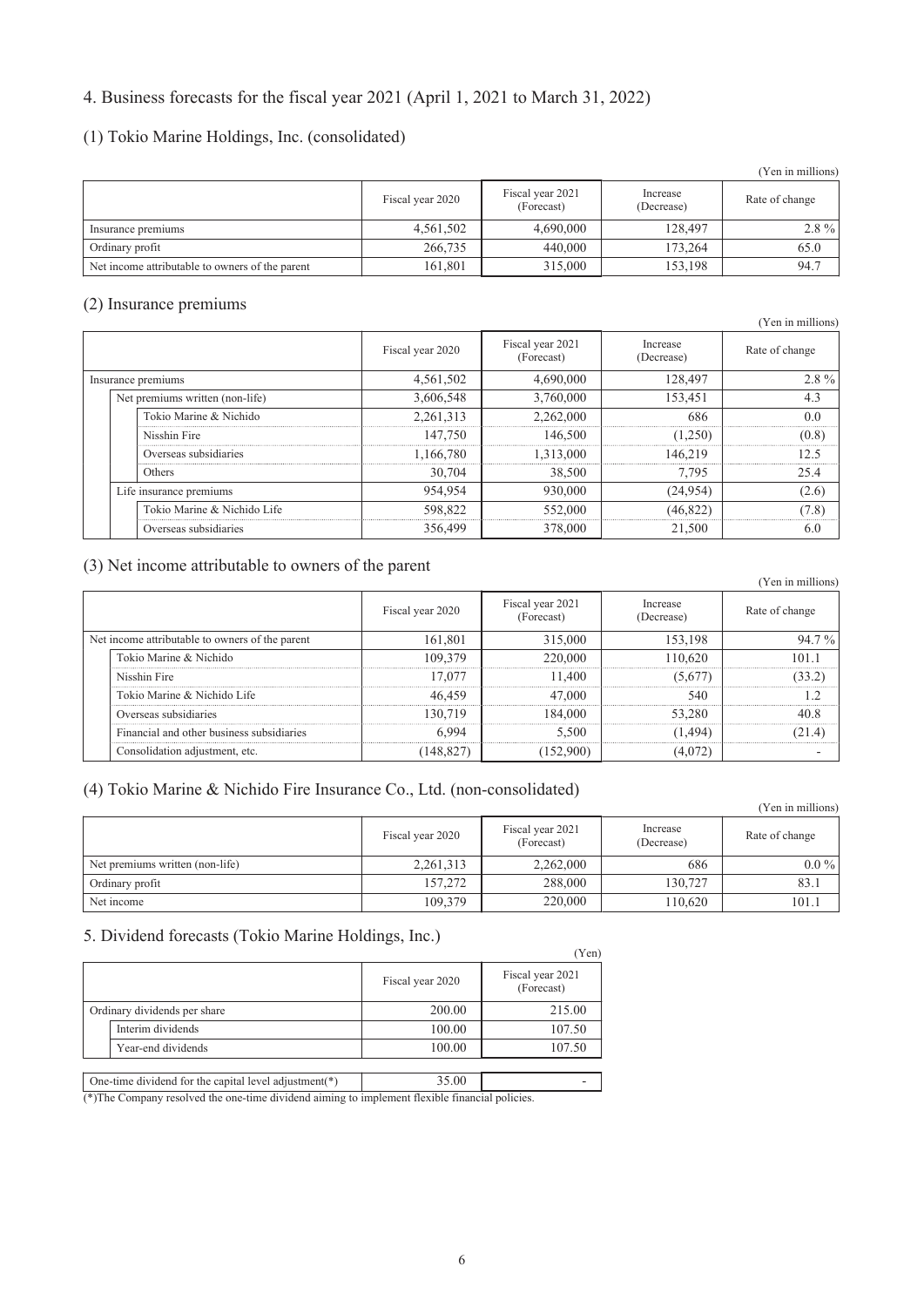# Financial statements

1. Tokio Marine & Nichido Fire Insurance Co., Ltd. (non-consolidated)

(1) Balance sheet

|                                                         |                      |                      |                      |                      | (Yen in millions) |
|---------------------------------------------------------|----------------------|----------------------|----------------------|----------------------|-------------------|
|                                                         | As of March 31, 2020 |                      | As of March 31, 2021 |                      | Increase          |
|                                                         | Amount               | Composition<br>ratio | Amount               | Composition<br>ratio | (Decrease)        |
| <b>Assets</b>                                           |                      | $\%$                 |                      | $\frac{0}{0}$        |                   |
| Cash and bank deposits                                  | 329,921              | 3.59                 | 239,487              | 2.50                 | (90, 434)         |
| Cash                                                    | 4                    |                      | 1                    |                      | (2)               |
| Bank deposits                                           | 329,917              |                      | 239,485              |                      | (90, 432)         |
| Receivables under resale agreements                     | 999                  | 0.01                 | 999                  | 0.01                 | (0)               |
| Monetary receivables bought                             | 139,299              | 1.52                 | 89,215               | 0.93                 | (50,084)          |
| Money trusts                                            | 2,103                | 0.02                 | 2,378                | 0.02                 | 275               |
| Securities                                              | 7,511,266            | 81.71                | 8,016,247            | 83.83                | 504,980           |
| Domestic government bonds                               | 1,331,706            |                      | 1,242,038            |                      | (89,668)          |
| Domestic municipal bonds                                | 97,053               |                      | 91,890               |                      | (5,163)           |
| Domestic corporate bonds                                | 679,180              |                      | 620,301              |                      | (58, 879)         |
| Domestic equity securities                              | 1,975,179            |                      | 2,500,930            |                      | 525,751           |
| Foreign securities                                      | 3,400,016            |                      | 3,532,947            |                      | 132,931           |
| Others                                                  | 28,129               |                      | 28,138               |                      | 9                 |
| Loans                                                   | 196,746              | 2.14                 | 235,671              | 2.46                 | 38,925            |
| Policy loans                                            | 7,675                |                      | 6,365                |                      | (1,310)           |
| Ordinary loans                                          | 189,070              |                      | 229,306              |                      | 40,235            |
| Tangible fixed assets                                   | 216,642              | 2.36                 | 214,246              | 2.24                 | (2,396)           |
| Land                                                    | 97,873               |                      | 97,634               |                      | (239)             |
| <b>Buildings</b>                                        | 88,723               |                      | 88,960               |                      | 237               |
| Construction in progress                                | 3,945                |                      | 2,285                |                      | (1,660)           |
| Other tangible fixed assets                             | 26,099               |                      | 25,366               |                      | (733)             |
| Intangible fixed assets                                 | 523                  | 0.01                 | 45,990               | 0.48                 | 45,466            |
| Software                                                |                      |                      | 45,478               |                      | 45,478            |
| Other intangible fixed assets                           | 523                  |                      | 511                  |                      | (12)              |
| Other assets                                            | 790,596              | 8.60                 | 714,706              | 7.47                 | (75, 889)         |
|                                                         | 4,718                |                      | 4,459                |                      | (259)             |
| Uncollected premiums                                    |                      |                      |                      |                      |                   |
| Agency accounts receivable                              | 211,419              |                      | 215,214              |                      | 3,794             |
| Foreign agency accounts receivable                      | 20,404               |                      | 50,743               |                      | 30,338            |
| Coinsurance accounts receivable                         | 40,287               |                      | 31,666               |                      | (8,620)           |
| Reinsurance accounts receivable                         | 67,012               |                      | 78,252               |                      | 11,240            |
| Foreign reinsurance accounts receivable                 | 130,159              |                      | 89,438               |                      | (40, 720)         |
| Proxy service receivable                                | 1                    |                      | $\mathcal{E}$        |                      | 1                 |
| Accounts receivable                                     | 78,080               |                      | 41,727               |                      | (36, 353)         |
| Accrued income                                          | 5,512                |                      | 5,137                |                      | (375)             |
| Deposits                                                | 13,424               |                      | 13,792               |                      | 368               |
| Deposits for earthquake insurance                       | 9,974                |                      | 10,441               |                      | 467               |
| Suspense payments                                       | 74,248               |                      | 61,565               |                      | (12, 683)         |
| Initial margins for future transactions                 | 5,181                |                      | 4,288                |                      | (892)             |
| Variation margins for future transactions               | 106                  |                      | 898                  |                      | 791               |
| Derivative assets                                       | 124,953              |                      | 72,181               |                      | (52, 771)         |
| Cash collateral paid for financial instruments          | 5,109                |                      | 34,894               |                      | 29,785            |
| Prepaid pension costs                                   | 5,828                | 0.06                 | 4,813                | 0.05                 | (1,014)           |
| Customers' liabilities under acceptances and guarantees | 2,114                | 0.02                 | 1,997                | 0.02                 | (117)             |
| Allowance for doubtful accounts                         | (3,350)              | (0.04)               | (3,304)              | (0.03)               | 46                |
| <b>Total assets</b>                                     | 9,192,693            | 100.00               | 9,562,449            | 100.00               | 369,756           |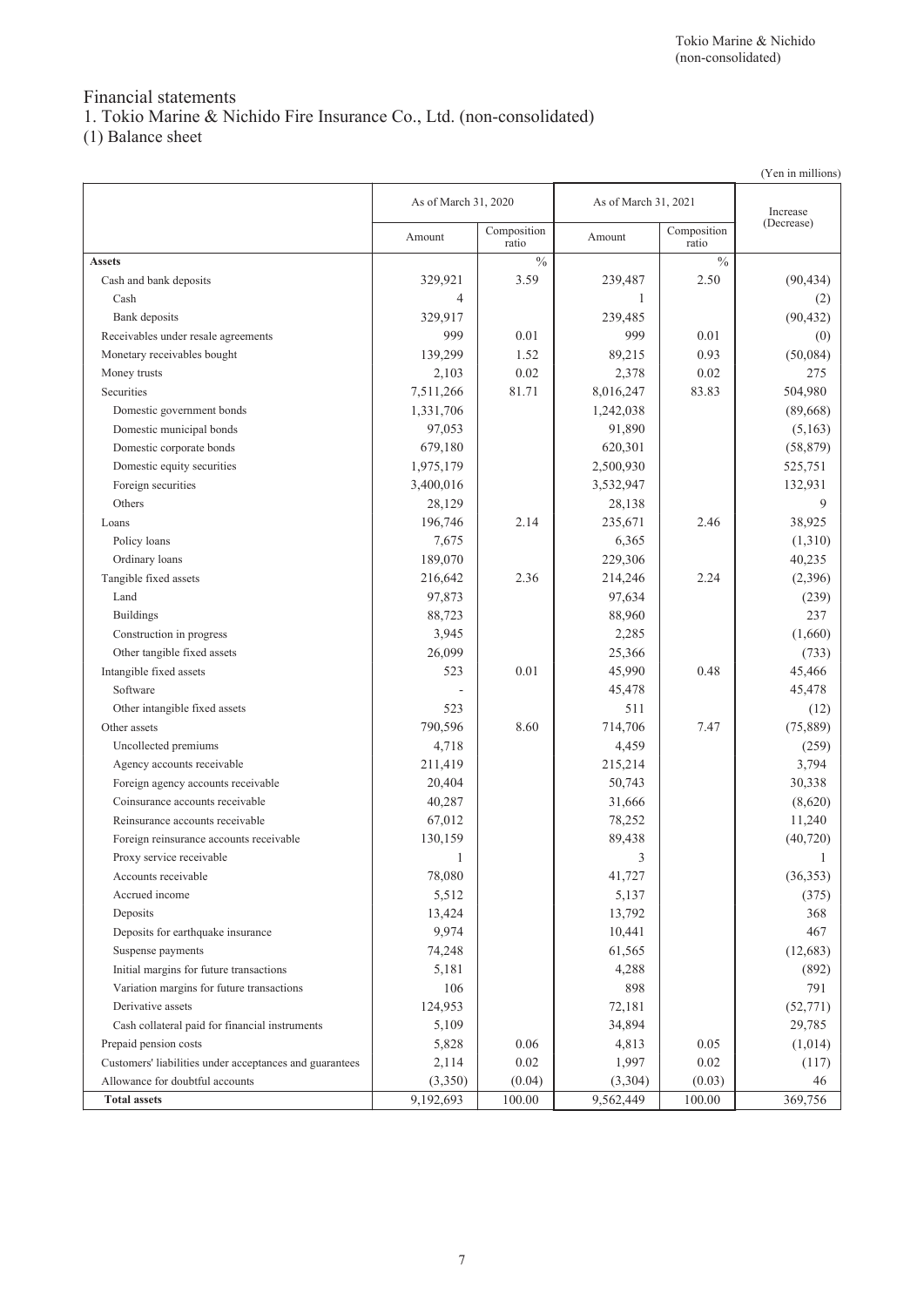|                                                            |                      |                      |                      |                      | (Yen in millions) |
|------------------------------------------------------------|----------------------|----------------------|----------------------|----------------------|-------------------|
|                                                            | As of March 31, 2020 |                      | As of March 31, 2021 |                      | Increase          |
|                                                            | Amount               | Composition<br>ratio | Amount               | Composition<br>ratio | (Decrease)        |
| <b>Liabilities</b>                                         |                      | $\%$                 |                      | $\frac{0}{0}$        |                   |
| Insurance liabilities                                      | 5,292,251            | 57.57                | 5,498,921            | 57.51                | 206,669           |
| Outstanding claims                                         | 983,759              |                      | 1,083,504            |                      | 99,745            |
| Underwriting reserves                                      | 4,308,492            |                      | 4,415,416            |                      | 106,923           |
| Corporate bonds                                            | 210,100              | 2.29                 | 200,000              | 2.09                 | (10,100)          |
| Other liabilities                                          | 778,132              | 8.46                 | 484,699              | 5.07                 | (293, 433)        |
| Coinsurance accounts payable                               | 17,465               |                      | 18,736               |                      | 1,270             |
| Reinsurance accounts payable                               | 72,410               |                      | 63,882               |                      | (8,528)           |
| Foreign reinsurance accounts payable                       | 74,689               |                      | 63,901               |                      | (10, 787)         |
| <b>Borrowings</b>                                          | 261,192              |                      |                      |                      | (261, 192)        |
| Income taxes payable                                       | 19,995               |                      | 67,936               |                      | 47,940            |
| Deposits received                                          | 16,236               |                      | 16,236               |                      | $\theta$          |
| Unearned revenue                                           | 12                   |                      | 5                    |                      | (7)               |
| Accounts payable                                           | 94,764               |                      | 50,186               |                      | (44, 577)         |
| Suspense receipts                                          | 83,337               |                      | 86,142               |                      | 2,804             |
| Variation margins for future transactions                  | 24                   |                      | 17                   |                      | (7)               |
| Derivative liabilities                                     | 113,081              |                      | 96,418               |                      | (16, 663)         |
| Cash collateral received for financial instruments         | 17,845               |                      | 14,738               |                      | (3,106)           |
| Lease obligations                                          | 3,647                |                      | 3,019                |                      | (627)             |
| Asset retirement obligations                               | 3,426                |                      | 3,474                |                      | 47                |
| Other liabilities                                          | 4                    |                      | 4                    |                      |                   |
| Provision for retirement benefits                          | 211,402              | 2.30                 | 211,378              | 2.21                 | (24)              |
| Provision for employees' bonus                             | 16,850               | 0.18                 | 21,220               | 0.22                 | 4,369             |
| Reserves under special laws                                | 102,874              | 1.12                 | 109,013              | 1.14                 | 6,138             |
| Reserve for price fluctuation                              | 102,874              |                      | 109,013              |                      | 6,138             |
| Deferred tax liabilities                                   | 6,403                | 0.07                 | 98,874               | 1.03                 | 92,471            |
| Acceptances and guarantees                                 | 2,114                | 0.02                 | 1,997                | 0.02                 | (117)             |
| <b>Total liabilities</b>                                   | 6,620,130            | 72.02                | 6,626,103            | 69.29                | 5,973             |
| Net assets                                                 |                      |                      |                      |                      |                   |
| Share capital                                              | 101,994              | 1.11                 | 101,994              | 1.07                 |                   |
| Capital surplus                                            | 135,434              | 1.47                 | 135,434              | 1.42                 |                   |
| Additional paid-in capital                                 | 123,521              |                      | 123,521              |                      |                   |
| Other capital surplus                                      | 11,913               |                      | 11,913               |                      |                   |
| Retained earnings                                          | 1,199,151            | 13.04                | 1,149,035            | 12.02                | (50, 115)         |
| Surplus reserve                                            | 81,099               |                      | 81,099               |                      |                   |
| Other retained earnings                                    | 1,118,051            |                      | 1,067,936            |                      | (50, 115)         |
| Reserve for special depreciation                           | 5                    |                      |                      |                      | (5)               |
| Reserve for advanced depreciation of fixed assets          | 23,230               |                      | 22,507               |                      | (722)             |
| Special reserves                                           | 235,426              |                      | 235,426              |                      |                   |
| Retained earnings carried forward                          | 859,390              |                      | 810,002              |                      | (49,387)          |
| Total shareholders' equity                                 | 1,436,580            | 15.63                | 1,386,465            | 14.50                | (50, 115)         |
| Unrealized gains (losses) on available-for-sale securities | 1,143,824            | 12.44                | 1,555,074            | 16.26                | 411,250           |
| Deferred gains (losses) on hedge transactions              | (7, 842)             | (0.09)               | (5,193)              | (0.05)               | 2,648             |
| Total valuation and translation adjustments                | 1,135,982            | 12.36                | 1,549,880            | 16.21                | 413,898           |
| <b>Total net assets</b>                                    | 2,572,562            | 27.98                | 2,936,346            | 30.71                | 363,783           |
| <b>Total liabilities and net assets</b>                    | 9,192,693            | 100.00               | 9,562,449            | 100.00               | 369,756           |

8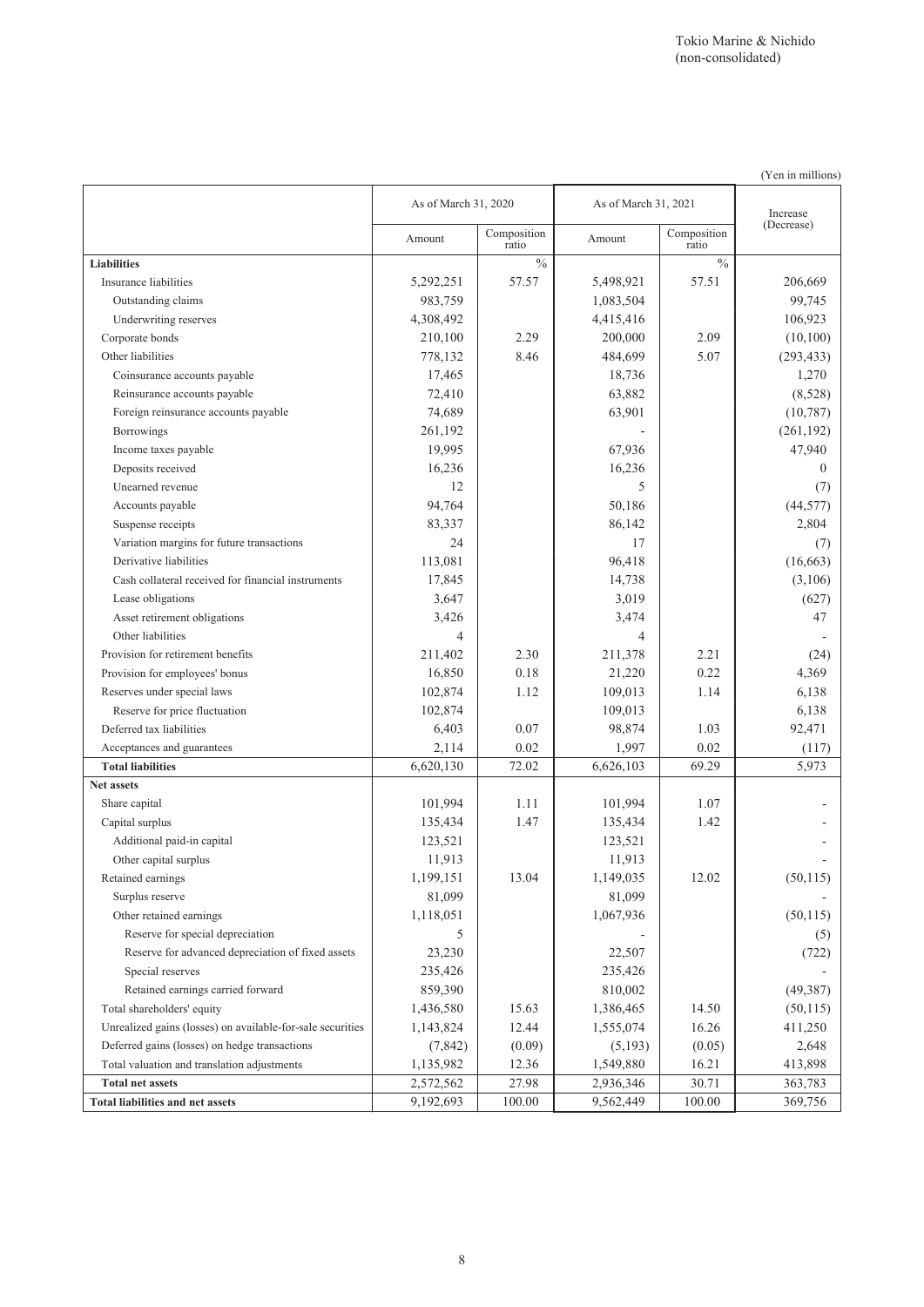## (2) Statement of income

|                                                                                                               |                                                          |                                                          | (Yen in millions)      |
|---------------------------------------------------------------------------------------------------------------|----------------------------------------------------------|----------------------------------------------------------|------------------------|
|                                                                                                               | Fiscal year 2019<br>(April 1, 2019 to<br>March 31, 2020) | Fiscal year 2020<br>(April 1, 2020 to<br>March 31, 2021) | Increase<br>(Decrease) |
| Ordinary income                                                                                               | 2,645,215                                                | 2,603,157                                                | (42,057)               |
| <b>Underwriting income</b>                                                                                    | 2,365,329                                                | 2,360,283                                                | (5,045)                |
| Net premiums written                                                                                          | 2,247,508                                                | 2,261,313                                                | 13,805                 |
| Deposit premiums from policyholders                                                                           | 75,552                                                   | 63,689                                                   | (11,862)               |
| Investment income on deposit premiums                                                                         | 37,807                                                   | 34,522                                                   | (3,284)                |
| Reversal of underwriting reserves                                                                             | 4,242                                                    |                                                          | (4,242)                |
| Other underwriting income                                                                                     | 218                                                      | 757                                                      | 539                    |
| <b>Investment income</b>                                                                                      | 268.100                                                  | 230,357                                                  | (37,742)               |
| Interest and dividends                                                                                        | 189,243                                                  | 163,314                                                  | (25,928)               |
| Gains on money trusts                                                                                         |                                                          | 277                                                      | 277                    |
| Gains on trading securities                                                                                   |                                                          | 26                                                       | 26                     |
| Gains on sales of securities                                                                                  | 116,089                                                  | 86,478                                                   | (29,610)               |
| Gains on redemption of securities                                                                             | 71                                                       | 276                                                      | 205                    |
| Foreign exchange gains                                                                                        |                                                          | 14,186                                                   | 14,186                 |
| Other investment income                                                                                       | 503                                                      | 319                                                      | (184)                  |
| Transfer of investment income on deposit premiums                                                             | (37, 807)                                                | (34, 522)                                                | 3,284                  |
| Other ordinary income                                                                                         | 11,785                                                   | 12,515                                                   | 730                    |
| <b>Ordinary expenses</b>                                                                                      | 2,421,269                                                | 2,445,884                                                | 24,615                 |
| <b>Underwriting expenses</b>                                                                                  | 2,047,933                                                | 2,110,197                                                | 62,263                 |
| Net claims paid                                                                                               | 1,353,232                                                | 1,185,264                                                | (167,968)<br>582       |
| Loss adjustment expenses<br>Agency commissions and brokerage                                                  | 113,195<br>415,939                                       | 113,777<br>432,369                                       | 16,429                 |
| Maturity refunds to policyholders                                                                             | 154,129                                                  |                                                          | 17,288                 |
| Dividends to policyholders                                                                                    | 4                                                        | 171,418<br>4                                             | $\theta$               |
| Provision for outstanding claims                                                                              | 8,410                                                    | 99,804                                                   | 91,394                 |
| Provision for underwriting reserves                                                                           |                                                          | 106,923                                                  | 106,923                |
| Foreign exchange losses                                                                                       | 2,797                                                    | 213                                                      | (2, 584)               |
| Other underwriting expenses                                                                                   | 222                                                      | 421                                                      | 198                    |
| <b>Investment expenses</b>                                                                                    | 47,328                                                   | 28,409                                                   | (18,918)               |
| Losses on money trusts                                                                                        | 50                                                       |                                                          | (50)                   |
| Losses on sales of securities                                                                                 | 5,441                                                    | 2,712                                                    | (2,729)                |
| Impairment losses on securities                                                                               | 22,172                                                   | 1,609                                                    | (20, 562)              |
| Losses on redemption of securities                                                                            | 330                                                      | 81                                                       | (248)                  |
| Losses on derivatives                                                                                         | 15,787                                                   | 24,001                                                   | 8,213                  |
| Foreign exchange losses                                                                                       | 3,545                                                    | ٠                                                        | (3, 545)               |
| Other investment expenses                                                                                     | $\theta$                                                 | 4                                                        | 4                      |
| Operating and general administrative expenses                                                                 | 315,404                                                  | 302,449                                                  | (12,955)               |
| Other ordinary expenses                                                                                       | 10,603                                                   | 4,828                                                    | (5,775)                |
| Interest expenses                                                                                             | 8,384                                                    | 4,443                                                    | (3,941)                |
| Increase in allowance for doubtful accounts                                                                   | 48                                                       |                                                          | (48)                   |
| Losses on bad debts                                                                                           | $\overline{2}$                                           | $\overline{c}$                                           | (0)                    |
| Other ordinary expenses                                                                                       | 2,168                                                    | 382                                                      | (1,785)                |
| Ordinary profit (loss)                                                                                        | 223,945                                                  | 157,272                                                  | (66, 672)              |
| <b>Extraordinary gains</b>                                                                                    | 4,136                                                    | 274                                                      | (3,862)                |
| Gains on disposal of fixed assets                                                                             | 84                                                       | 260                                                      | 176                    |
| Gains on liquidation of subsidiaries and affiliates                                                           |                                                          | 13                                                       | 13                     |
| Gains on sales of shares of subsidiaries and affiliates                                                       | 4,052                                                    |                                                          | (4,052)                |
| <b>Extraordinary losses</b>                                                                                   | 16,828                                                   | 18,342                                                   | 1,514                  |
| Losses on disposal of fixed assets                                                                            | 1,547                                                    | 1,261                                                    | (285)                  |
| Impairment losses on fixed assets                                                                             | 806                                                      | 175                                                      | (631)                  |
| Provision for reserves under special laws<br>Provision for reserve for price fluctuation                      | 6,014<br>6,014                                           | 6,138<br>6,138                                           | 123<br>123             |
|                                                                                                               |                                                          |                                                          |                        |
| Losses on advanced depreciation of real estates<br>Impairment losses on shares of subsidiaries and affiliates | $\overline{0}$<br>8,458                                  | 9,912                                                    | (0)<br>1,453           |
| Losses on sales of shares of subsidiaries and affiliates                                                      |                                                          | 854                                                      | 854                    |
| Income (loss) before income taxes                                                                             | 211,254                                                  | 139,203                                                  | (72,050)               |
| Income taxes - current                                                                                        | 54,852                                                   | 92,497                                                   | 37,644                 |
| Income taxes - deferred                                                                                       | (13, 565)                                                | (62, 673)                                                | (49,107)               |
| <b>Total income taxes</b>                                                                                     | 41,287                                                   | 29,824                                                   | (11, 462)              |
| Net income (loss)                                                                                             | 169,966                                                  | 109,379                                                  | (60, 587)              |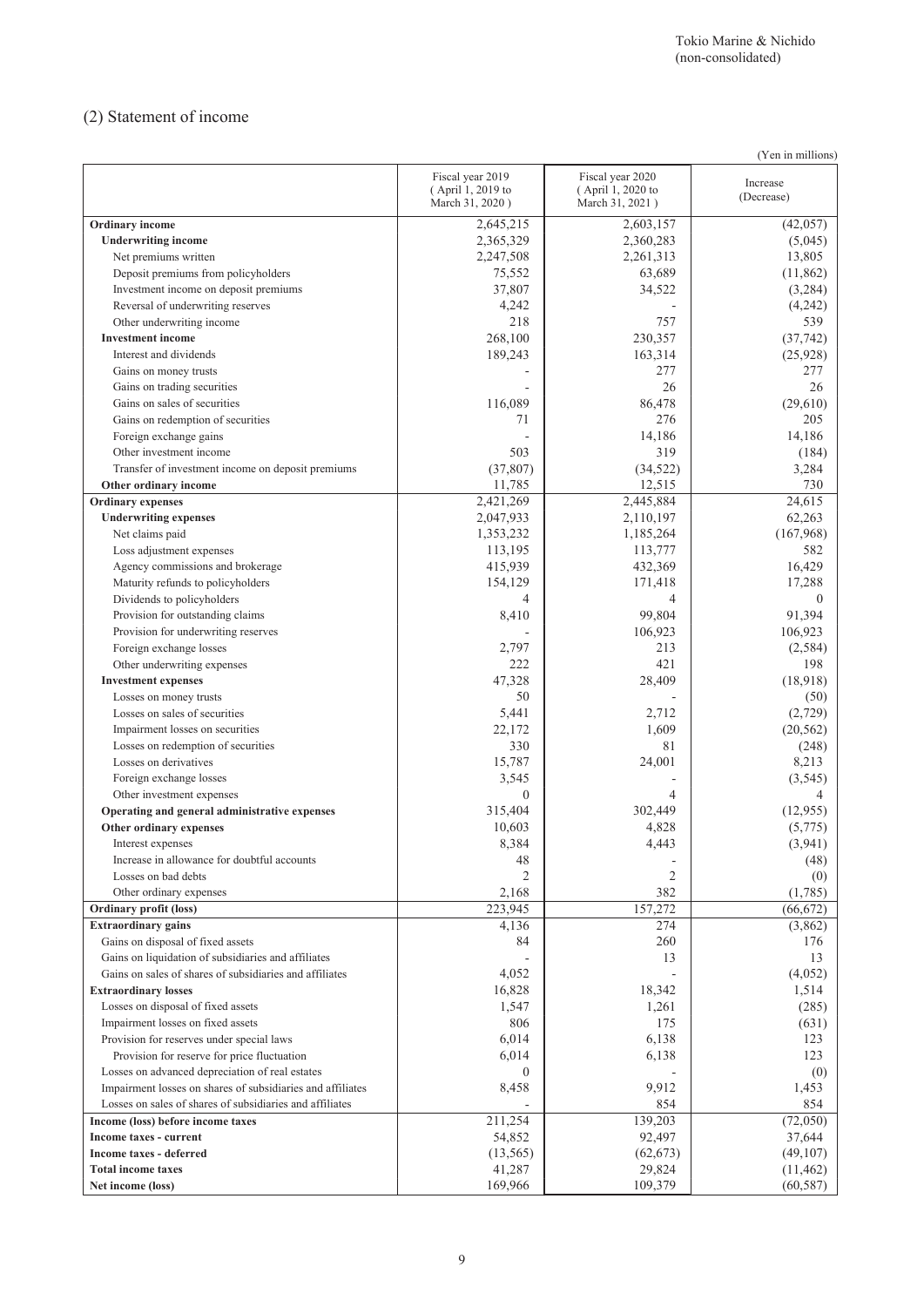### (3) Underwriting

Direct premiums written excluding deposit premiums from policyholders

|                                     |                                                      |                   |                |                                                       |                   | (Yen in millions) |
|-------------------------------------|------------------------------------------------------|-------------------|----------------|-------------------------------------------------------|-------------------|-------------------|
|                                     | Fiscal year 2019<br>April 1, 2019 to March 31, 2020) |                   |                | Fiscal year 2020<br>(April 1, 2020 to March 31, 2021) |                   |                   |
|                                     | Amount                                               | Composition ratio | Rate of change | Amount                                                | Composition ratio | Rate of change    |
|                                     |                                                      | $\frac{0}{0}$     | $\frac{0}{0}$  |                                                       | $\frac{0}{0}$     | $\frac{0}{0}$     |
| Fire and allied lines               | 421,098                                              | 16.9              | 13.9           | 450.184                                               | 18.1              | 6.9               |
| Hull and cargo                      | 71,519                                               | 2.9               | 5.7            | 67,958                                                | 2.7               | (5.0)             |
| Personal accident                   | 183,269                                              | 7.4               | 2.8            | 163,826                                               | 6.6               | (10.6)            |
| Voluntary automobile                | 1,082,433                                            | 43.5              | 1.2            | 1,109,497                                             | 44.6              | 2.5               |
| Compulsory automobile liability     | 264,598                                              | 10.6              | (0.1)          | 224.259                                               | 9.0               | (15.2)            |
| Others                              | 463,372                                              | 18.6              | 2.6            | 471,612                                               | 19.0              | 1.8               |
| Total                               | 2,486,291                                            | 100.0             | 3.5            | 2,487,338                                             | 100.0             | 0.0               |
| Deposit premiums from policyholders | 75,552                                               | ٠                 | (4.2)          | 63,689                                                | ٠                 | (15.7)            |

#### Net premiums written

(Yen in millions) Fiscal year 2019 ( April 1, 2019 to March 31, 2020 ) Fiscal year 2020 ( April 1, 2020 to March 31, 2021 ) Amount Composition ratio Rate of change Amount Composition ratio Rate of change  $\frac{9}{6}$  %  $\frac{9}{6}$  %  $\frac{9}{6}$ Fire and allied lines 321,875 14.3 14.2 353,236 15.6 9.7 Hull and cargo **65,307** 2.9 4.1 61,430 2.7 (5.9) Personal accident 179,008 8.0 3.3 161,405 7.1 (9.8) Voluntary automobile 1,078,386 48.0 1.2 1,105,258 48.9 2.5 Compulsory automobile liability 276,845 12.3 2.3 238,732 10.6 (13.8) Others 2.6,085 14.5 14.5 14.2 331,249 15.1 4.7 Total 100.0 2,247,508 100.0 3.7 2,261,313 100.0 0.6

Net claims paid

Fiscal year 2019 ( April 1, 2019 to March 31, 2020 ) Fiscal year 2020 ( April 1, 2020 to March 31, 2021 ) Amount Rate of change Loss ratio Amount Rate of change Loss ratio  $\frac{9}{6}$  %  $\frac{9}{6}$  %  $\frac{9}{6}$  % Fire and allied lines  $264.018$   $(13.9)$   $84.6$   $210.331$   $(20.3)$   $61.6$ Hull and cargo 44,060 10.4 70.8 38,028 (13.7) 65.2 Personal accident 185,559 6.5 53.4 78,149 (8.7) 54.3 Voluntary automobile <br>
600,870 0.6 61.8 534,786 (11.0) 54.6 Compulsory automobile liability 190,485 (5.4) 75.2 175,725 (7.7) 80.4 Others 168,238 9.0 54.5 148,242 (11.9) 46.2 Total 1,353,232 (1.9) 65.2 1,185,264 (1.2.4) 57.4

(Note) Loss ratio is calculated on W/P basis.

(Yen in millions)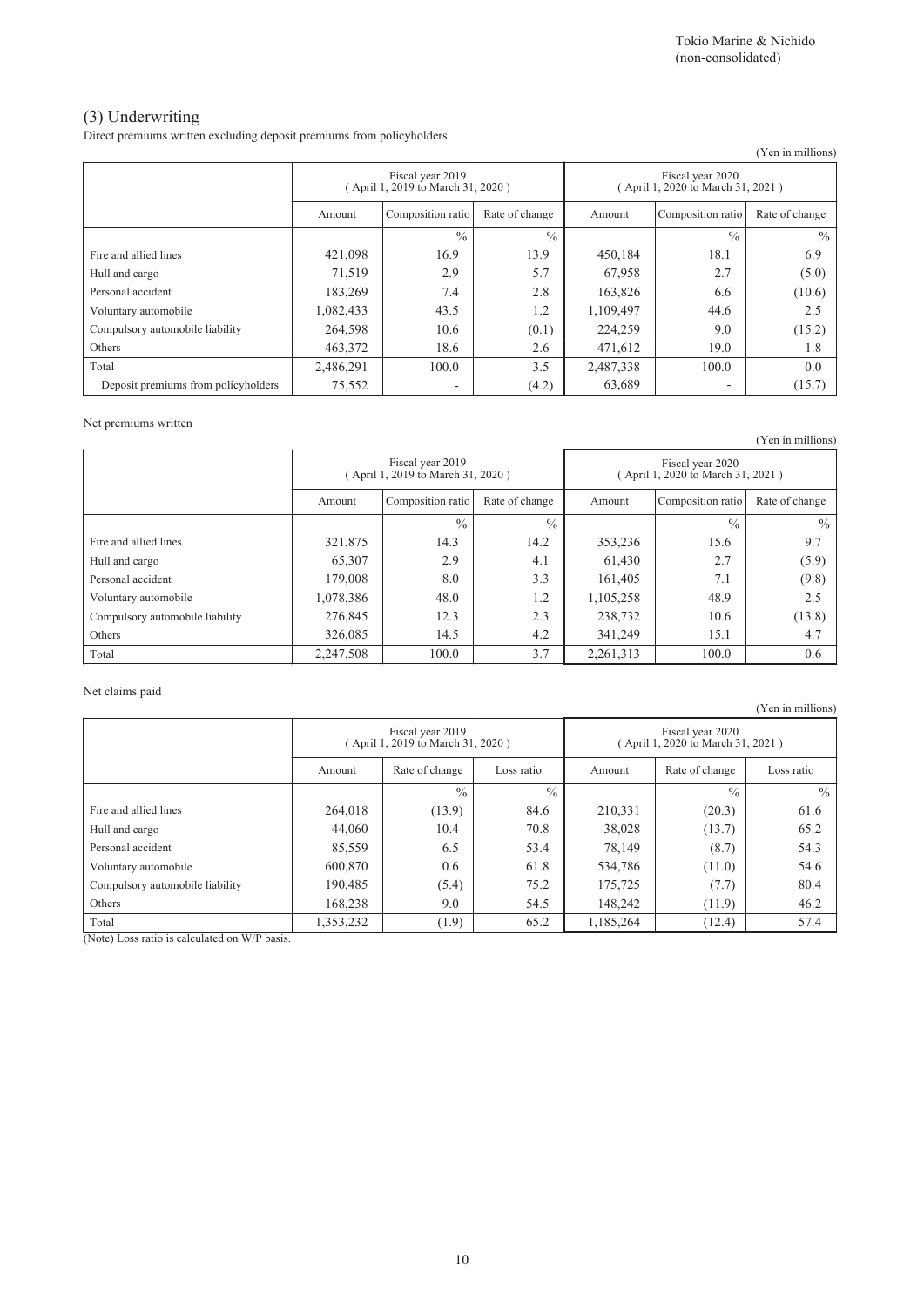## (4) Investment

Income yield

|                             |                                     |                           |                                                       |              |                                                       |                 | (Yen in millions) |
|-----------------------------|-------------------------------------|---------------------------|-------------------------------------------------------|--------------|-------------------------------------------------------|-----------------|-------------------|
|                             |                                     |                           | Fiscal year 2019<br>(April 1, 2019 to March 31, 2020) |              | Fiscal year 2020<br>(April 1, 2020 to March 31, 2021) |                 |                   |
|                             |                                     | Interest and<br>dividends | Average balance                                       | Annual yield | Interest and<br>dividends                             | Average balance | Annual yield      |
|                             | Bank deposits                       | 178                       | 311,461                                               | $0.06\%$     | 156                                                   | 306,048         | $0.05\%$          |
|                             | Call loans                          |                           | 8                                                     | 0.00         |                                                       | $\overline{c}$  | 0.00              |
|                             | Receivables under resale agreements | $\theta$                  | 1,526                                                 | 0.01         | $\overline{2}$                                        | 8,782           | 0.03              |
| Monetary receivables bought |                                     | 105                       | 227,160                                               | 0.05         | 149                                                   | 193,010         | 0.08              |
|                             | Money trusts                        |                           | 2,005                                                 | 0.00         |                                                       | 2,003           | 0.00              |
|                             | Securities                          | 177,457                   | 5,881,750                                             | 3.02         | 151,514                                               | 5,945,099       | 2.55              |
|                             | Domestic debt securities            | 20,711                    | 2,175,874                                             | 0.95         | 17,570                                                | 1,974,506       | 0.89              |
|                             | Domestic equity securities          | 66,542                    | 528,909                                               | 12.58        | 55,880                                                | 494,002         | 11.31             |
|                             | Foreign securities                  | 88,089                    | 3,149,635                                             | 2.80         | 77,453                                                | 3,448,805       | 2.25              |
|                             | Others                              | 2,114                     | 27,330                                                | 7.74         | 609                                                   | 27,784          | 2.19              |
| Loans                       |                                     | 1,960                     | 163,959                                               | 1.20         | 2,259                                                 | 209,169         | 1.08              |
| Land and buildings          |                                     | 8,758                     | 190,516                                               | 4.60         | 8,608                                                 | 191,184         | 4.50              |
| Total                       |                                     | 188,460                   | 6,778,388                                             | 2.78         | 162,690                                               | 6,855,302       | 2.37              |

### (Reference)

|                  |                                                       |                 |              |                          |                                                       | $1.911$ $1.11$ $1.111$ |
|------------------|-------------------------------------------------------|-----------------|--------------|--------------------------|-------------------------------------------------------|------------------------|
|                  | Fiscal year 2019<br>(April 1, 2019 to March 31, 2020) |                 |              |                          | Fiscal year 2020<br>(April 1, 2020 to March 31, 2021) |                        |
|                  | Net investment<br>mcome                               | Average balance | Annual yield | Net investment<br>income | Average balance                                       | Annual yield           |
| Realized vield   | 258,579                                               | 6,778,388       | $3.81\%$     | 236,470                  | 6,855,302                                             | $3.45\%$               |
| Fair value yield | (199, 462)                                            | 8,825,032       | (2.26)       | 805.513                  | 8,438,840                                             | 9.55                   |

Gains (losses) on sales of securities, impairment losses on securities

|                            |                                                       |                                    |                                                       |                                    |                            | (Yen in millions)                  |
|----------------------------|-------------------------------------------------------|------------------------------------|-------------------------------------------------------|------------------------------------|----------------------------|------------------------------------|
|                            | Fiscal year 2019<br>(April 1, 2019 to March 31, 2020) |                                    | Fiscal year 2020<br>(April 1, 2020 to March 31, 2021) |                                    | Increase<br>(Decrease)     |                                    |
|                            | Gains (losses)<br>on sales                            | Impairment losses<br>on securities | Gains (losses)<br>on sales                            | Impairment losses<br>on securities | Gains (losses)<br>on sales | Impairment losses<br>on securities |
| Domestic debt securities   | 19,093                                                | $\overline{\phantom{0}}$           | (624)                                                 | $\overline{\phantom{a}}$           | (19,717)                   |                                    |
| Domestic equity securities | 78,378                                                | 18,169                             | 82,569                                                | 638                                | 4,190                      | (17, 530)                          |
| Foreign securities         | 13,174                                                | 4,002                              | 1,820                                                 | 648                                | (11, 353)                  | (3,353)                            |
| Others                     |                                                       | $\overline{\phantom{0}}$           |                                                       | 322                                |                            | 322                                |
| Total                      | 110,647                                               | 22,172                             | 83,765                                                | 1.609                              | (26, 881)                  | (20, 562)                          |

#### Available-for-sale securities

|                            |                                      |                      |                              |                                      |                      | I CII III IIIIIIIOIIS)       |  |  |
|----------------------------|--------------------------------------|----------------------|------------------------------|--------------------------------------|----------------------|------------------------------|--|--|
|                            |                                      | As of March 31, 2020 |                              |                                      | As of March 31, 2021 |                              |  |  |
|                            | Fair value shown<br>on balance sheet | Cost                 | Unrealized<br>gains (losses) | Fair value shown<br>on balance sheet | Cost                 | Unrealized<br>gains (losses) |  |  |
| Domestic debt securities   | 1,973,965                            | 1,859,691            | 114.274                      | 1,827,352                            | 1,736,688            | 90,663                       |  |  |
| Domestic equity securities | 1,921,435                            | 451,839              | 1,469,596                    | 2,447,274                            | 450,383              | 1,996,891                    |  |  |
| Foreign securities         | 721.089                              | 736.674              | (15, 585)                    | 757.835                              | 690.750              | 67,084                       |  |  |
| Others                     | 159.032                              | 158,589              | 443                          | 104.866                              | 103,805              | .060                         |  |  |
| Total                      | 4,775,523                            | 3,206,794            | 1,568,728                    | 5,137,329                            | 2,981,628            | 2,155,700                    |  |  |

(Note) The table shows Available-for-sale securities with fair value, which includes Monetary receivables bought, etc. on the balance sheet.

(Yen in millions)

(Yen in millions)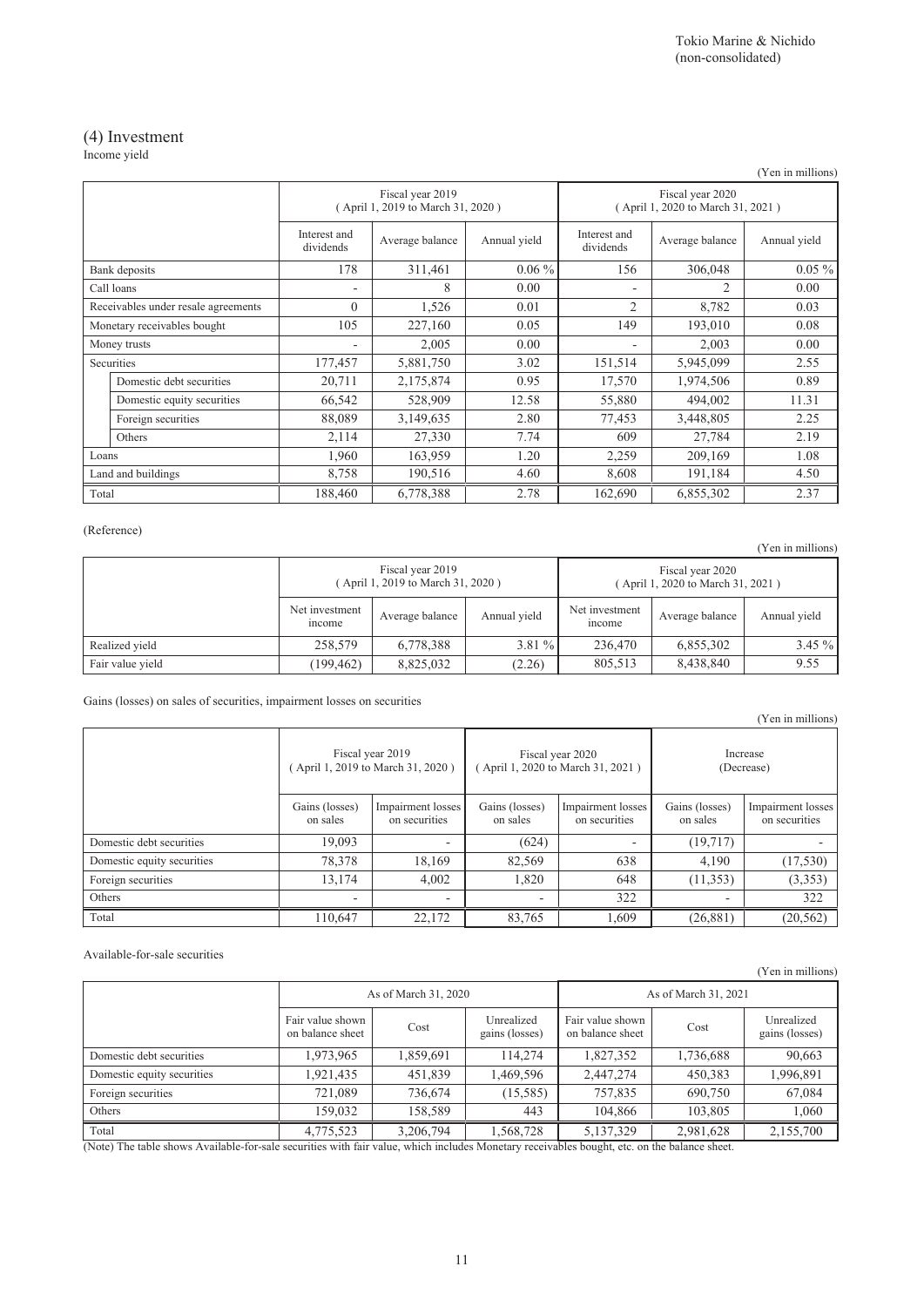## 2. Nisshin Fire & Marine Insurance Co., Ltd. (non-consolidated)

(1) Balance sheet

|                                         |                      |                      |                      |                      | (Yen in millions) |
|-----------------------------------------|----------------------|----------------------|----------------------|----------------------|-------------------|
|                                         | As of March 31, 2020 |                      | As of March 31, 2021 |                      | Increase          |
|                                         | Amount               | Composition<br>ratio | Amount               | Composition<br>ratio | (Decrease)        |
| <b>Assets</b>                           |                      | $\frac{0}{0}$        |                      | $\frac{0}{0}$        |                   |
| Cash and bank deposits                  | 49.049               | 12.85                | 96,445               | 23.92                | 47,395            |
| Bank deposits                           | 49,049               |                      | 96,445               |                      | 47,395            |
| Securities                              | 248,914              | 65.20                | 220,636              | 54.73                | (28, 277)         |
| Domestic government bonds               | 118,098              |                      | 106,282              |                      | (11, 816)         |
| Domestic municipal bonds                | 3,171                |                      | 1,922                |                      | (1,249)           |
| Domestic corporate bonds                | 46,632               |                      | 38,092               |                      | (8,539)           |
| Domestic equity securities              | 37,179               |                      | 17,383               |                      | (19,796)          |
| Foreign securities                      | 43,831               |                      | 56,955               |                      | 13,123            |
| Loans                                   | 179                  | 0.05                 | 155                  | 0.04                 | (23)              |
| Policy loans                            | 179                  |                      | 155                  |                      | (23)              |
| Tangible fixed assets                   | 29,041               | 7.61                 | 28,730               | 7.13                 | (310)             |
| Land                                    | 18,596               |                      | 18,283               |                      | (312)             |
| <b>Buildings</b>                        | 9,219                |                      | 9,296                |                      | 76                |
| Other tangible fixed assets             | 1,225                |                      | 1,150                |                      | (74)              |
| Intangible fixed assets                 | 91                   | 0.02                 | 1,853                | 0.46                 | 1,761             |
| Software                                | $\sim$               |                      | 1,761                |                      | 1,761             |
| Other intangible fixed assets           | 91                   |                      | 91                   |                      |                   |
| Other assets                            | 35,585               | 9.32                 | 34,327               | 8.52                 | (1,258)           |
| Uncollected premiums                    | 69                   |                      | 61                   |                      | (8)               |
| Agency accounts receivable              | 14,132               |                      | 14,531               |                      | 398               |
| Coinsurance accounts receivable         | 321                  |                      | 208                  |                      | (112)             |
| Reinsurance accounts receivable         | 9,545                |                      | 9,021                |                      | (524)             |
| Foreign reinsurance accounts receivable | 66                   |                      | 48                   |                      | (18)              |
| Accounts receivable                     | 4,200                |                      | 3,957                |                      | (243)             |
| Accrued income                          | 423                  |                      | 383                  |                      | (40)              |
| Deposits                                | 851                  |                      | 788                  |                      | (63)              |
| Deposits for earthquake insurance       | 669                  |                      | 691                  |                      | 22                |
| Suspense payments                       | 5,008                |                      | 4,635                |                      | (372)             |
| Derivative assets                       | 296                  |                      | ä,                   |                      | (296)             |
| Prepaid pension costs                   | 1,601                | 0.42                 | 1,621                | 0.40                 | 19                |
| Deferred tax assets                     | 17,584               | 4.61                 | 19,639               | 4.87                 | 2,054             |
| Allowance for doubtful accounts         | (289)                | (0.08)               | (274)                | (0.07)               | 15                |
| <b>Total assets</b>                     | 381,758              | 100.00               | 403, 135             | 100.00               | 21,376            |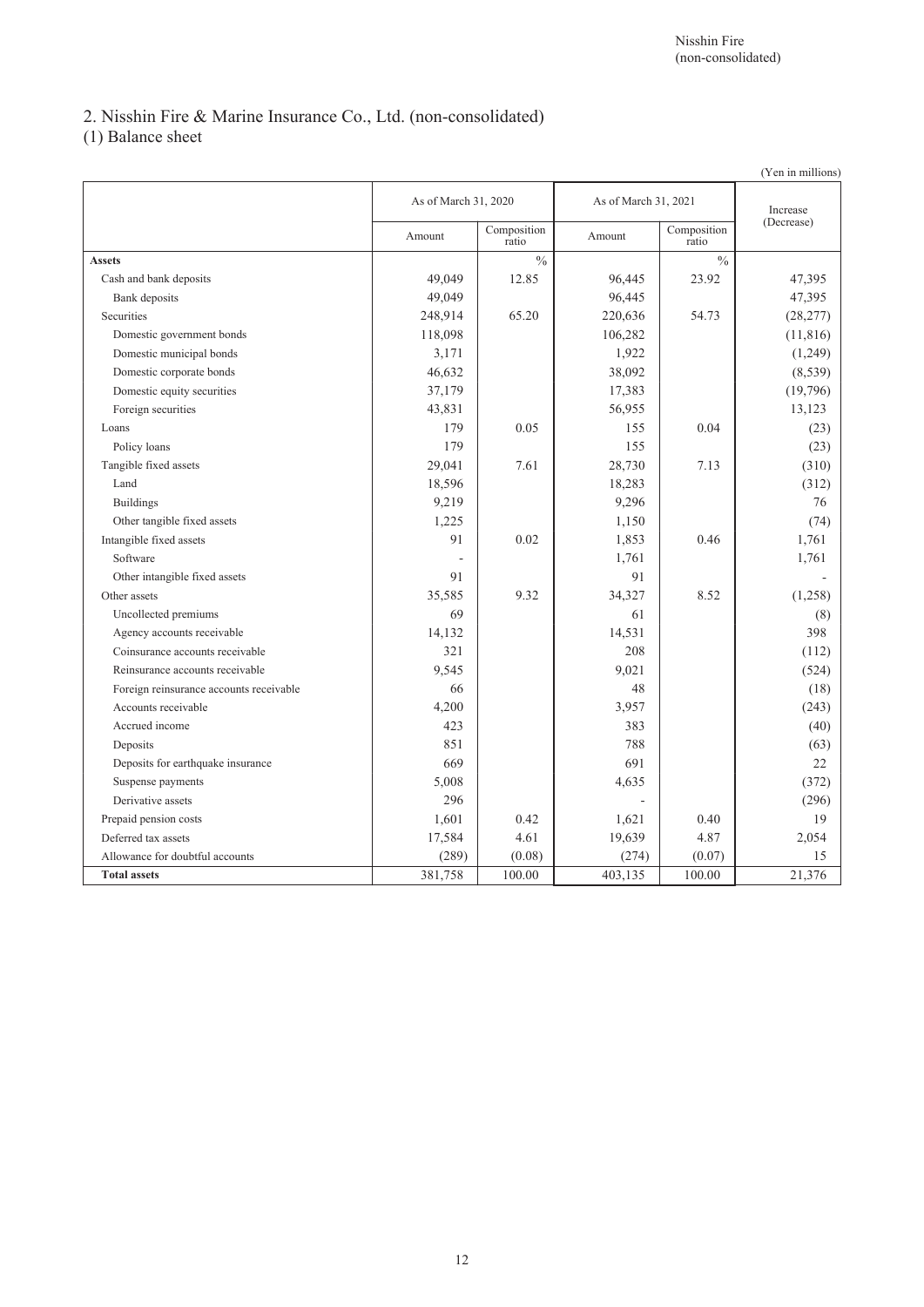(Yen in millions)

|                                                            | As of March 31, 2020 |                          | As of March 31, 2021 |                      | Increase   |
|------------------------------------------------------------|----------------------|--------------------------|----------------------|----------------------|------------|
|                                                            | Amount               | Composition<br>ratio     | Amount               | Composition<br>ratio | (Decrease) |
| <b>Liabilities</b>                                         |                      | $\overline{\frac{0}{6}}$ |                      | $\frac{0}{0}$        |            |
| Insurance liabilities                                      | 284,589              | 74.55                    | 290,317              | 72.01                | 5,728      |
| Outstanding claims                                         | 46,048               |                          | 47,909               |                      | 1,861      |
| Underwriting reserves                                      | 238,541              |                          | 242,408              |                      | 3,866      |
| Other liabilities                                          | 16,764               | 4.39                     | 20,554               | 5.10                 | 3,789      |
| Coinsurance accounts payable                               | 304                  |                          | 297                  |                      | (6)        |
| Reinsurance accounts payable                               | 4,521                |                          | 3,746                |                      | (775)      |
| Foreign reinsurance accounts payable                       | 10                   |                          | 7                    |                      | (2)        |
| Income taxes payable                                       | 2,195                |                          | 5,036                |                      | 2,840      |
| Deposits received                                          | 241                  |                          | 275                  |                      | 34         |
| Unearned revenue                                           | 7                    |                          | 7                    |                      | (0)        |
| Accounts payable                                           | 2,512                |                          | 2,292                |                      | (220)      |
| Suspense receipts                                          | 6,665                |                          | 6,791                |                      | 125        |
| Derivative liabilities                                     | 292                  |                          | 2,086                |                      | 1,793      |
| Asset retirement obligations                               | 10                   |                          | 11                   |                      | $\Omega$   |
| Other liabilities                                          | $\overline{c}$       |                          | $\overline{2}$       |                      |            |
| Provision for retirement benefits                          | 3,782                | 0.99                     | 4,305                | 1.07                 | 523        |
| Provision for employees' bonus                             | 526                  | 0.14                     | 518                  | 0.13                 | (8)        |
| Reserves under special laws                                | 1,732                | 0.45                     | 1,924                | 0.48                 | 191        |
| Reserve for price fluctuation                              | 1,732                |                          | 1,924                |                      | 191        |
| <b>Total liabilities</b>                                   | 307,396              | 80.52                    | 317,621              | 78.79                | 10,224     |
| <b>Net assets</b>                                          |                      |                          |                      |                      |            |
| Share capital                                              | 20,389               | 5.34                     | 20,389               | 5.06                 |            |
| Capital surplus                                            | 15,518               | 4.07                     | 15,518               | 3.85                 |            |
| Additional paid-in capital                                 | 12,620               |                          | 12,620               |                      |            |
| Other capital surplus                                      | 2,898                |                          | 2,898                |                      |            |
| Retained earnings                                          | 16,091               | 4.21                     | 33,168               | 8.23                 | 17,077     |
| Surplus reserve                                            | 7.769                |                          | 7,769                |                      |            |
| Other retained earnings                                    | 8,321                |                          | 25,399               |                      | 17,077     |
| Reserve for advanced depreciation of fixed assets          | 1,670                |                          | 1,663                |                      | (6)        |
| Retained earnings carried forward                          | 6,651                |                          | 23,735               |                      | 17,084     |
| Total shareholders' equity                                 | 51,999               | 13.62                    | 69,076               | 17.13                | 17,077     |
| Unrealized gains (losses) on available-for-sale securities | 22,362               | 5.86                     | 16,437               | 4.08                 | (5,925)    |
| Total valuation and translation adjustments                | 22,362               | 5.86                     | 16,437               | 4.08                 | (5,925)    |
| <b>Total net assets</b>                                    | 74,362               | 19.48                    | 85,514               | 21.21                | 11,152     |
| <b>Total liabilities and net assets</b>                    | 381,758              | 100.00                   | 403,135              | 100.00               | 21,376     |

13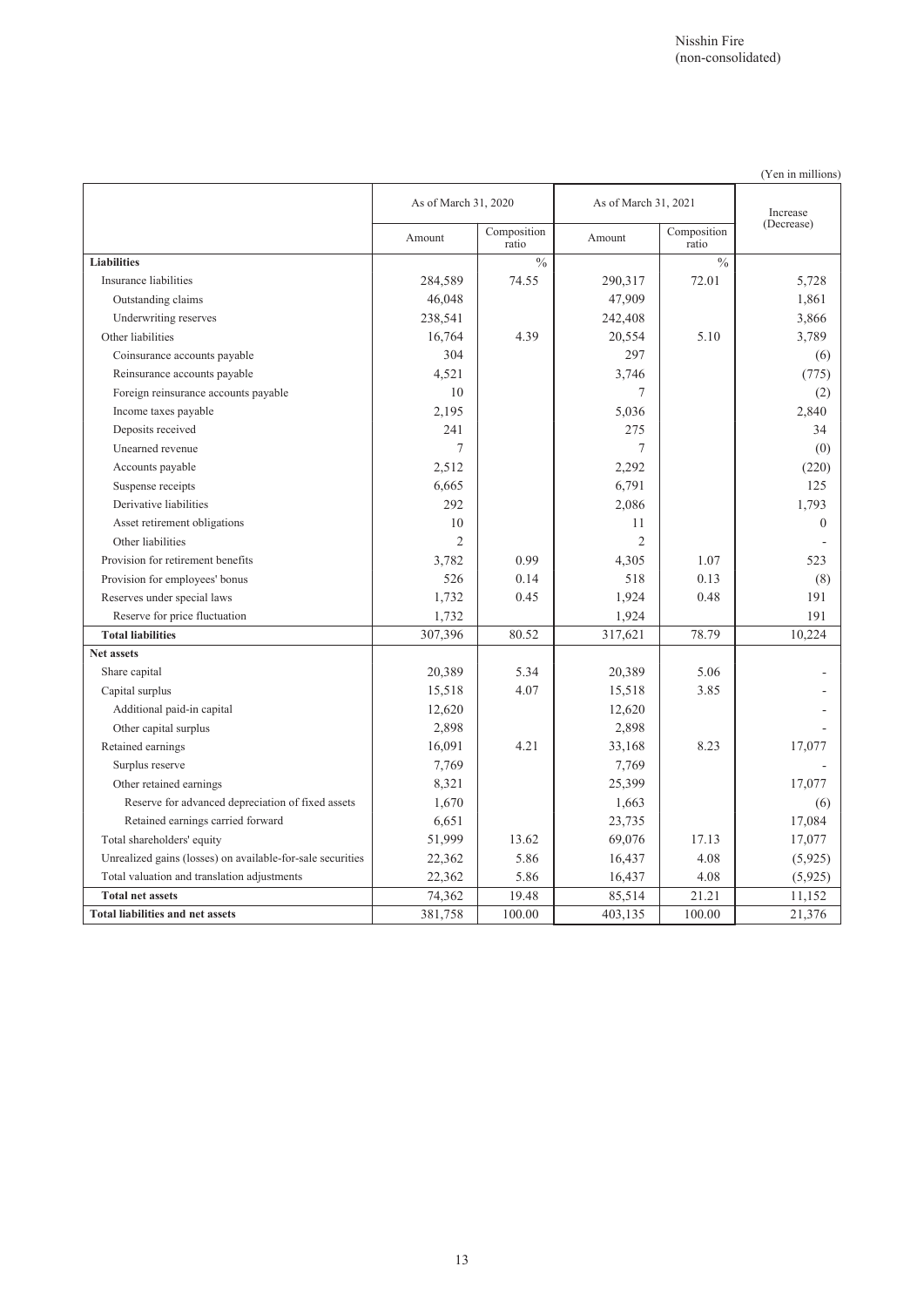## (2) Statement of income

| (Yen in millions)                                 |                                                          |                                                          |                        |  |  |
|---------------------------------------------------|----------------------------------------------------------|----------------------------------------------------------|------------------------|--|--|
|                                                   | Fiscal year 2019<br>(April 1, 2019 to<br>March 31, 2020) | Fiscal year 2020<br>(April 1, 2020 to<br>March 31, 2021) | Increase<br>(Decrease) |  |  |
| Ordinary income                                   | 161,323                                                  | 169,020                                                  | 7.697                  |  |  |
| <b>Underwriting income</b>                        | 154,945                                                  | 150,750                                                  | (4,195)                |  |  |
| Net premiums written                              | 148,850                                                  | 147,750                                                  | (1,100)                |  |  |
| Deposit premiums from policyholders               | 1,489                                                    | 1,433                                                    | (55)                   |  |  |
| Investment income on deposit premiums             | 1,641                                                    | 1,490                                                    | (150)                  |  |  |
| Reversal of outstanding claims                    | 2,948                                                    |                                                          | (2,948)                |  |  |
| Foreign exchange gains                            |                                                          | $\mathbf{0}$                                             | $\theta$               |  |  |
| Other underwriting income                         | 16                                                       | 74                                                       | 58                     |  |  |
| <b>Investment</b> income                          | 6,273                                                    | 18,128                                                   | 11,855                 |  |  |
| Interest and dividends                            | 4,701                                                    | 4,075                                                    | (625)                  |  |  |
| Gains on sales of securities                      | 3,120                                                    | 15,009                                                   | 11,888                 |  |  |
| Gains on redemption of securities                 | 90                                                       | 431                                                      | 341                    |  |  |
| Foreign exchange gains                            |                                                          | 38                                                       | 38                     |  |  |
| Other investment income                           | 1                                                        | 63                                                       | 61                     |  |  |
| Transfer of investment income on deposit premiums | (1,641)                                                  | (1,490)                                                  | 150                    |  |  |
| Other ordinary income                             | 103                                                      | 141                                                      | 38                     |  |  |
| <b>Ordinary</b> expenses                          | 155,537                                                  | 145,463                                                  | (10,073)               |  |  |
| <b>Underwriting expenses</b>                      | 129,374                                                  | 122,384                                                  | (6,989)                |  |  |
| Net claims paid                                   | 86,704                                                   | 75,971                                                   | (10, 733)              |  |  |
| Loss adjustment expenses                          | 9,774                                                    | 9,569                                                    | (205)                  |  |  |
| Agency commissions and brokerage                  | 26,339                                                   | 26,912                                                   | 572                    |  |  |
| Maturity refunds to policyholders                 | 4,207                                                    | 4,039                                                    | (167)                  |  |  |
| Dividends to policyholders                        | 14                                                       | $\Omega$                                                 | (14)                   |  |  |
| Provision for outstanding claims                  |                                                          | 1,861                                                    | 1,861                  |  |  |
| Provision for underwriting reserves               | 2,143                                                    | 3,866                                                    | 1,723                  |  |  |
| Foreign exchange losses                           | $\theta$                                                 |                                                          | (0)                    |  |  |
| Other underwriting expenses                       | 189                                                      | 164                                                      | (25)                   |  |  |
| <b>Investment expenses</b>                        | 2,272                                                    | 626                                                      | (1,645)                |  |  |
| Losses on sales of securities                     | 16                                                       | 86                                                       | 69                     |  |  |
| Impairment losses on securities                   | 1,296                                                    | 148                                                      | (1, 148)               |  |  |
| Losses on derivatives                             | 938                                                      | 364                                                      | (573)                  |  |  |
| Foreign exchange losses                           | 12                                                       |                                                          | (12)                   |  |  |
| Other investment expenses                         | 8                                                        | 27                                                       | 19                     |  |  |
| Operating and general administrative expenses     | 23,683                                                   | 22,292                                                   | (1, 390)               |  |  |
| Other ordinary expenses                           | 208                                                      | 159                                                      | (48)                   |  |  |
| Increase in allowance for doubtful accounts       | 75                                                       |                                                          | (75)                   |  |  |
| Other ordinary expenses                           | 132                                                      | 159                                                      | 27                     |  |  |
| <b>Ordinary profit (loss)</b>                     | 5,785                                                    | 23,557                                                   | 17,771                 |  |  |
| <b>Extraordinary gains</b>                        | 202                                                      | 55                                                       | (147)                  |  |  |
| Gains on disposal of fixed assets                 | 202                                                      | 55                                                       | (147)                  |  |  |
| <b>Extraordinary losses</b>                       | 268                                                      | 670                                                      | 402                    |  |  |
| Losses on disposal of fixed assets                | 51                                                       | 21                                                       | (30)                   |  |  |
| Impairment losses on fixed assets                 |                                                          | 457                                                      | 457                    |  |  |
| Provision for reserves under special laws         | 216                                                      | 191                                                      | (25)                   |  |  |
| Provision for reserve for price fluctuation       | 216                                                      | 191                                                      | (25)                   |  |  |
| Income (loss) before income taxes                 | 5,720                                                    | 22,941                                                   | 17,221                 |  |  |
| Income taxes - current                            | 2,175                                                    | 5,696                                                    | 3,520                  |  |  |
| Income taxes - deferred                           | (212)                                                    | 167                                                      | 380                    |  |  |
| <b>Total income taxes</b>                         | 1,962                                                    | 5,864                                                    | 3,901                  |  |  |
| Net income (loss)                                 | 3,757                                                    | 17,077                                                   | 13,320                 |  |  |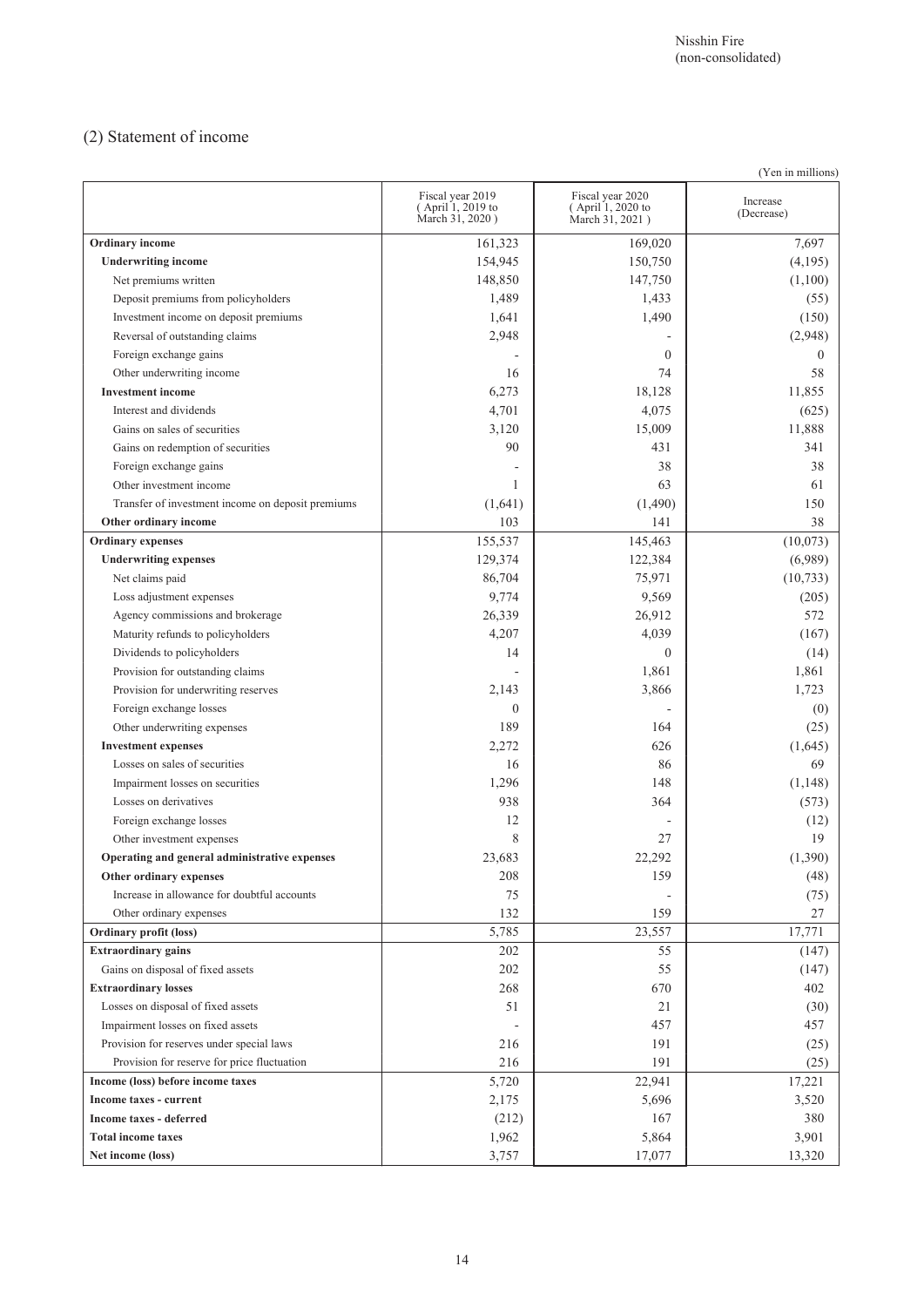## (3) Underwriting

Direct premiums written excluding deposit premiums from policyholders

| parece premiumo armen encuentum uepoon premiumo nom pone proiucio |                                                       |                   |                |                                                       |                   | (Yen in millions) |
|-------------------------------------------------------------------|-------------------------------------------------------|-------------------|----------------|-------------------------------------------------------|-------------------|-------------------|
|                                                                   | Fiscal year 2019<br>(April 1, 2019 to March 31, 2020) |                   |                | Fiscal year 2020<br>(April 1, 2020 to March 31, 2021) |                   |                   |
|                                                                   | Amount                                                | Composition ratio | Rate of change | Amount                                                | Composition ratio | Rate of change    |
|                                                                   |                                                       | $\frac{0}{0}$     | $\frac{0}{0}$  |                                                       | $\frac{0}{0}$     | $\frac{0}{0}$     |
| Fire and allied lines                                             | 33,614                                                | 21.1              | 8.7            | 34,073                                                | 21.4              | 1.4               |
| Hull and cargo                                                    |                                                       |                   |                |                                                       |                   |                   |
| Personal accident                                                 | 6,584                                                 | 4.1               | (5.6)          | 5,828                                                 | 3.7               | (11.5)            |
| Voluntary automobile                                              | 86,379                                                | 54.2              | 1.1            | 88,581                                                | 55.6              | 2.5               |
| Compulsory automobile liability                                   | 17,287                                                | 10.8              | (4.8)          | 14,004                                                | 8.8               | (19.0)            |
| Others                                                            | 15,468                                                | 9.7               | 12.2           | 16,788                                                | 10.5              | 8.5               |
| Total                                                             | 159,333                                               | 100.0             | 2.6            | 159,275                                               | 100.0             | (0.0)             |
| Deposit premiums from policyholders                               | 1,489                                                 | ٠                 | (14.7)         | 1,433                                                 | ٠                 | (3.8)             |

### Net premiums written

|                                 |                                                      |                   |                |                                                       |                   | (Yen in millions) |
|---------------------------------|------------------------------------------------------|-------------------|----------------|-------------------------------------------------------|-------------------|-------------------|
|                                 | Fiscal year 2019<br>April 1, 2019 to March 31, 2020) |                   |                | Fiscal year 2020<br>(April 1, 2020 to March 31, 2021) |                   |                   |
|                                 | Amount                                               | Composition ratio | Rate of change | Amount                                                | Composition ratio | Rate of change    |
|                                 |                                                      | $\frac{0}{0}$     | $\frac{0}{0}$  |                                                       | $\frac{0}{0}$     | $\frac{0}{0}$     |
| Fire and allied lines           | 24,019                                               | 16.1              | 14.1           | 23,254                                                | 15.7              | (3.2)             |
| Hull and cargo                  | $\Omega$                                             | 0.0               | (68.7)         | $\Omega$                                              | 0.0               | (77.0)            |
| Personal accident               | 6,522                                                | 4.4               | (5.6)          | 5,770                                                 | 3.9               | (11.5)            |
| Voluntary automobile            | 86,156                                               | 57.9              | 1.2            | 88,278                                                | 59.7              | 2.5               |
| Compulsory automobile liability | 17,051                                               | 11.5              | (1.4)          | 14,170                                                | 9.6               | (16.9)            |
| Others                          | 15,100                                               | 10.1              | 12.9           | 16,276                                                | 11.0              | 7.8               |
| Total                           | 148,850                                              | 100.0             | 3.5            | 147,750                                               | 100.0             | (0.7)             |

### Net claims paid

|                                 |                                                      |                              |               |                                                       |                | (Yen in millions) |
|---------------------------------|------------------------------------------------------|------------------------------|---------------|-------------------------------------------------------|----------------|-------------------|
|                                 | Fiscal year 2019<br>April 1, 2019 to March 31, 2020) |                              |               | Fiscal year 2020<br>(April 1, 2020 to March 31, 2021) |                |                   |
|                                 | Amount                                               | Rate of change<br>Loss ratio |               |                                                       | Rate of change | Loss ratio        |
|                                 |                                                      | $\frac{0}{0}$                | $\frac{0}{0}$ |                                                       | $\frac{0}{0}$  | $\frac{0}{0}$     |
| Fire and allied lines           | 20,794                                               | (14.9)                       | 89.1          | 16,114                                                | (22.5)         | 71.9              |
| Hull and cargo                  |                                                      | (43.5)                       | 1,550.8       | $\theta$                                              | (56.5)         | 5,725.5           |
| Personal accident               | 3,276                                                | (5.5)                        | 56.0          | 2,588                                                 | (21.0)         | 51.4              |
| Voluntary automobile            | 42,947                                               | 1.5                          | 57.9          | 38,590                                                | (10.1)         | 51.3              |
| Compulsory automobile liability | 12,276                                               | (9.4)                        | 78.9          | 10,906                                                | (11.2)         | 84.1              |
| Others                          | 7,407                                                | 16.1                         | 53.5          | 7,768                                                 | 4.9            | 53.2              |
| Total                           | 86,704                                               | (3.8)                        | 64.8          | 75,971                                                | (12.4)         | 57.9              |

(Note) Loss ratio is calculated on W/P basis.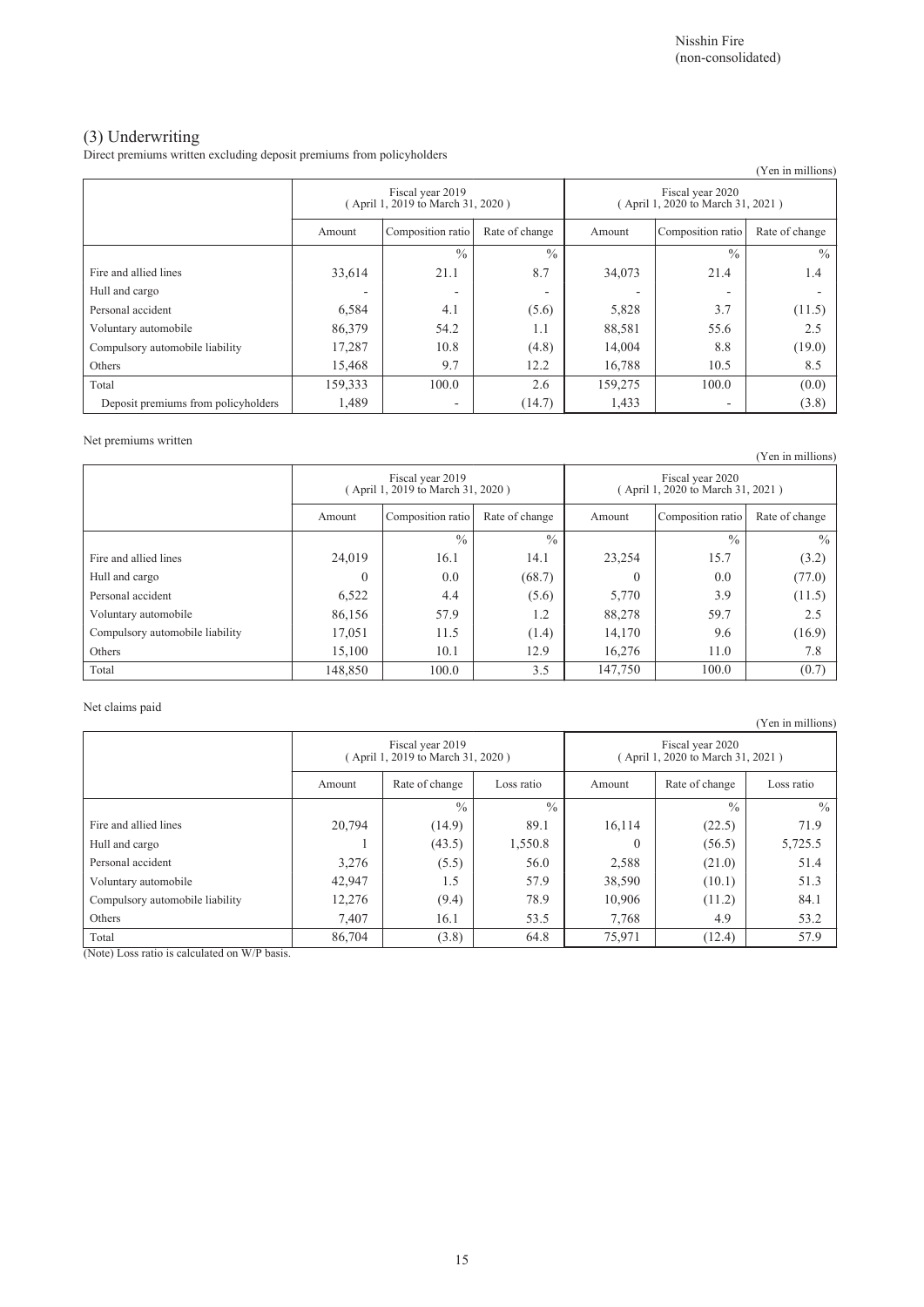Nisshin Fire (non-consolidated)

## (4) Investment

Income yield

|                           |                            |                          |                                                                                                                       |                          |                          |                                                       | (Yen in millions) |  |
|---------------------------|----------------------------|--------------------------|-----------------------------------------------------------------------------------------------------------------------|--------------------------|--------------------------|-------------------------------------------------------|-------------------|--|
|                           |                            |                          | Fiscal year 2019<br>(April 1, 2019 to March 31, 2020)<br>Interest and<br>Average balance<br>Annual yield<br>dividends |                          |                          | Fiscal year 2020<br>(April 1, 2020 to March 31, 2021) |                   |  |
|                           |                            |                          |                                                                                                                       |                          |                          | Average balance                                       | Annual yield      |  |
|                           | Bank deposits              | $\theta$                 | 41,178                                                                                                                | $0.00\%$                 | $\theta$                 | 75,970                                                | $0.00\%$          |  |
|                           | Securities                 | 4,434                    | 229,548                                                                                                               | 1.93                     | 3,821                    | 204,137                                               | 1.87              |  |
|                           | Domestic debt securities   | 2,151                    | 164,512                                                                                                               | 1.31                     | 1,983                    | 137,400                                               | 1.44              |  |
|                           | Domestic equity securities | 944                      | 24,799                                                                                                                | 3.81                     | 541                      | 19,572                                                | 2.77              |  |
|                           | Foreign securities         | 1,338                    | 40,236                                                                                                                | 3.33                     | 1,296                    | 47,164                                                | 2.75              |  |
|                           | Others                     | $\overline{\phantom{0}}$ | $\overline{\phantom{a}}$                                                                                              | $\overline{\phantom{0}}$ | $\overline{\phantom{0}}$ |                                                       |                   |  |
| 8<br>198<br>4.46<br>Loans |                            |                          | $\overline{ }$                                                                                                        | 170                      | 4.19                     |                                                       |                   |  |
|                           | Land and buildings         | 256                      | 27,756                                                                                                                | 0.92                     | 246                      | 27,638                                                | 0.89              |  |
| 4,700<br>Total            |                            | 298,682                  | 1.57                                                                                                                  | 4,075                    | 307,916                  | 1.32                                                  |                   |  |

### (Reference)

(Yen in millions)

|                  | Fiscal year 2019<br>(April 1, 2019 to March 31, 2020) |                 |              | Fiscal year 2020<br>(April 1, 2020 to March 31, 2021) |                 |              |
|------------------|-------------------------------------------------------|-----------------|--------------|-------------------------------------------------------|-----------------|--------------|
|                  | Net investment<br><i>ncome</i>                        | Average balance | Annual yield | Net investment<br>income                              | Average balance | Annual yield |
| Realized vield   | 5.642                                                 | 298.682         | 1.89 %       | 18.992                                                | 307,916         | $6.17\%$     |
| Fair value vield | (9,702)                                               | 344.698         | (2.81)       | 10.844                                                | 338,588         | 3.20         |

Gains (losses) on sales of securities, impairment losses on securities

|                            |                            |                                                       |                            |                                                       |                            | (Yen in millions)                  |
|----------------------------|----------------------------|-------------------------------------------------------|----------------------------|-------------------------------------------------------|----------------------------|------------------------------------|
|                            |                            | Fiscal year 2019<br>(April 1, 2019 to March 31, 2020) |                            | Fiscal year 2020<br>(April 1, 2020 to March 31, 2021) |                            | Increase<br>(Decrease)             |
|                            | Gains (losses)<br>on sales | Impairment losses<br>on securities                    | Gains (losses)<br>on sales | Impairment losses<br>on securities                    | Gains (losses)<br>on sales | Impairment losses<br>on securities |
| Domestic debt securities   | 143                        | ٠                                                     | 32                         |                                                       | (111)                      |                                    |
| Domestic equity securities | 2,831                      | 1,296                                                 | 14,710                     | 148                                                   | 11,879                     | (1, 148)                           |
| Foreign securities         | 129                        | $\overline{\phantom{a}}$                              | 180                        |                                                       | 51                         |                                    |
| Others                     | ٠                          | $\overline{\phantom{a}}$                              | $\overline{\phantom{a}}$   |                                                       | ۰                          |                                    |
| Total                      | 3,104                      | 1,296                                                 | 14,923                     | 148                                                   | 11,818                     | (1, 148)                           |

### Available-for-sale securities

|                            |                                      |                      |                              |                                      |                      | (Yen in millions)            |
|----------------------------|--------------------------------------|----------------------|------------------------------|--------------------------------------|----------------------|------------------------------|
|                            |                                      | As of March 31, 2020 |                              |                                      | As of March 31, 2021 |                              |
|                            | Fair value shown<br>on balance sheet | Cost                 | Unrealized<br>gains (losses) | Fair value shown<br>on balance sheet | Cost                 | Unrealized<br>gains (losses) |
| Domestic debt securities   | 166,691                              | 150,264              | 16,426                       | 145,087                              | 131,101              | 13,985                       |
| Domestic equity securities | 34,487                               | 19.073               | 15,413                       | 17,340                               | 10,550               | 6,789                        |
| Foreign securities         | 43,581                               | 45,686               | (2,105)                      | 56,955                               | 54,081               | 2,873                        |
| Others                     | $\overline{\phantom{0}}$             | ۰                    | ۰                            |                                      | -                    |                              |
| Total                      | 244,760                              | 215,025              | 29,735                       | 219,382                              | 195,733              | 23,649                       |

(Note) The table shows Available-for-sale securities with fair value, which includes Bank deposits on the balance sheet.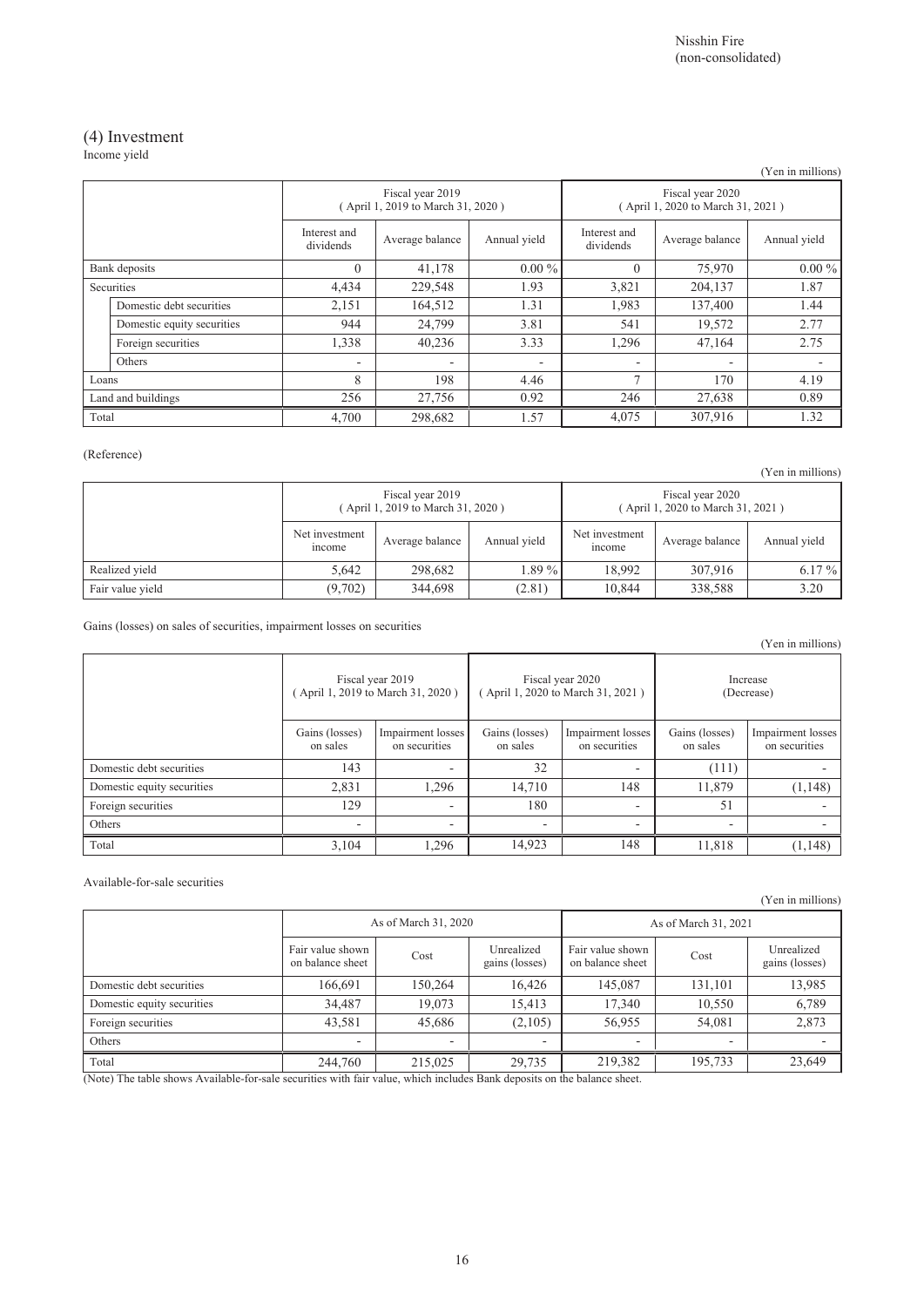## 3. E.design Insurance Co., Ltd. (non-consolidated)

(1) Balance sheet

| As of March 31, 2021<br>As of March 31, 2020<br>Increase<br>(Decrease)<br>Composition<br>Composition<br>Amount<br>Amount<br>ratio<br>ratio<br>$\frac{0}{0}$<br>$\frac{0}{0}$<br><b>Assets</b><br>87.16<br>41,961<br>73.31<br>(2,915)<br>Cash and bank deposits<br>44,877<br>(2,915)<br>44,877<br>41,961<br>Bank deposits<br>Tangible fixed assets<br>214<br>0.42<br>237<br>0.42<br>23<br>91<br>125<br>34<br><b>Buildings</b><br>Other tangible fixed assets<br>122<br>112<br>(10)<br>Intangible fixed assets<br>$\overline{0}$<br>0.00<br>10,288<br>17.97<br>10,288<br>Software<br>514<br>514<br>9,773<br>9,773<br>Software in progress<br>Other intangible fixed assets<br>$\mathbf{0}$<br>$\boldsymbol{0}$<br>Other assets<br>12.42<br>8.31<br>6,395<br>4,754<br>(1,640)<br>3,051<br>3,047<br>Uncollected premiums<br>(4)<br>Reinsurance accounts receivable<br>183<br>(183)<br>$\overline{0}$<br>Accounts receivable<br>$\mathbf{0}$<br>$\theta$<br>Accrued income<br>$\theta$<br>(0)<br>1<br>147<br>179<br>32<br>Deposits<br>3,010<br>1,526<br>(1, 484)<br>Suspense payments<br>Allowance for doubtful accounts<br>(0)<br>(0.00)<br>(0)<br>(0.00)<br>$\overline{0}$<br>51,487<br>57,242<br>100.00<br>100.00<br>5,755<br><b>Total assets</b><br><b>Liabilities</b><br>Insurance liabilities<br>73.26<br>38,938<br>68.02<br>1,216<br>37,722<br>18,715<br>18,103<br>(611)<br>Outstanding claims<br>19,007<br>20,834<br>1,827<br>Underwriting reserves<br>Other liabilities<br>5,949<br>11.56<br>6,363<br>11.12<br>413<br>5<br>(5)<br>Reinsurance accounts payable<br>118<br>585<br>467<br>Income taxes payable<br>3<br>3<br>$\overline{0}$<br>Deposits received<br>1,688<br>1,854<br>(165)<br>Accounts payable<br>3,828<br>3,944<br>115<br>Suspense receipts<br>76<br>65<br>(10)<br>Lease obligations<br>62<br>74<br>12<br>Asset retirement obligations<br>268<br>0.52<br>333<br>0.58<br>64<br>Provision for retirement benefits<br>147<br>0.29<br>170<br>0.30<br>22<br>Provision for employees' bonus<br>$\overline{2}$<br>0.00<br>$\boldsymbol{0}$<br>Deferred tax liabilities<br>0.00<br>1<br>44,089<br>85.63<br>80.02<br>1,717<br>45,807<br><b>Total liabilities</b><br>Net assets<br>29,303<br>56.91<br>29,303<br>51.19<br>Share capital<br>29,303<br>56.91<br>29,303<br>51.19<br>Capital surplus<br>29,303<br>29,303<br>Additional paid-in capital<br>(99.46)<br>Retained earnings<br>(51,209)<br>(47, 172)<br>(82.41)<br>4,037<br>Other retained earnings<br>(51,209)<br>4,037<br>(47, 172)<br>Retained earnings carried forward<br>(51,209)<br>(47, 172)<br>4,037<br>Total shareholders' equity<br>7,397<br>14.37<br>19.98<br>4,037<br>11,434<br>7,397<br><b>Total net assets</b><br>14.37<br>19.98<br>4,037<br>11,434<br>57,242<br>100.00<br><b>Total liabilities and net assets</b><br>51,487<br>100.00<br>5,755 |  |  |  |  | (Yen in millions) |
|-----------------------------------------------------------------------------------------------------------------------------------------------------------------------------------------------------------------------------------------------------------------------------------------------------------------------------------------------------------------------------------------------------------------------------------------------------------------------------------------------------------------------------------------------------------------------------------------------------------------------------------------------------------------------------------------------------------------------------------------------------------------------------------------------------------------------------------------------------------------------------------------------------------------------------------------------------------------------------------------------------------------------------------------------------------------------------------------------------------------------------------------------------------------------------------------------------------------------------------------------------------------------------------------------------------------------------------------------------------------------------------------------------------------------------------------------------------------------------------------------------------------------------------------------------------------------------------------------------------------------------------------------------------------------------------------------------------------------------------------------------------------------------------------------------------------------------------------------------------------------------------------------------------------------------------------------------------------------------------------------------------------------------------------------------------------------------------------------------------------------------------------------------------------------------------------------------------------------------------------------------------------------------------------------------------------------------------------------------------------------------------------------------------------------------------------------------------------------------------------------------------------------------------------------------------------------------------------------------------------------------------------------------------------------------------------------------------------------------------------------------------------------------------------------------------------------------|--|--|--|--|-------------------|
|                                                                                                                                                                                                                                                                                                                                                                                                                                                                                                                                                                                                                                                                                                                                                                                                                                                                                                                                                                                                                                                                                                                                                                                                                                                                                                                                                                                                                                                                                                                                                                                                                                                                                                                                                                                                                                                                                                                                                                                                                                                                                                                                                                                                                                                                                                                                                                                                                                                                                                                                                                                                                                                                                                                                                                                                                             |  |  |  |  |                   |
|                                                                                                                                                                                                                                                                                                                                                                                                                                                                                                                                                                                                                                                                                                                                                                                                                                                                                                                                                                                                                                                                                                                                                                                                                                                                                                                                                                                                                                                                                                                                                                                                                                                                                                                                                                                                                                                                                                                                                                                                                                                                                                                                                                                                                                                                                                                                                                                                                                                                                                                                                                                                                                                                                                                                                                                                                             |  |  |  |  |                   |
|                                                                                                                                                                                                                                                                                                                                                                                                                                                                                                                                                                                                                                                                                                                                                                                                                                                                                                                                                                                                                                                                                                                                                                                                                                                                                                                                                                                                                                                                                                                                                                                                                                                                                                                                                                                                                                                                                                                                                                                                                                                                                                                                                                                                                                                                                                                                                                                                                                                                                                                                                                                                                                                                                                                                                                                                                             |  |  |  |  |                   |
|                                                                                                                                                                                                                                                                                                                                                                                                                                                                                                                                                                                                                                                                                                                                                                                                                                                                                                                                                                                                                                                                                                                                                                                                                                                                                                                                                                                                                                                                                                                                                                                                                                                                                                                                                                                                                                                                                                                                                                                                                                                                                                                                                                                                                                                                                                                                                                                                                                                                                                                                                                                                                                                                                                                                                                                                                             |  |  |  |  |                   |
|                                                                                                                                                                                                                                                                                                                                                                                                                                                                                                                                                                                                                                                                                                                                                                                                                                                                                                                                                                                                                                                                                                                                                                                                                                                                                                                                                                                                                                                                                                                                                                                                                                                                                                                                                                                                                                                                                                                                                                                                                                                                                                                                                                                                                                                                                                                                                                                                                                                                                                                                                                                                                                                                                                                                                                                                                             |  |  |  |  |                   |
|                                                                                                                                                                                                                                                                                                                                                                                                                                                                                                                                                                                                                                                                                                                                                                                                                                                                                                                                                                                                                                                                                                                                                                                                                                                                                                                                                                                                                                                                                                                                                                                                                                                                                                                                                                                                                                                                                                                                                                                                                                                                                                                                                                                                                                                                                                                                                                                                                                                                                                                                                                                                                                                                                                                                                                                                                             |  |  |  |  |                   |
|                                                                                                                                                                                                                                                                                                                                                                                                                                                                                                                                                                                                                                                                                                                                                                                                                                                                                                                                                                                                                                                                                                                                                                                                                                                                                                                                                                                                                                                                                                                                                                                                                                                                                                                                                                                                                                                                                                                                                                                                                                                                                                                                                                                                                                                                                                                                                                                                                                                                                                                                                                                                                                                                                                                                                                                                                             |  |  |  |  |                   |
|                                                                                                                                                                                                                                                                                                                                                                                                                                                                                                                                                                                                                                                                                                                                                                                                                                                                                                                                                                                                                                                                                                                                                                                                                                                                                                                                                                                                                                                                                                                                                                                                                                                                                                                                                                                                                                                                                                                                                                                                                                                                                                                                                                                                                                                                                                                                                                                                                                                                                                                                                                                                                                                                                                                                                                                                                             |  |  |  |  |                   |
|                                                                                                                                                                                                                                                                                                                                                                                                                                                                                                                                                                                                                                                                                                                                                                                                                                                                                                                                                                                                                                                                                                                                                                                                                                                                                                                                                                                                                                                                                                                                                                                                                                                                                                                                                                                                                                                                                                                                                                                                                                                                                                                                                                                                                                                                                                                                                                                                                                                                                                                                                                                                                                                                                                                                                                                                                             |  |  |  |  |                   |
|                                                                                                                                                                                                                                                                                                                                                                                                                                                                                                                                                                                                                                                                                                                                                                                                                                                                                                                                                                                                                                                                                                                                                                                                                                                                                                                                                                                                                                                                                                                                                                                                                                                                                                                                                                                                                                                                                                                                                                                                                                                                                                                                                                                                                                                                                                                                                                                                                                                                                                                                                                                                                                                                                                                                                                                                                             |  |  |  |  |                   |
|                                                                                                                                                                                                                                                                                                                                                                                                                                                                                                                                                                                                                                                                                                                                                                                                                                                                                                                                                                                                                                                                                                                                                                                                                                                                                                                                                                                                                                                                                                                                                                                                                                                                                                                                                                                                                                                                                                                                                                                                                                                                                                                                                                                                                                                                                                                                                                                                                                                                                                                                                                                                                                                                                                                                                                                                                             |  |  |  |  |                   |
|                                                                                                                                                                                                                                                                                                                                                                                                                                                                                                                                                                                                                                                                                                                                                                                                                                                                                                                                                                                                                                                                                                                                                                                                                                                                                                                                                                                                                                                                                                                                                                                                                                                                                                                                                                                                                                                                                                                                                                                                                                                                                                                                                                                                                                                                                                                                                                                                                                                                                                                                                                                                                                                                                                                                                                                                                             |  |  |  |  |                   |
|                                                                                                                                                                                                                                                                                                                                                                                                                                                                                                                                                                                                                                                                                                                                                                                                                                                                                                                                                                                                                                                                                                                                                                                                                                                                                                                                                                                                                                                                                                                                                                                                                                                                                                                                                                                                                                                                                                                                                                                                                                                                                                                                                                                                                                                                                                                                                                                                                                                                                                                                                                                                                                                                                                                                                                                                                             |  |  |  |  |                   |
|                                                                                                                                                                                                                                                                                                                                                                                                                                                                                                                                                                                                                                                                                                                                                                                                                                                                                                                                                                                                                                                                                                                                                                                                                                                                                                                                                                                                                                                                                                                                                                                                                                                                                                                                                                                                                                                                                                                                                                                                                                                                                                                                                                                                                                                                                                                                                                                                                                                                                                                                                                                                                                                                                                                                                                                                                             |  |  |  |  |                   |
|                                                                                                                                                                                                                                                                                                                                                                                                                                                                                                                                                                                                                                                                                                                                                                                                                                                                                                                                                                                                                                                                                                                                                                                                                                                                                                                                                                                                                                                                                                                                                                                                                                                                                                                                                                                                                                                                                                                                                                                                                                                                                                                                                                                                                                                                                                                                                                                                                                                                                                                                                                                                                                                                                                                                                                                                                             |  |  |  |  |                   |
|                                                                                                                                                                                                                                                                                                                                                                                                                                                                                                                                                                                                                                                                                                                                                                                                                                                                                                                                                                                                                                                                                                                                                                                                                                                                                                                                                                                                                                                                                                                                                                                                                                                                                                                                                                                                                                                                                                                                                                                                                                                                                                                                                                                                                                                                                                                                                                                                                                                                                                                                                                                                                                                                                                                                                                                                                             |  |  |  |  |                   |
|                                                                                                                                                                                                                                                                                                                                                                                                                                                                                                                                                                                                                                                                                                                                                                                                                                                                                                                                                                                                                                                                                                                                                                                                                                                                                                                                                                                                                                                                                                                                                                                                                                                                                                                                                                                                                                                                                                                                                                                                                                                                                                                                                                                                                                                                                                                                                                                                                                                                                                                                                                                                                                                                                                                                                                                                                             |  |  |  |  |                   |
|                                                                                                                                                                                                                                                                                                                                                                                                                                                                                                                                                                                                                                                                                                                                                                                                                                                                                                                                                                                                                                                                                                                                                                                                                                                                                                                                                                                                                                                                                                                                                                                                                                                                                                                                                                                                                                                                                                                                                                                                                                                                                                                                                                                                                                                                                                                                                                                                                                                                                                                                                                                                                                                                                                                                                                                                                             |  |  |  |  |                   |
|                                                                                                                                                                                                                                                                                                                                                                                                                                                                                                                                                                                                                                                                                                                                                                                                                                                                                                                                                                                                                                                                                                                                                                                                                                                                                                                                                                                                                                                                                                                                                                                                                                                                                                                                                                                                                                                                                                                                                                                                                                                                                                                                                                                                                                                                                                                                                                                                                                                                                                                                                                                                                                                                                                                                                                                                                             |  |  |  |  |                   |
|                                                                                                                                                                                                                                                                                                                                                                                                                                                                                                                                                                                                                                                                                                                                                                                                                                                                                                                                                                                                                                                                                                                                                                                                                                                                                                                                                                                                                                                                                                                                                                                                                                                                                                                                                                                                                                                                                                                                                                                                                                                                                                                                                                                                                                                                                                                                                                                                                                                                                                                                                                                                                                                                                                                                                                                                                             |  |  |  |  |                   |
|                                                                                                                                                                                                                                                                                                                                                                                                                                                                                                                                                                                                                                                                                                                                                                                                                                                                                                                                                                                                                                                                                                                                                                                                                                                                                                                                                                                                                                                                                                                                                                                                                                                                                                                                                                                                                                                                                                                                                                                                                                                                                                                                                                                                                                                                                                                                                                                                                                                                                                                                                                                                                                                                                                                                                                                                                             |  |  |  |  |                   |
|                                                                                                                                                                                                                                                                                                                                                                                                                                                                                                                                                                                                                                                                                                                                                                                                                                                                                                                                                                                                                                                                                                                                                                                                                                                                                                                                                                                                                                                                                                                                                                                                                                                                                                                                                                                                                                                                                                                                                                                                                                                                                                                                                                                                                                                                                                                                                                                                                                                                                                                                                                                                                                                                                                                                                                                                                             |  |  |  |  |                   |
|                                                                                                                                                                                                                                                                                                                                                                                                                                                                                                                                                                                                                                                                                                                                                                                                                                                                                                                                                                                                                                                                                                                                                                                                                                                                                                                                                                                                                                                                                                                                                                                                                                                                                                                                                                                                                                                                                                                                                                                                                                                                                                                                                                                                                                                                                                                                                                                                                                                                                                                                                                                                                                                                                                                                                                                                                             |  |  |  |  |                   |
|                                                                                                                                                                                                                                                                                                                                                                                                                                                                                                                                                                                                                                                                                                                                                                                                                                                                                                                                                                                                                                                                                                                                                                                                                                                                                                                                                                                                                                                                                                                                                                                                                                                                                                                                                                                                                                                                                                                                                                                                                                                                                                                                                                                                                                                                                                                                                                                                                                                                                                                                                                                                                                                                                                                                                                                                                             |  |  |  |  |                   |
|                                                                                                                                                                                                                                                                                                                                                                                                                                                                                                                                                                                                                                                                                                                                                                                                                                                                                                                                                                                                                                                                                                                                                                                                                                                                                                                                                                                                                                                                                                                                                                                                                                                                                                                                                                                                                                                                                                                                                                                                                                                                                                                                                                                                                                                                                                                                                                                                                                                                                                                                                                                                                                                                                                                                                                                                                             |  |  |  |  |                   |
|                                                                                                                                                                                                                                                                                                                                                                                                                                                                                                                                                                                                                                                                                                                                                                                                                                                                                                                                                                                                                                                                                                                                                                                                                                                                                                                                                                                                                                                                                                                                                                                                                                                                                                                                                                                                                                                                                                                                                                                                                                                                                                                                                                                                                                                                                                                                                                                                                                                                                                                                                                                                                                                                                                                                                                                                                             |  |  |  |  |                   |
|                                                                                                                                                                                                                                                                                                                                                                                                                                                                                                                                                                                                                                                                                                                                                                                                                                                                                                                                                                                                                                                                                                                                                                                                                                                                                                                                                                                                                                                                                                                                                                                                                                                                                                                                                                                                                                                                                                                                                                                                                                                                                                                                                                                                                                                                                                                                                                                                                                                                                                                                                                                                                                                                                                                                                                                                                             |  |  |  |  |                   |
|                                                                                                                                                                                                                                                                                                                                                                                                                                                                                                                                                                                                                                                                                                                                                                                                                                                                                                                                                                                                                                                                                                                                                                                                                                                                                                                                                                                                                                                                                                                                                                                                                                                                                                                                                                                                                                                                                                                                                                                                                                                                                                                                                                                                                                                                                                                                                                                                                                                                                                                                                                                                                                                                                                                                                                                                                             |  |  |  |  |                   |
|                                                                                                                                                                                                                                                                                                                                                                                                                                                                                                                                                                                                                                                                                                                                                                                                                                                                                                                                                                                                                                                                                                                                                                                                                                                                                                                                                                                                                                                                                                                                                                                                                                                                                                                                                                                                                                                                                                                                                                                                                                                                                                                                                                                                                                                                                                                                                                                                                                                                                                                                                                                                                                                                                                                                                                                                                             |  |  |  |  |                   |
|                                                                                                                                                                                                                                                                                                                                                                                                                                                                                                                                                                                                                                                                                                                                                                                                                                                                                                                                                                                                                                                                                                                                                                                                                                                                                                                                                                                                                                                                                                                                                                                                                                                                                                                                                                                                                                                                                                                                                                                                                                                                                                                                                                                                                                                                                                                                                                                                                                                                                                                                                                                                                                                                                                                                                                                                                             |  |  |  |  |                   |
|                                                                                                                                                                                                                                                                                                                                                                                                                                                                                                                                                                                                                                                                                                                                                                                                                                                                                                                                                                                                                                                                                                                                                                                                                                                                                                                                                                                                                                                                                                                                                                                                                                                                                                                                                                                                                                                                                                                                                                                                                                                                                                                                                                                                                                                                                                                                                                                                                                                                                                                                                                                                                                                                                                                                                                                                                             |  |  |  |  |                   |
|                                                                                                                                                                                                                                                                                                                                                                                                                                                                                                                                                                                                                                                                                                                                                                                                                                                                                                                                                                                                                                                                                                                                                                                                                                                                                                                                                                                                                                                                                                                                                                                                                                                                                                                                                                                                                                                                                                                                                                                                                                                                                                                                                                                                                                                                                                                                                                                                                                                                                                                                                                                                                                                                                                                                                                                                                             |  |  |  |  |                   |
|                                                                                                                                                                                                                                                                                                                                                                                                                                                                                                                                                                                                                                                                                                                                                                                                                                                                                                                                                                                                                                                                                                                                                                                                                                                                                                                                                                                                                                                                                                                                                                                                                                                                                                                                                                                                                                                                                                                                                                                                                                                                                                                                                                                                                                                                                                                                                                                                                                                                                                                                                                                                                                                                                                                                                                                                                             |  |  |  |  |                   |
|                                                                                                                                                                                                                                                                                                                                                                                                                                                                                                                                                                                                                                                                                                                                                                                                                                                                                                                                                                                                                                                                                                                                                                                                                                                                                                                                                                                                                                                                                                                                                                                                                                                                                                                                                                                                                                                                                                                                                                                                                                                                                                                                                                                                                                                                                                                                                                                                                                                                                                                                                                                                                                                                                                                                                                                                                             |  |  |  |  |                   |
|                                                                                                                                                                                                                                                                                                                                                                                                                                                                                                                                                                                                                                                                                                                                                                                                                                                                                                                                                                                                                                                                                                                                                                                                                                                                                                                                                                                                                                                                                                                                                                                                                                                                                                                                                                                                                                                                                                                                                                                                                                                                                                                                                                                                                                                                                                                                                                                                                                                                                                                                                                                                                                                                                                                                                                                                                             |  |  |  |  |                   |
|                                                                                                                                                                                                                                                                                                                                                                                                                                                                                                                                                                                                                                                                                                                                                                                                                                                                                                                                                                                                                                                                                                                                                                                                                                                                                                                                                                                                                                                                                                                                                                                                                                                                                                                                                                                                                                                                                                                                                                                                                                                                                                                                                                                                                                                                                                                                                                                                                                                                                                                                                                                                                                                                                                                                                                                                                             |  |  |  |  |                   |
|                                                                                                                                                                                                                                                                                                                                                                                                                                                                                                                                                                                                                                                                                                                                                                                                                                                                                                                                                                                                                                                                                                                                                                                                                                                                                                                                                                                                                                                                                                                                                                                                                                                                                                                                                                                                                                                                                                                                                                                                                                                                                                                                                                                                                                                                                                                                                                                                                                                                                                                                                                                                                                                                                                                                                                                                                             |  |  |  |  |                   |
|                                                                                                                                                                                                                                                                                                                                                                                                                                                                                                                                                                                                                                                                                                                                                                                                                                                                                                                                                                                                                                                                                                                                                                                                                                                                                                                                                                                                                                                                                                                                                                                                                                                                                                                                                                                                                                                                                                                                                                                                                                                                                                                                                                                                                                                                                                                                                                                                                                                                                                                                                                                                                                                                                                                                                                                                                             |  |  |  |  |                   |
|                                                                                                                                                                                                                                                                                                                                                                                                                                                                                                                                                                                                                                                                                                                                                                                                                                                                                                                                                                                                                                                                                                                                                                                                                                                                                                                                                                                                                                                                                                                                                                                                                                                                                                                                                                                                                                                                                                                                                                                                                                                                                                                                                                                                                                                                                                                                                                                                                                                                                                                                                                                                                                                                                                                                                                                                                             |  |  |  |  |                   |
|                                                                                                                                                                                                                                                                                                                                                                                                                                                                                                                                                                                                                                                                                                                                                                                                                                                                                                                                                                                                                                                                                                                                                                                                                                                                                                                                                                                                                                                                                                                                                                                                                                                                                                                                                                                                                                                                                                                                                                                                                                                                                                                                                                                                                                                                                                                                                                                                                                                                                                                                                                                                                                                                                                                                                                                                                             |  |  |  |  |                   |
|                                                                                                                                                                                                                                                                                                                                                                                                                                                                                                                                                                                                                                                                                                                                                                                                                                                                                                                                                                                                                                                                                                                                                                                                                                                                                                                                                                                                                                                                                                                                                                                                                                                                                                                                                                                                                                                                                                                                                                                                                                                                                                                                                                                                                                                                                                                                                                                                                                                                                                                                                                                                                                                                                                                                                                                                                             |  |  |  |  |                   |
|                                                                                                                                                                                                                                                                                                                                                                                                                                                                                                                                                                                                                                                                                                                                                                                                                                                                                                                                                                                                                                                                                                                                                                                                                                                                                                                                                                                                                                                                                                                                                                                                                                                                                                                                                                                                                                                                                                                                                                                                                                                                                                                                                                                                                                                                                                                                                                                                                                                                                                                                                                                                                                                                                                                                                                                                                             |  |  |  |  |                   |
|                                                                                                                                                                                                                                                                                                                                                                                                                                                                                                                                                                                                                                                                                                                                                                                                                                                                                                                                                                                                                                                                                                                                                                                                                                                                                                                                                                                                                                                                                                                                                                                                                                                                                                                                                                                                                                                                                                                                                                                                                                                                                                                                                                                                                                                                                                                                                                                                                                                                                                                                                                                                                                                                                                                                                                                                                             |  |  |  |  |                   |
|                                                                                                                                                                                                                                                                                                                                                                                                                                                                                                                                                                                                                                                                                                                                                                                                                                                                                                                                                                                                                                                                                                                                                                                                                                                                                                                                                                                                                                                                                                                                                                                                                                                                                                                                                                                                                                                                                                                                                                                                                                                                                                                                                                                                                                                                                                                                                                                                                                                                                                                                                                                                                                                                                                                                                                                                                             |  |  |  |  |                   |
|                                                                                                                                                                                                                                                                                                                                                                                                                                                                                                                                                                                                                                                                                                                                                                                                                                                                                                                                                                                                                                                                                                                                                                                                                                                                                                                                                                                                                                                                                                                                                                                                                                                                                                                                                                                                                                                                                                                                                                                                                                                                                                                                                                                                                                                                                                                                                                                                                                                                                                                                                                                                                                                                                                                                                                                                                             |  |  |  |  |                   |
|                                                                                                                                                                                                                                                                                                                                                                                                                                                                                                                                                                                                                                                                                                                                                                                                                                                                                                                                                                                                                                                                                                                                                                                                                                                                                                                                                                                                                                                                                                                                                                                                                                                                                                                                                                                                                                                                                                                                                                                                                                                                                                                                                                                                                                                                                                                                                                                                                                                                                                                                                                                                                                                                                                                                                                                                                             |  |  |  |  |                   |
|                                                                                                                                                                                                                                                                                                                                                                                                                                                                                                                                                                                                                                                                                                                                                                                                                                                                                                                                                                                                                                                                                                                                                                                                                                                                                                                                                                                                                                                                                                                                                                                                                                                                                                                                                                                                                                                                                                                                                                                                                                                                                                                                                                                                                                                                                                                                                                                                                                                                                                                                                                                                                                                                                                                                                                                                                             |  |  |  |  |                   |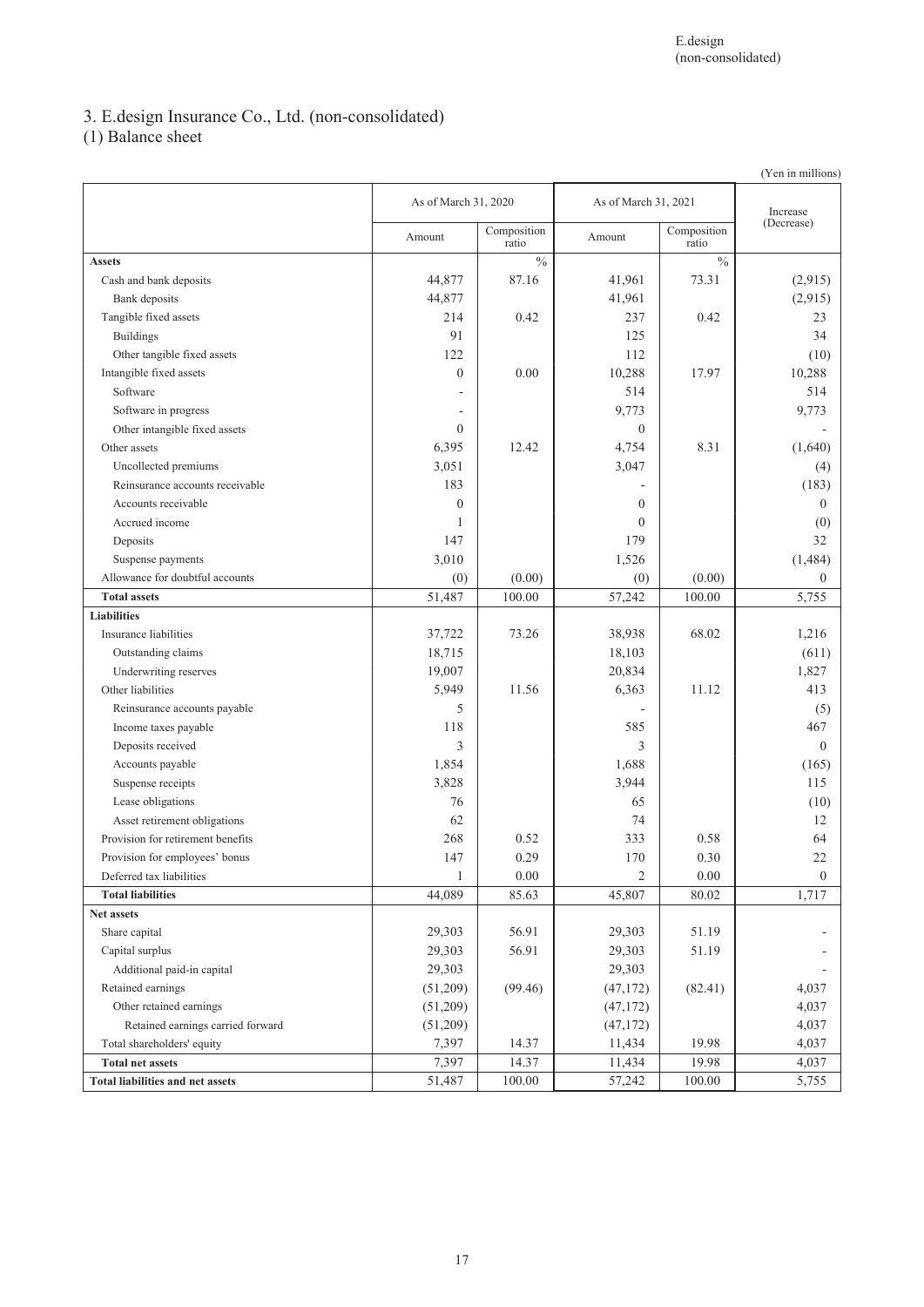## (2) Statement of income

|                                                   |                                                          |                                                          | (Yen in millions)      |
|---------------------------------------------------|----------------------------------------------------------|----------------------------------------------------------|------------------------|
|                                                   | Fiscal year 2019<br>(April 1, 2019 to<br>March 31, 2020) | Fiscal year 2020<br>(April 1, 2020 to<br>March 31, 2021) | Increase<br>(Decrease) |
| <b>Ordinary</b> income                            | 31,677                                                   | 33,749                                                   | 2,072                  |
| <b>Underwriting income</b>                        | 31,688                                                   | 33,763                                                   | 2,074                  |
| Net premiums written                              | 31,670                                                   | 33,132                                                   | 1,462                  |
| Investment income on deposit premiums             | 18                                                       | 19                                                       |                        |
| Reversal of outstanding claims                    |                                                          | 611                                                      | 611                    |
| <b>Investment income</b>                          | (15)                                                     | (17)                                                     | (1)                    |
| Interest and dividends                            | $\overline{2}$                                           | $\overline{2}$                                           | (0)                    |
| Transfer of investment income on deposit premiums | (18)                                                     | (19)                                                     | (1)                    |
| Other ordinary income                             | $\overline{4}$                                           | 3                                                        | (1)                    |
| <b>Ordinary</b> expenses                          | 33,246                                                   | 29,055                                                   | (4,191)                |
| <b>Underwriting expenses</b>                      | 23,241                                                   | 19,942                                                   | (3,299)                |
| Net claims paid                                   | 18,282                                                   | 15,723                                                   | (2,559)                |
| Loss adjustment expenses                          | 2,340                                                    | 2,014                                                    | (325)                  |
| Agency commissions and brokerage                  | 390                                                      | 376                                                      | (14)                   |
| Provision for outstanding claims                  | 1,370                                                    |                                                          | (1,370)                |
| Provision for underwriting reserves               | 856                                                      | 1,827                                                    | 970                    |
| Other underwriting expenses                       |                                                          | $\mathbf{0}$                                             | $\Omega$               |
| Operating and general administrative expenses     | 10,001                                                   | 9,107                                                    | (894)                  |
| Other ordinary expenses                           | 3                                                        | 6                                                        | 2                      |
| Interest expenses                                 | $\overline{c}$                                           | 3                                                        |                        |
| Losses on bad debts                               |                                                          | $\mathbf{0}$                                             | $\Omega$               |
| Other ordinary expenses                           | 1                                                        | $\overline{c}$                                           | $\theta$               |
| Ordinary profit (loss)                            | (1, 568)                                                 | 4,694                                                    | 6,263                  |
| <b>Extraordinary gains</b>                        | 4                                                        |                                                          | (4)                    |
| Other extraordinary gains                         | $\overline{4}$                                           |                                                          | (4)                    |
| <b>Extraordinary losses</b>                       | 13                                                       | $\mathbf{0}$                                             | (12)                   |
| Losses on disposal of fixed assets                | 13                                                       | $\Omega$                                                 | (12)                   |
| Income (loss) before income taxes                 | (1,577)                                                  | 4,693                                                    | 6,271                  |
| Income taxes - current                            | 92                                                       | 655                                                      | 562                    |
| <b>Income taxes - deferred</b>                    | $\theta$                                                 | $\theta$                                                 | (0)                    |
| <b>Total income taxes</b>                         | 93                                                       | 656                                                      | 562                    |
| Net income (loss)                                 | (1,671)                                                  | 4,037                                                    | 5,708                  |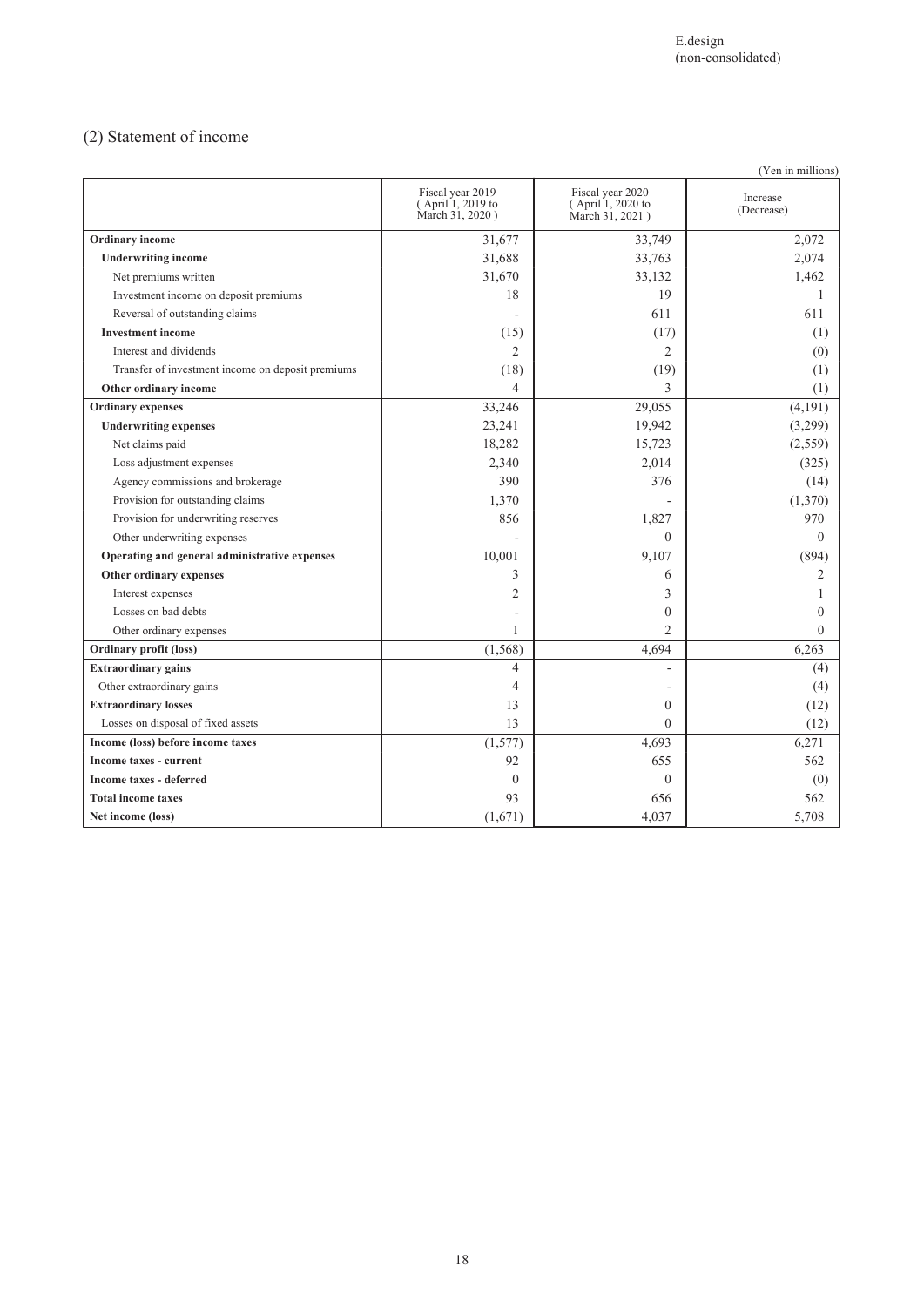## 4. Tokio Marine & Nichido Life Insurance Co., Ltd. (non-consolidated)

(1) Balance sheet

|                                                     |                      |                      |                      |                      | (Yen in millions) |
|-----------------------------------------------------|----------------------|----------------------|----------------------|----------------------|-------------------|
|                                                     | As of March 31, 2020 |                      | As of March 31, 2021 |                      | Increase          |
|                                                     | Amount               | Composition<br>ratio | Amount               | Composition<br>ratio | (Decrease)        |
| <b>Assets</b>                                       |                      | $\frac{0}{0}$        |                      | $\frac{0}{0}$        |                   |
| Cash and bank deposits                              | 119,013              | 1.29                 | 63,670               | 0.67                 | (55,342)          |
| Bank deposits                                       | 119,013              |                      | 63,670               |                      | (55,342)          |
| Receivables under securities borrowing transactions | 4,612                | 0.05                 |                      | ÷,                   | (4,612)           |
| Securities                                          | 8,837,504            | 96.09                | 9,209,345            | 97.02                | 371,841           |
| Domestic government bonds                           | 7,823,712            |                      | 8,040,882            |                      | 217,170           |
| Domestic municipal bonds                            | 47,843               |                      | 44,051               |                      | (3,792)           |
| Domestic corporate bonds                            | 414,668              |                      | 486,161              |                      | 71,492            |
| Domestic equity securities                          | 176                  |                      | 215                  |                      | 38                |
| Foreign securities                                  | 449,600              |                      | 491,873              |                      | 42,273            |
| Others                                              | 101,503              |                      | 146,161              |                      | 44,657            |
| Loans                                               | 102,722              | 1.12                 | 95,012               | 1.00                 | (7,709)           |
| Policy loans                                        | 102,722              |                      | 95,012               |                      | (7,709)           |
| Tangible fixed assets                               | 1,210                | 0.01                 | 1,023                | 0.01                 | (186)             |
| <b>Buildings</b>                                    | 421                  |                      | 379                  |                      | (41)              |
| Other tangible fixed assets                         | 788                  |                      | 644                  |                      | (144)             |
| Intangible fixed assets                             | 27                   | 0.00                 | 4,924                | 0.05                 | 4,896             |
| Software                                            |                      |                      | 4,896                |                      | 4,896             |
| Other intangible fixed assets                       | 27                   |                      | 27                   |                      |                   |
| Agency accounts receivable                          | 285                  | 0.00                 | 304                  | 0.00                 | 18                |
| Reinsurance accounts receivable                     | 1,329                | 0.01                 | 1,250                | 0.01                 | (79)              |
| Other assets                                        | 131,530              | 1.43                 | 116,975              | 1.23                 | (14, 555)         |
| Accounts receivable                                 | 66,432               |                      | 63,989               |                      | (2, 443)          |
| Prepaid expenses                                    | 9,488                |                      | 9,044                |                      | (444)             |
| Accrued income                                      | 15,417               |                      | 15,941               |                      | 523               |
| Deposits                                            | 727                  |                      | 1,158                |                      | 431               |
| Derivative assets                                   | 38,884               |                      | 26,756               |                      | (12, 127)         |
| Suspense payments                                   | 580                  |                      | 84                   |                      | (495)             |
| Allowance for doubtful accounts                     | (762)                | (0.01)               | (694)                | (0.01)               | 67                |
| <b>Total assets</b>                                 | 9,197,474            | 100.00               | 9,491,812            | 100.00               | 294,337           |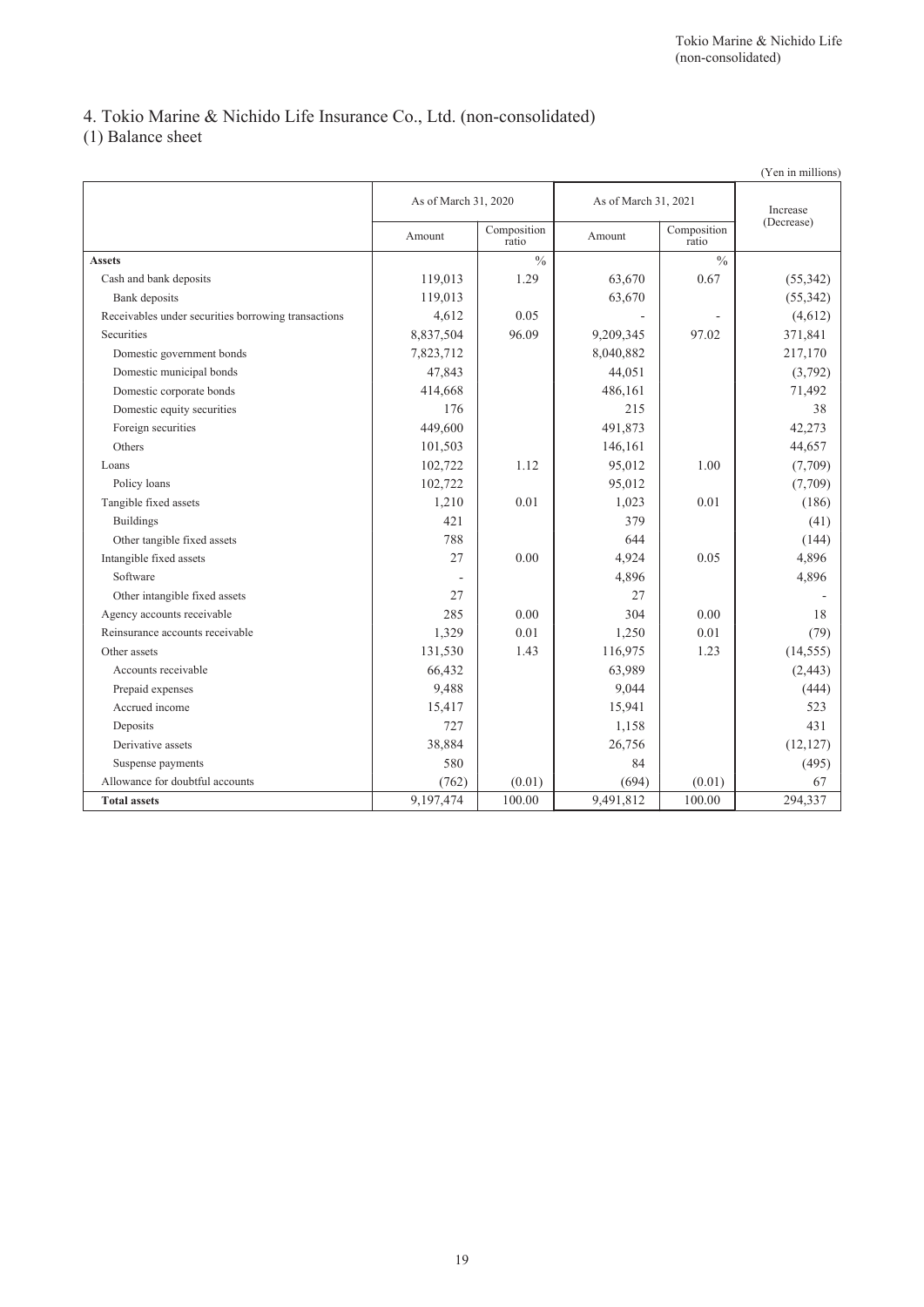|                                                            | As of March 31, 2020 |                      | As of March 31, 2021 |                      | Increase   |  |
|------------------------------------------------------------|----------------------|----------------------|----------------------|----------------------|------------|--|
|                                                            | Amount               | Composition<br>ratio | Amount               | Composition<br>ratio | (Decrease) |  |
| <b>Liabilities</b>                                         |                      | $\%$                 |                      | $\frac{0}{0}$        |            |  |
| Insurance liabilities                                      | 6,973,814            | 75.82                | 7,380,511            | 77.76                | 406.697    |  |
| Outstanding claims                                         | 63,774               |                      | 64,135               |                      | 361        |  |
| Underwriting reserves                                      | 6,831,767            |                      | 7,248,380            |                      | 416,612    |  |
| Reserve for dividends to policyholders                     | 78,272               |                      | 67,996               |                      | (10,276)   |  |
| Agency accounts payable                                    | 5,720                | 0.06                 | 6,282                | 0.07                 | 561        |  |
| Reinsurance accounts payable                               | 1,949                | 0.02                 | 1,980                | 0.02                 | 30         |  |
| Other liabilities                                          | 1,788,891            | 19.45                | 1,669,995            | 17.59                | (118, 895) |  |
| Payables under securities lending transactions             | 1,620,178            |                      | 1,509,051            |                      | (111, 126) |  |
| <b>Borrowings</b>                                          | 100,000              |                      | 100,000              |                      |            |  |
| Income taxes payable                                       | 9,054                |                      | 6,865                |                      | (2,189)    |  |
| Accounts payable                                           | 3,189                |                      | 934                  |                      | (2, 254)   |  |
| Accrued expenses                                           | 10,902               |                      | 10,242               |                      | (659)      |  |
| Unearned revenue                                           | $\theta$             |                      | $\mathbf{0}$         |                      | (0)        |  |
| Deposits received                                          | 155                  |                      | 162                  |                      | 6          |  |
| Guarantee deposits received                                | $\overline{2}$       |                      | $\overline{c}$       |                      | (0)        |  |
| Derivative liabilities                                     | 32,040               |                      | 39,864               |                      | 7,823      |  |
| Cash collateral received for financial instruments         | 12,262               |                      | 1,674                |                      | (10, 588)  |  |
| Lease obligations                                          | 231                  |                      | 152                  |                      | (78)       |  |
| Suspense receipts                                          | 873                  |                      | 1,044                |                      | 171        |  |
| Provision for retirement benefits                          | 7,758                | 0.08                 | 8,402                | 0.09                 | 644        |  |
| Reserves under special laws                                | 13,464               | 0.15                 | 17,069               | 0.18                 | 3,605      |  |
| Reserve for price fluctuation                              | 13,464               |                      | 17,069               |                      | 3,605      |  |
| Deferred tax liabilities                                   | 24,195               | 0.26                 | 19,251               | 0.20                 | (4,943)    |  |
| <b>Total liabilities</b>                                   | 8,815,794            | 95.85                | 9,103,494            | 95.91                | 287,700    |  |
| Net assets                                                 |                      |                      |                      |                      |            |  |
| Share capital                                              | 55,000               | 0.60                 | 55,000               | 0.58                 |            |  |
| Capital surplus                                            | 55,095               | 0.60                 | 41,860               | 0.44                 | (13,235)   |  |
| Additional paid-in capital                                 | 41,860               |                      | 41,860               |                      |            |  |
| Other capital surplus                                      | 13,235               |                      |                      |                      | (13,235)   |  |
| Retained earnings                                          | 66,909               | 0.73                 | 108,204              | 1.14                 | 41,294     |  |
| Surplus reserve                                            | 13,140               |                      | 13,140               |                      |            |  |
| Other retained earnings                                    | 53,769               |                      | 95,064               |                      | 41,294     |  |
| Retained earnings carried forward                          | 53,769               |                      | 95,064               |                      | 41,294     |  |
| Total shareholders' equity                                 | 177,005              | 1.92                 | 205,064              | 2.16                 | 28,059     |  |
| Unrealized gains (losses) on available-for-sale securities | 192,200              | 2.09                 | 177,454              | 1.87                 | (14, 745)  |  |
| Deferred gains (losses) on hedge transactions              | 12,474               | 0.14                 | 5,798                | 0.06                 | (6,675)    |  |
| Total valuation and translation adjustments                | 204,674              | 2.23                 | 183,253              | 1.93                 | (21, 421)  |  |
| <b>Total net assets</b>                                    | 381,680              | 4.15                 | 388,317              | 4.09                 | 6,637      |  |
| <b>Total liabilities and net assets</b>                    | 9, 197, 474          | 100.00               | 9,491,812            | 100.00               | 294,337    |  |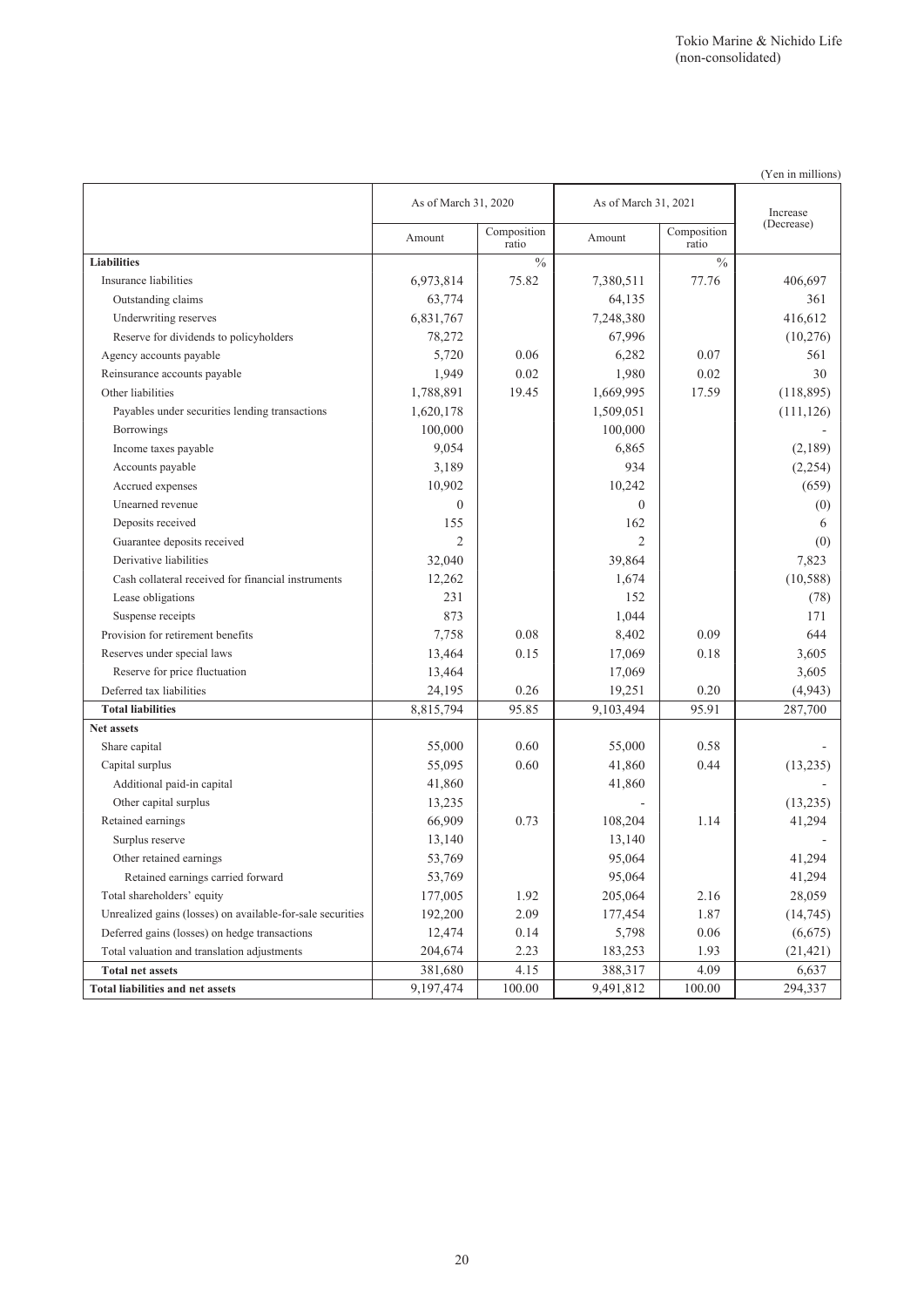## (2) Statement of income

|                                                                | (Yen in millions)                                        |                                                          |                        |  |  |  |
|----------------------------------------------------------------|----------------------------------------------------------|----------------------------------------------------------|------------------------|--|--|--|
|                                                                | Fiscal year 2019<br>(April 1, 2019 to<br>March 31, 2020) | Fiscal year 2020<br>(April 1, 2020 to<br>March 31, 2021) | Increase<br>(Decrease) |  |  |  |
| Ordinary income                                                | 993,738                                                  | 1,017,834                                                | 24,096                 |  |  |  |
| Insurance premiums and other                                   | 875,140                                                  | 843.791                                                  | (31,348)               |  |  |  |
| Insurance premiums                                             | 868,156                                                  | 837,938                                                  | (30,218)               |  |  |  |
| Reinsurance income                                             | 6,983                                                    | 5,853                                                    | (1,130)                |  |  |  |
| <b>Investment income</b>                                       | 112,587                                                  | 167,370                                                  | 54,782                 |  |  |  |
| Interest and dividends                                         | 107,129                                                  | 114,700                                                  | 7,570                  |  |  |  |
| Interest on bank deposits                                      | 1                                                        | $\Omega$                                                 | (0)                    |  |  |  |
| Interest and dividends on securities                           | 102,527                                                  | 108,833                                                  | 6,305                  |  |  |  |
| Interest on loans                                              | 2,861                                                    | 2,680                                                    | (181)                  |  |  |  |
| Other interest and dividends                                   | 1,739                                                    | 3,186                                                    | 1,447                  |  |  |  |
| Gains on sales of securities                                   | 5,343                                                    | 1,127                                                    | (4,216)                |  |  |  |
| Foreign exchange gains                                         |                                                          | 2,358                                                    | 2,358                  |  |  |  |
| Decrease in allowance for doubtful accounts                    | 51                                                       | 62                                                       | 11                     |  |  |  |
| Other investment income                                        | 63                                                       | 67                                                       | 3                      |  |  |  |
|                                                                |                                                          | 49,054                                                   | 49,054                 |  |  |  |
| Investment gains on separate accounts<br>Other ordinary income |                                                          | 6,673                                                    | 662                    |  |  |  |
|                                                                | 6,010                                                    |                                                          |                        |  |  |  |
| Income from annuity riders                                     | 617                                                      | 1,581                                                    | 963                    |  |  |  |
| Deferred insurance amount                                      | 4,322                                                    | 4,838                                                    | 515                    |  |  |  |
| Reversal of outstanding claims                                 | 860                                                      |                                                          | (860)                  |  |  |  |
| Other ordinary income                                          | 210                                                      | 254                                                      | 43                     |  |  |  |
| <b>Ordinary</b> expenses                                       | 953,135                                                  | 958,018                                                  | 4,882                  |  |  |  |
| Insurance claims and other                                     | 413,271                                                  | 405,573                                                  | (7,698)                |  |  |  |
| Insurance claims                                               | 46,930                                                   | 50,605                                                   | 3,674                  |  |  |  |
| Annuity payments                                               | 61,747                                                   | 56,793                                                   | (4,954)                |  |  |  |
| Benefits                                                       | 62,293                                                   | 58,081                                                   | (4,212)                |  |  |  |
| Surrender benefits                                             | 225,220                                                  | 225,077                                                  | (143)                  |  |  |  |
| Other refunds                                                  | 9,710                                                    | 7,892                                                    | (1, 817)               |  |  |  |
| Reinsurance premiums                                           | 7,368                                                    | 7,123                                                    | (245)                  |  |  |  |
| Provision for underwriting reserves and other                  | 384,951                                                  | 416,976                                                  | 32,024                 |  |  |  |
| Provision for outstanding claims                               |                                                          | 361                                                      | 361                    |  |  |  |
| Provision for underwriting reserves                            | 384,949                                                  | 416,612                                                  | 31,663                 |  |  |  |
| Interest on reserve for dividends to policyholders             | 1                                                        | $\mathcal{L}$                                            | $\Omega$               |  |  |  |
| <b>Investment expenses</b>                                     | 22,000                                                   | 10,177                                                   | (11, 822)              |  |  |  |
| Interest expenses                                              | 1,546                                                    | 2,244                                                    | 697                    |  |  |  |
| Losses on sales of securities                                  | 6                                                        | 3,172                                                    | 3,165                  |  |  |  |
| Losses on derivatives                                          | 7,380                                                    | 4,759                                                    | (2,620)                |  |  |  |
| Foreign exchange losses                                        | 4,615                                                    |                                                          | (4,615)                |  |  |  |
| Other investment expenses                                      | $\theta$                                                 | 1                                                        | $\theta$               |  |  |  |
| Investment losses on separate accounts                         | 8,449                                                    |                                                          | (8, 449)               |  |  |  |
| <b>Operating expenses</b>                                      | 121,646                                                  | 111,985                                                  | (9,660)                |  |  |  |
| Other ordinary expenses                                        | 11,265                                                   | 13,305                                                   | 2,039                  |  |  |  |
| Deferred annuity payments                                      | 4,867                                                    | 5,075                                                    | 208                    |  |  |  |
| Taxes                                                          | 2,978                                                    | 2,934                                                    | (43)                   |  |  |  |
| Depreciation                                                   | 342                                                      | 608                                                      | 266                    |  |  |  |
| Provision for retirement benefits                              | 817                                                      | 644                                                      |                        |  |  |  |
|                                                                |                                                          |                                                          | (172)                  |  |  |  |
| Other ordinary expenses                                        | 2,260                                                    | 4,042                                                    | 1,782                  |  |  |  |
| <b>Ordinary profit (loss)</b>                                  | 40,602                                                   | 59,816                                                   | 19,213                 |  |  |  |
| <b>Extraordinary losses</b>                                    | 3,412                                                    | 3,612                                                    | 199                    |  |  |  |
| Losses on disposal of fixed assets                             | 29                                                       | 7                                                        | (22)                   |  |  |  |
| Provision for reserves under special laws                      | 3,383                                                    | 3,605                                                    | 221                    |  |  |  |
| Provision for reserve for price fluctuation                    | 3,383                                                    | 3,605                                                    | 221                    |  |  |  |
| Reversal of reserve for dividends to policyholders             | 9,737                                                    | 7,734                                                    | (2,002)                |  |  |  |
| Income (loss) before income taxes                              | 46,927                                                   | 63,938                                                   | 17,011                 |  |  |  |
| Income taxes - current                                         | 12,865                                                   | 14,092                                                   | 1,227                  |  |  |  |
| Income taxes - deferred                                        | (198)                                                    | 3,386                                                    | 3,585                  |  |  |  |
| <b>Total income taxes</b>                                      | 12,667                                                   | 17,479                                                   | 4,812                  |  |  |  |
| Net income (loss)                                              | 34,259                                                   | 46,459                                                   | 12,199                 |  |  |  |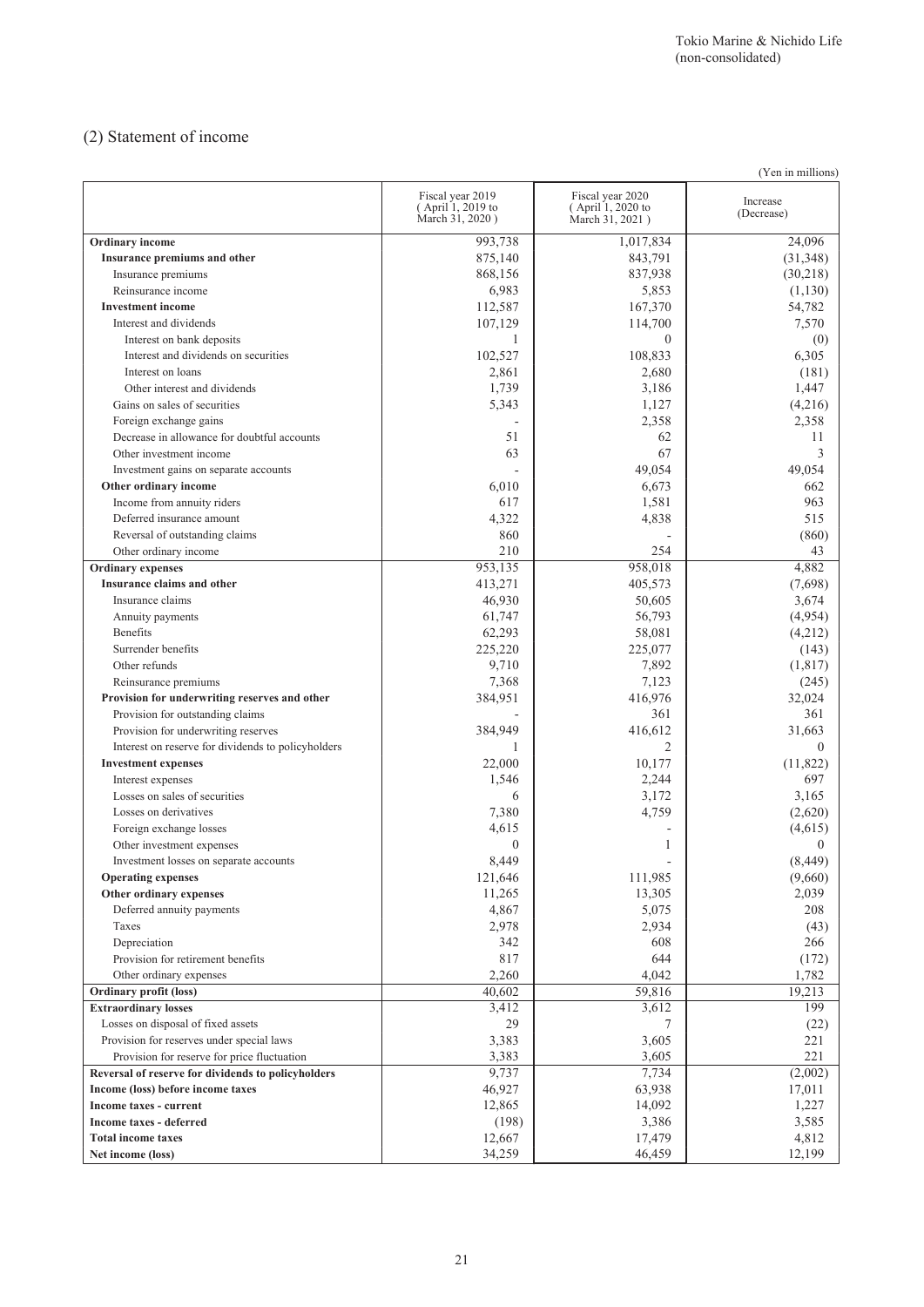## Breakdown of Ordinary profit (Core operating profit)

|                                                          |                                                          | (Yen in millions)      |
|----------------------------------------------------------|----------------------------------------------------------|------------------------|
| Fiscal year 2019<br>(April 1, 2019 to<br>March 31, 2020) | Fiscal year 2020<br>(April 1, 2020 to<br>March 31, 2021) | Increase<br>(Decrease) |
| 49,565                                                   | 68,453                                                   | 18,888                 |
| 5,638                                                    | 3,549                                                    | (2,089)                |
| 5,343                                                    | 1,127                                                    | (4,216)                |
|                                                          | 2,358                                                    | 2,358                  |
| 294                                                      | 63                                                       | (230)                  |
| 14,212                                                   | 10,541                                                   | (3,670)                |
| 6                                                        | 3,172                                                    | 3,165                  |
| 9,579                                                    | 7,257                                                    | (2,321)                |
| 4,615                                                    |                                                          | (4,615)                |
| 10                                                       | 111                                                      | 100                    |
| (8,574)                                                  | (6,992)                                                  | 1,581                  |
| 40,991                                                   | 61,461                                                   | 20,469                 |
| $\overline{a}$                                           | 18                                                       | 18                     |
| ۰                                                        | 18                                                       | 18                     |
| 389                                                      | 1,663                                                    | 1,274                  |
| 385                                                      | 1,663                                                    | 1,277                  |
| 3                                                        | -                                                        | (3)                    |
| (389)                                                    | (1,645)                                                  | (1,256)                |
| 40,602                                                   | 59,816                                                   | 19,213                 |
|                                                          | A<br>B<br>$A + B$<br>$\mathcal{C}$<br>$A+B+C$            |                        |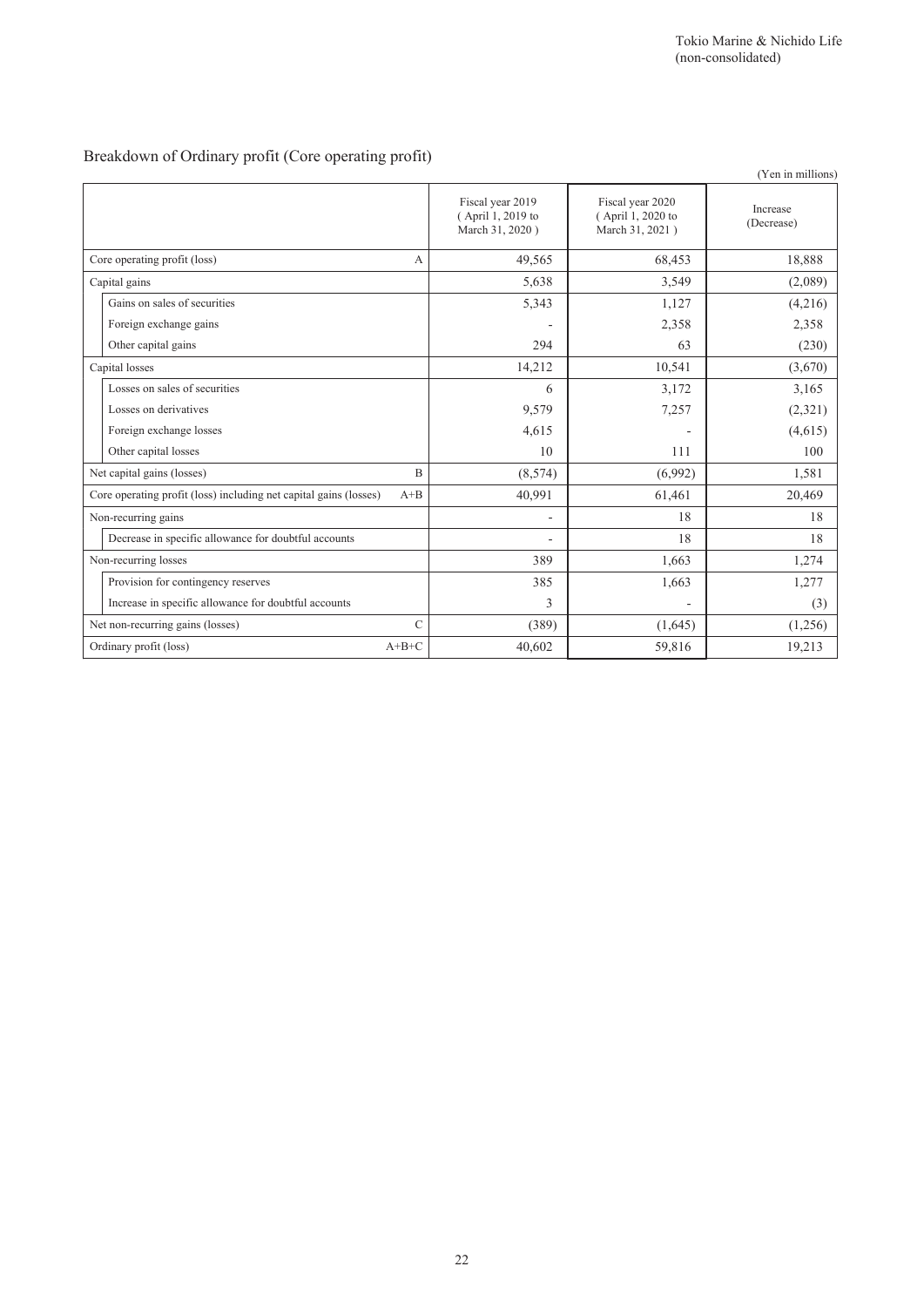### (3) Underwriting (life) Amount of policies

Policies in force

| (Number in thousands, yen in 100 millions) |                          |                              |         |                          |                              |                          |         |                          |
|--------------------------------------------|--------------------------|------------------------------|---------|--------------------------|------------------------------|--------------------------|---------|--------------------------|
|                                            |                          | As of March 31, 2020         |         |                          | As of March 31, 2021         |                          |         |                          |
|                                            |                          | Number of policies<br>Amount |         |                          | Number of policies<br>Amount |                          |         |                          |
|                                            |                          | $%$ to<br>March 31, 2019     |         | $%$ to<br>March 31, 2019 |                              | $%$ to<br>March 31, 2020 |         | $%$ to<br>March 31, 2020 |
| Individual insurance                       | 5,459                    | 102.6                        | 293,343 | 99.2                     | 5,587                        | 102.4                    | 289,874 | 98.8                     |
| Individual annuities                       | 512                      | 96.1                         | 21,468  | 94.0                     | 493                          | 96.4                     | 20,559  | 95.8                     |
| Group insurance                            | $\overline{\phantom{0}}$ |                              | 21.950  | 96.9                     |                              |                          | 21.116  | 96.2                     |
| Group annuities                            | -                        |                              | 31      | 98.6                     |                              |                          | 30      | 98.0                     |

#### New policies

(Number in thousands, yen in 100 millions)

|                      |                          | Fiscal year 2019<br>(April 1, 2019 to March 31, 2020) |                          |                            |                    | Fiscal year 2020<br>(April 1, 2020 to March 31, 2021) |                          |                            |  |
|----------------------|--------------------------|-------------------------------------------------------|--------------------------|----------------------------|--------------------|-------------------------------------------------------|--------------------------|----------------------------|--|
|                      | Number of policies       |                                                       | Amount                   |                            | Number of policies |                                                       |                          | Amount                     |  |
|                      |                          | $%$ to<br>Fiscal year 2018                            |                          | $%$ to<br>Fiscal year 2018 |                    | $%$ to<br>Fiscal year 2019                            |                          | $%$ to<br>Fiscal year 2019 |  |
| Individual insurance | 389                      | 88.8                                                  | 21,440                   | 62.8                       | 380                | 97.9                                                  | 19,656                   | 91.7                       |  |
| Individual annuities | ۰                        | $\overline{\phantom{0}}$                              | -                        | $\overline{\phantom{0}}$   | ٠                  | $\overline{\phantom{0}}$                              | $\overline{\phantom{0}}$ |                            |  |
| Group insurance      | $\overline{\phantom{0}}$ | $\overline{\phantom{0}}$                              | 143                      | 204.9                      | ٠                  | $\overline{\phantom{0}}$                              | 130                      | 90.9                       |  |
| Group annuities      |                          |                                                       | $\overline{\phantom{0}}$ | $\overline{\phantom{a}}$   |                    | -                                                     | $\overline{\phantom{0}}$ |                            |  |

### Annualized premiums

Policies in force

|                      |  |                                                       |                      |                     |       | (Yen in 100 millions) |
|----------------------|--|-------------------------------------------------------|----------------------|---------------------|-------|-----------------------|
| As of March 31, 2020 |  |                                                       | As of March 31, 2021 |                     |       |                       |
|                      |  |                                                       |                      | % to March 31, 2019 |       | % to March 31, 2020   |
| Individual insurance |  |                                                       | 6,955                | 98.1                | 6,868 | 98.7                  |
| Individual annuities |  |                                                       | 1.416                | 95.2                | 1,330 | 93.9                  |
| Total                |  |                                                       | 8,372                | 97.6                | 8,199 | 97.9                  |
|                      |  | Medical coverage, accelerated<br>death benefits, etc. | 2,037                | 106.3               | 2,159 | 106.0                 |
|                      |  | Medical and cancer                                    | 1,737                | 106.2               | 1,846 | 106.3                 |

New policies

(Yen in 100 millions)

|                                                       |                    |                          | Fiscal year 2019<br>(April 1, 2019 to March 31, 2020) | Fiscal year 2020<br>(April 1, 2020 to March 31, 2021) |                       |  |
|-------------------------------------------------------|--------------------|--------------------------|-------------------------------------------------------|-------------------------------------------------------|-----------------------|--|
|                                                       |                    |                          | % to Fiscal year 2018                                 |                                                       | % to Fiscal year 2019 |  |
| Individual insurance                                  |                    | 405                      | 54.3                                                  | 433                                                   | 106.9                 |  |
| Individual annuities                                  |                    | $\overline{\phantom{0}}$ | $\overline{\phantom{a}}$                              | $\overline{\phantom{0}}$                              |                       |  |
| Total                                                 |                    | 405                      | 54.3                                                  | 433                                                   | 106.9                 |  |
| Medical coverage, accelerated<br>death benefits, etc. |                    | 221                      | 93.2                                                  | 226                                                   | 102.6                 |  |
|                                                       | Medical and cancer | 181                      | 92.2                                                  | 191                                                   | 105.7                 |  |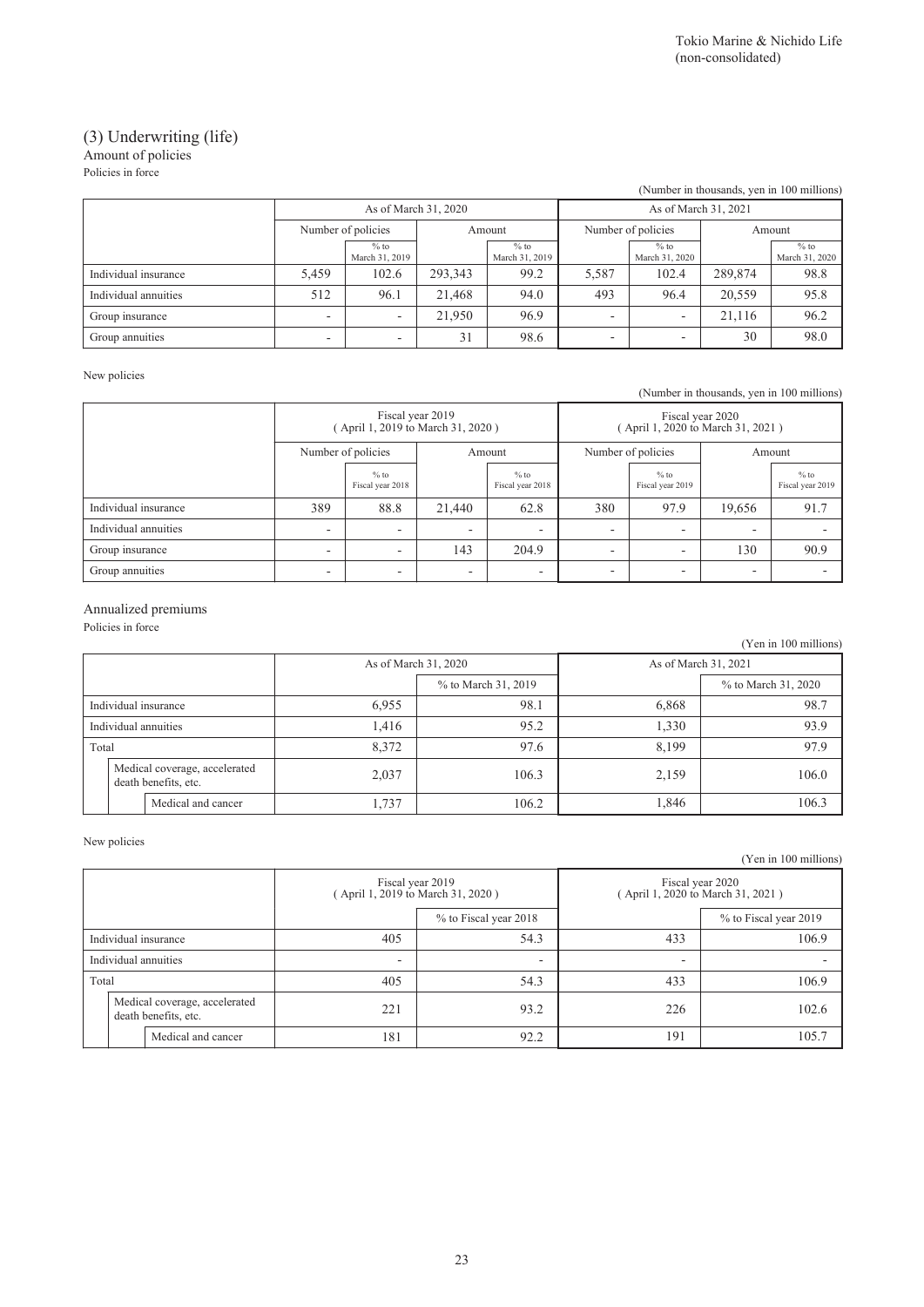$(x - 1)$  millions)

### (4) Investment (General account)

Realized yield

|                                                        |                                     |                          |                                                       |                          |                                                      |                          | (Yen in millions) |  |
|--------------------------------------------------------|-------------------------------------|--------------------------|-------------------------------------------------------|--------------------------|------------------------------------------------------|--------------------------|-------------------|--|
|                                                        |                                     |                          | Fiscal year 2019<br>(April 1, 2019 to March 31, 2020) |                          | Fiscal year 2020<br>April 1, 2020 to March 31, 2021) |                          |                   |  |
|                                                        |                                     | Net investment<br>income | Average balance                                       | Annual vield             | Net investment<br>income                             | Average balance          | Annual yield      |  |
|                                                        | Bank deposits                       | (9)                      | 77,024                                                | $(0.01)\%$               | 15                                                   | 79,581                   | $0.02\%$          |  |
|                                                        | Call loans                          | $\overline{\phantom{a}}$ | 0                                                     |                          | $\overline{\phantom{a}}$                             | 0                        |                   |  |
|                                                        | Receivables under resale agreements | ۰                        | ٠                                                     | ٠                        | ٠                                                    | ۰                        |                   |  |
| Receivables under securities borrowing<br>transactions |                                     | $\theta$                 | 3,183                                                 | 0.02                     | $\theta$                                             | 2,175                    | 0.01              |  |
| Monetary receivables bought                            |                                     | 4                        | 48,132                                                | 0.01                     | $\overline{\phantom{a}}$                             | Ξ.                       |                   |  |
| Money trusts                                           |                                     | $\overline{\phantom{0}}$ | ٠                                                     |                          | $\overline{\phantom{0}}$                             | $\overline{\phantom{0}}$ |                   |  |
|                                                        | Securities                          | 105,058                  | 7,437,100                                             | 1.41                     | 112,383                                              | 8,752,571                | 1.28              |  |
|                                                        | Domestic debt securities            | 89,392                   | 6,995,821                                             | 1.28                     | 93,579                                               | 8,291,461                | 1.13              |  |
|                                                        | Domestic equity securities          |                          | 103                                                   | 7.15                     | 10                                                   | 137                      | 7.33              |  |
|                                                        | Foreign securities                  | 15,658                   | 441,174                                               | 3.55                     | 18,794                                               | 460,972                  | 4.08              |  |
|                                                        | Others                              |                          |                                                       |                          |                                                      |                          |                   |  |
| Loans                                                  |                                     | 2,861                    | 98,958                                                | 2.89                     | 2,680                                                | 104,556                  | 2.56              |  |
| Land and buildings                                     |                                     | ٠                        | 481                                                   | $\overline{\phantom{0}}$ |                                                      | 425                      |                   |  |
|                                                        | General account total               | 99,037                   | 7,773,977                                             | $1.27\%$                 | 108,138                                              | 9,060,107                | 1.19%             |  |
|                                                        | Overseas investment                 | 15,659                   | 441,177                                               | 3.55                     | 18,792                                               | 460,972                  | 4.08              |  |

Gains (losses) on sales of securities, impairment losses on securities

(Yen in millions) Fiscal year 2019 ( April 1, 2019 to March 31, 2020 ) Fiscal year 2020 ( April 1, 2020 to March 31, 2021 ) Increase (Decrease) Gains (losses) on sales Impairment losses on securities Gains (losses) on sales Impairment losses on securities Gains (losses) on sales Impairment losses on securities Domestic debt securities 124 - (2,531) - (2,656) Domestic equity securities - - - - - - Foreign securities 5,212 - 486 - (4,725) - (1,725) - (1,725) - (1,725) - (1,725) - (1,725) - (1,725) - (1,725) - (1,725) - (1,125) - (1,125) - (1,125) - (1,125) - (1,125) - (1,125) - (1,125) - (1,125) - (1,125) - (1,125) -Others **Communication Communication**  $\begin{bmatrix} 1 & 1 & 1 \\ 1 & 1 & 1 \end{bmatrix}$  . The communication of the communication of the communication of the communication of the communication of the communication of the communication of the Total 5,336 - (2,045) - (7,381) -

Fair value information on securities (Securities with fair value other than trading securities)

|       |                                              |                            |                          |                          |                              |                          |                          | (Yen in millions)            |  |
|-------|----------------------------------------------|----------------------------|--------------------------|--------------------------|------------------------------|--------------------------|--------------------------|------------------------------|--|
|       |                                              |                            |                          | As of March 31, 2020     |                              | As of March 31, 2021     |                          |                              |  |
|       |                                              |                            | Carrying<br>amount       | Fair value               | Unrealized gains<br>(losses) | Carrying<br>amount       | Fair value               | Unrealized gains<br>(losses) |  |
|       |                                              | Bonds held to maturity     | 4,928,251                | 5,801,992                | 873,740                      | 4,946,355                | 5,581,945                | 635,590                      |  |
|       | Bonds earmarked for underwriting<br>reserves |                            | 1,859,815                | 1,870,691                | 10,876                       | 2,194,898                | 2,082,308                | (112, 590)                   |  |
|       | Available-for-sale securities                |                            | 1,556,095                | 1,816,532                | 260,437                      | 1,526,467                | 1.771.954                | 245,486                      |  |
|       |                                              | Domestic debt securities   | 1,227,855                | 1,510,473                | 282,618                      | 1,209,978                | 1,442,157                | 232,179                      |  |
|       |                                              | Domestic equity securities | 31                       | 70                       | 39                           | 61                       | 139                      | 77                           |  |
|       |                                              | Foreign securities         | 328,208                  | 305,988                  | (22, 219)                    | 316.427                  | 329,657                  | 13,229                       |  |
|       |                                              | Others                     | $\overline{\phantom{0}}$ | $\overline{\phantom{0}}$ | $\overline{\phantom{0}}$     | $\overline{\phantom{0}}$ | $\overline{\phantom{0}}$ |                              |  |
| Total |                                              |                            | 8,344,162                | 9,489,216                | 1,145,054                    | 8,667,721                | 9,436,208                | 768,486                      |  |
|       | Domestic debt securities                     |                            | 8,003,606                | 9,169,384                | 1,165,778                    | 8,338,916                | 9,093,005                | 754,088                      |  |
|       |                                              | Domestic equity securities | 31                       | 70                       | 39                           | 61                       | 139                      | 77                           |  |
|       |                                              | Foreign securities         | 340,524                  | 319.761                  | (20, 762)                    | 328,743                  | 343,063                  | 14,319                       |  |
|       | Others                                       |                            | $\overline{\phantom{0}}$ |                          | ۰                            |                          |                          |                              |  |

(Reference) Maturity schedule of securities

|                            |                          |                          |                          |                          |              |                                                   | r en in millions) |  |  |  |
|----------------------------|--------------------------|--------------------------|--------------------------|--------------------------|--------------|---------------------------------------------------|-------------------|--|--|--|
|                            |                          | As of March 31, 2021     |                          |                          |              |                                                   |                   |  |  |  |
|                            | Within 1<br>year         | $1-3$ years              | 3-5 years                | 5-7 years                | $7-10$ years | Over 10 years<br>(Including no<br>fixed maturity) | Total             |  |  |  |
| Domestic government bonds  | 12,129                   | 9,553                    | 124,055                  | 338,201                  | 370,588      | 7,186,355                                         | 8,040,882         |  |  |  |
| Domestic municipal bonds   | -                        | ۰                        | ۰                        |                          | ٠            | 44,051                                            | 44,051            |  |  |  |
| Domestic corporate bonds   | 7.006                    | $\overline{\phantom{0}}$ | -                        | -                        | -            | 479,155                                           | 486,161           |  |  |  |
| Domestic equity securities |                          |                          |                          |                          |              | 215                                               | 215               |  |  |  |
| Foreign securities         | 2.691                    | 3,858                    | 2,521                    | 765                      | 8,579        | 459,802                                           | 478,218           |  |  |  |
| Others                     | $\overline{\phantom{a}}$ | $\overline{\phantom{0}}$ | $\overline{\phantom{0}}$ | $\overline{\phantom{0}}$ | -            | $\overline{\phantom{a}}$                          |                   |  |  |  |
| Total                      | 21,827                   | 13,411                   | 126,577                  | 338,966                  | 379,167      | 8,169,578                                         | 9,049,529         |  |  |  |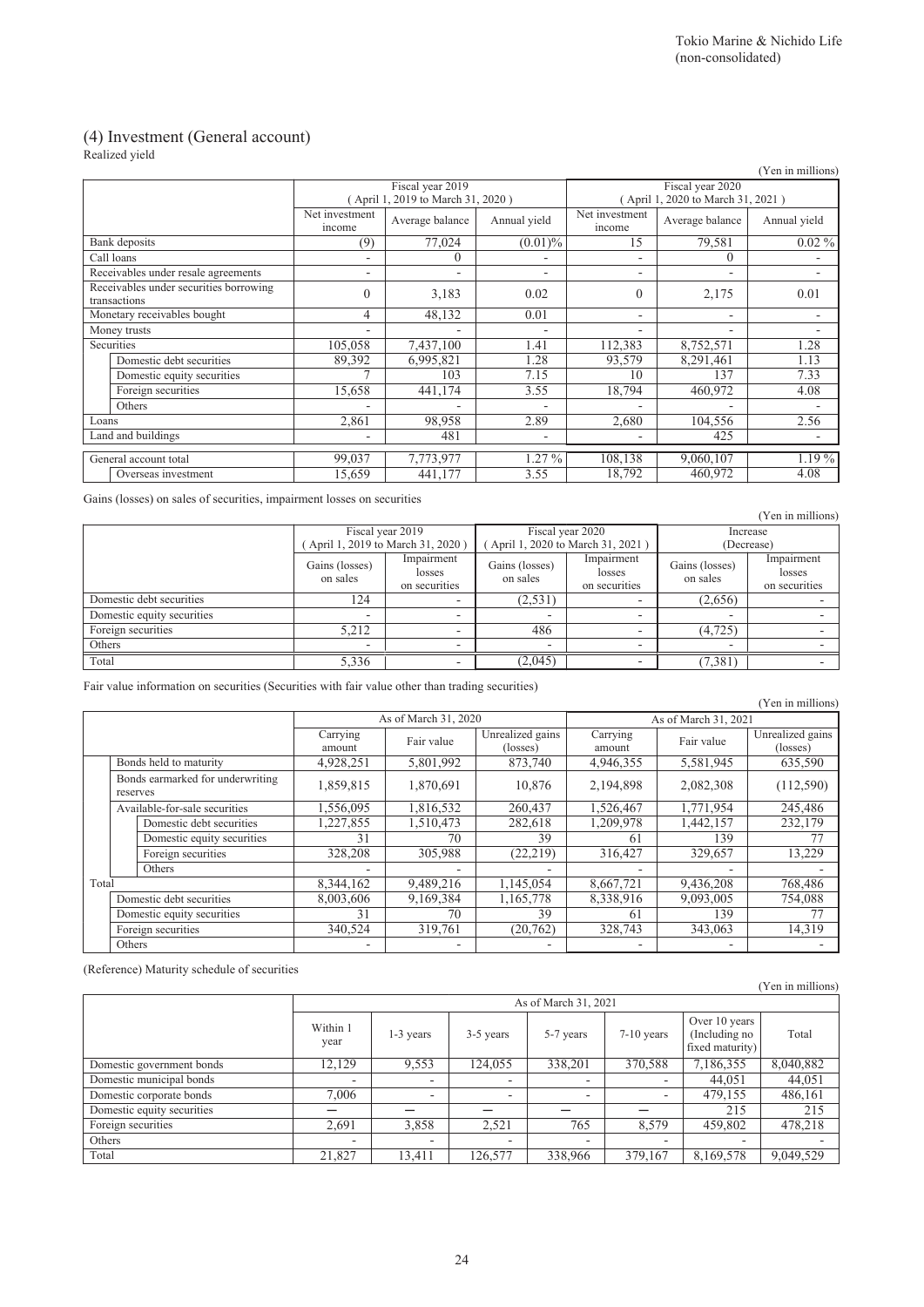### Glossary of terminology

【Key figures of the domestic non-life insurance business】

• Underwriting profit (loss)

Underwriting profit (loss) = Underwriting income - (Underwriting expenses + Operating and general administrative expenses on underwriting)  $\pm$  other miscellaneous income and expenses (\*)

- \* Mainly consist of income taxes related to compulsory automobile liability insurance.
- Net investment income (loss) and other

Net investment income (loss) and other = (Investment income - Investment expenses) + (Other ordinary income - Other ordinary expenses) - Operating and general administrative expenses other than underwriting

• Loss ratio (W/P basis)

Loss ratio (W/P basis) = (Net claims paid + Loss adjustment expenses) / Net premiums written

 $\bullet$  Loss ratio (private sector  $(*1)$ , E/I basis)

Loss ratio (private sector,  $E/I$  basis) = (Net claims paid + Outstanding claims as of the end of current fiscal year -Outstanding claims as of the end of previous fiscal year + Loss adjustment expenses) / Earned premiums (\*2)

- \*1 Excluding earthquake insurance under the Law concerning Earthquake Insurance and compulsory automobile liability insurance.
- \*2 Earned premiums = Net premiums written Unearned premiums as of the end of current fiscal year (\*3) + Unearned premiums as of the end of previous fiscal year (\*3)
- \*3 Unearned premiums are premiums corresponding to the remaining duration of insurance policies at the end of the fiscal year.
- Expense ratio (private sector)

period.

Expense ratio (private sector) = (Agency commissions and brokerage + Operating and general administrative expenses on underwriting) / Net premiums written

- Combined ratio (private sector) Combined ratio (private sector) = Loss ratio (private sector,  $E/I$  basis) + Expense ratio (private sector)
- Net incurred losses related to natural catastrophe (\*1) Sum of net claims paid and outstanding claims (\*2) related to natural catastrophe that occurred during the current

\*1 Excluding the net incurred losses related to earthquake insurance under the Law concerning Earthquake Insurance. \*2 Outstanding claims are net of reinsurance recoverable.

● Reservation ratio of catastrophe loss reserve

Reservation ratio of catastrophe loss reserve = Balance of catastrophe loss reserve / Net premiums written (\*)

\* Excluding earthquake insurance under the Law concerning Earthquake Insurance and compulsory automobile liability insurance.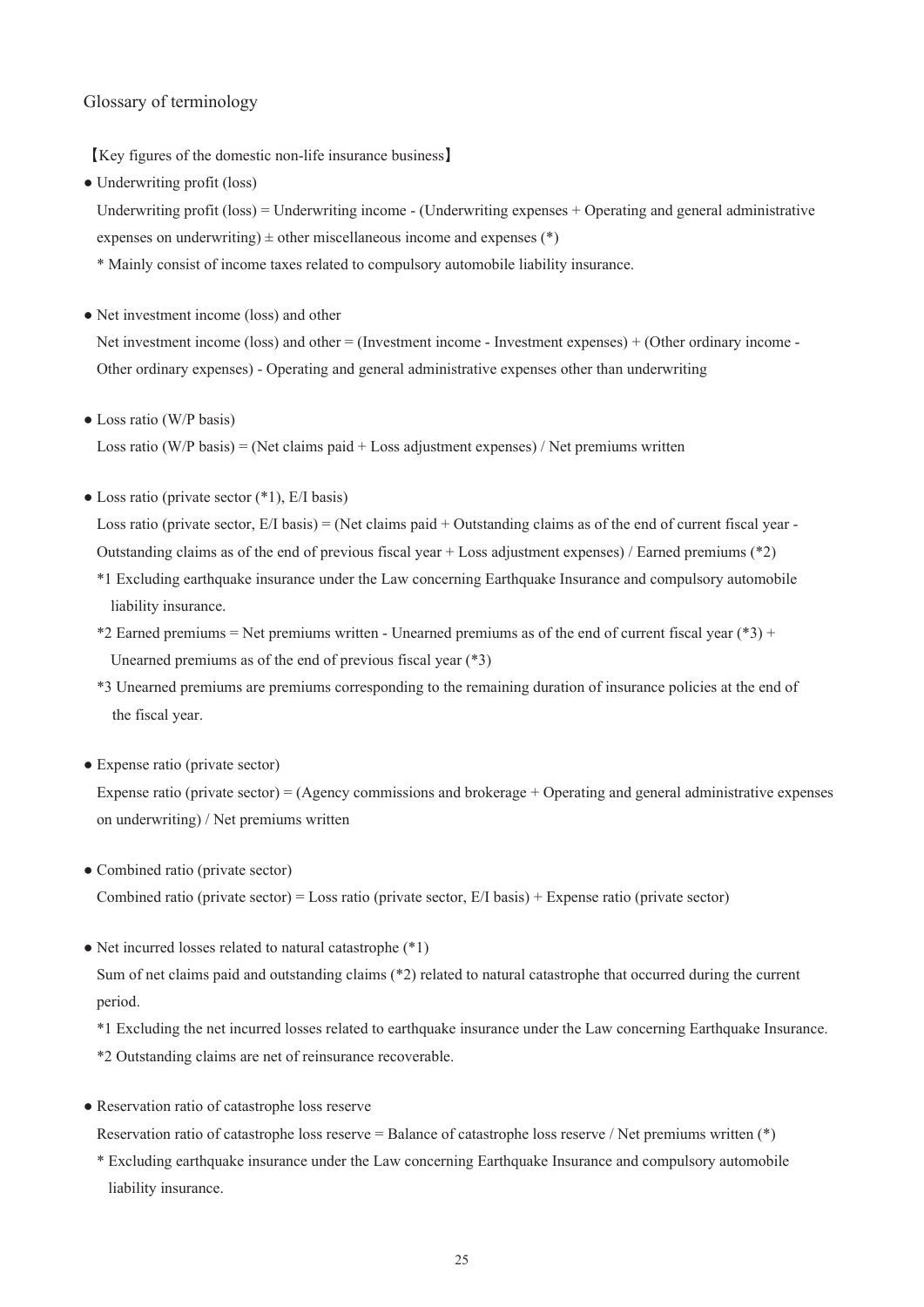【Key figures of the domestic life insurance business】

● Annualized premiums

Annualized premiums are amount of premiums per year calculated by dividing aggregate amount of premiums by the duration of insurance policies.

● Medical coverage, accelerated death benefits, etc.

Medical coverage, accelerated death benefits, etc. includes coverage for medical expenses (e.g. hospitalization and operation), accelerated death benefits (e.g. specific diseases and nursing care) and exemption of obligation to pay insurance premiums excluding those caused by disability but including those caused by specific diseases, nursing care, etc.

### 【Investment】

• Income yield

Income yield is an indicator that shows the investment performance based on interest income. Numerator: Interest and dividends + Interest and dividends included in Gains/Losses on money trusts Denominator: Average balance of investment assets based on original cost or amortized cost

• Realized yield

Realized yield is an indicator that shows the investment performance based on net investment income.

[Non-life insurance business]

Numerator: Investment income + Investment income on deposit premiums - Investment expenses Denominator: Average balance of investment assets based on original cost or amortized cost

[Life insurance business]

Numerator: Investment income - Investment expenses Denominator: Average balance of investment assets based on original cost or amortized cost

"General account total" includes non-investment assets. Overseas investment is the total of assets denominated in foreign currencies and yen.

● Fair value yield

Fair value yield is an indicator of investment performance on fair value basis. Numerator: Investment income + Investment income on deposit premiums - Investment expenses + change in Unrealized gains (losses) on available-for-sale securities (\*1) for the fiscal year + change in Deferred gains (losses) on hedge transactions (\*1)

Denominator: Average balance of investment assets based on original cost or amortized cost + Unrealized gains (losses) on available-for-sale securities at the beginning of the year  $(*1)$  + Unrealized gains (losses) on trading securities at the beginning of the year (\*2)

\*1 Before tax effect deductions.

\*2 Trading securities includes money trusts held for trading purposes.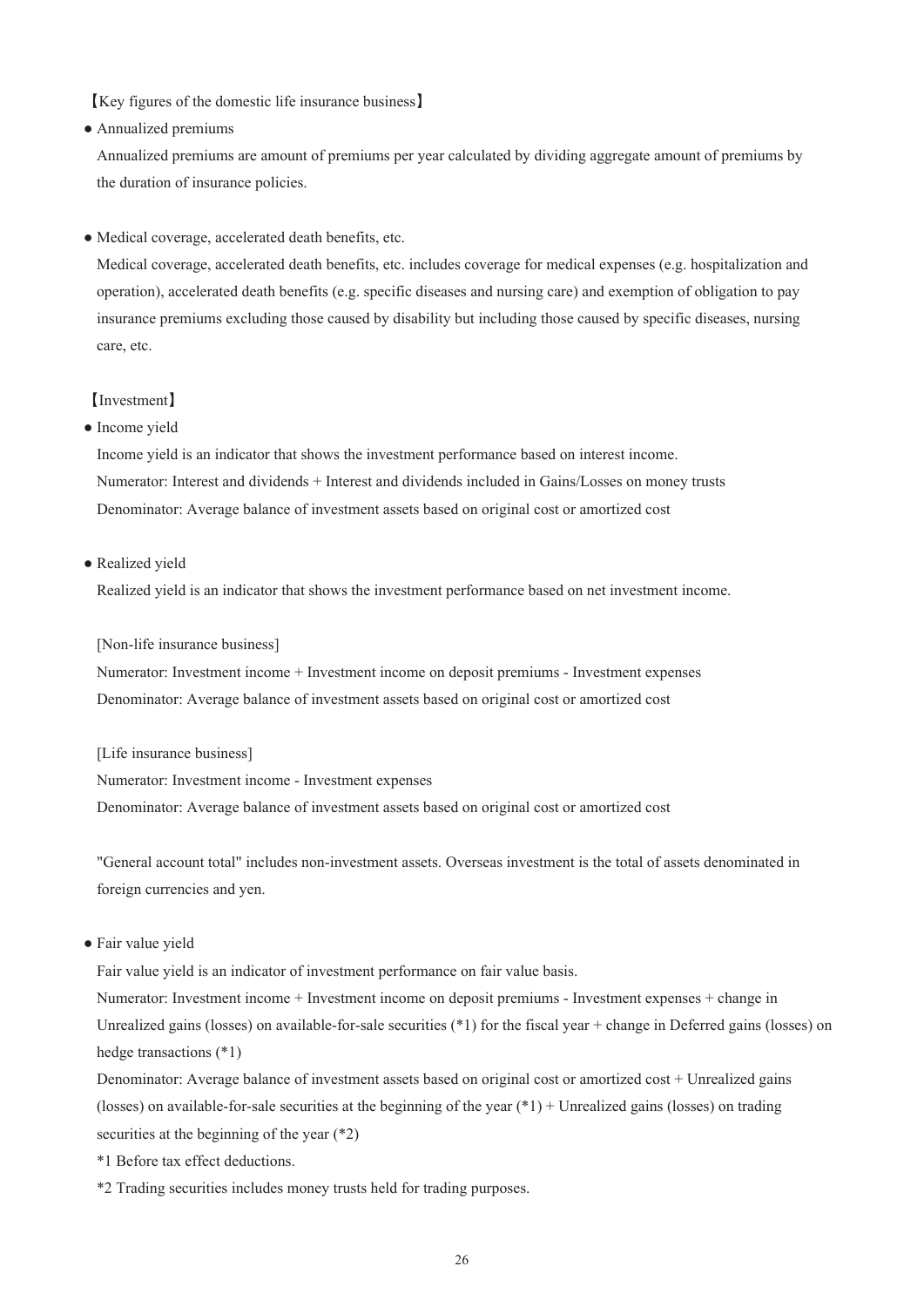【Underwriting (life)】

- Amount of Policies in force
	- Individual insurance and group insurance

Total amount of death benefits under policies in force at the end of the period.

- Individual annuities
	- ① Individual annuities whose payments have not yet commenced: amount of funds for annuity payments that is expected to have accrued at the commencement of annuity payments.
	- ② Individual annuities whose payments have already commenced: amount of underwriting reserves.
- Group annuities

Amount of underwriting reserves.

- Amount of New policies
	- Individual insurance and group insurance

Total amount of death benefits under new policies issued during the current period.

• Individual annuities

Amount of funds for annuity payments that is expected to have accrued at the commencement of annuity payments for new policies issued during the current period.

• Group annuities

First installment of premium payments.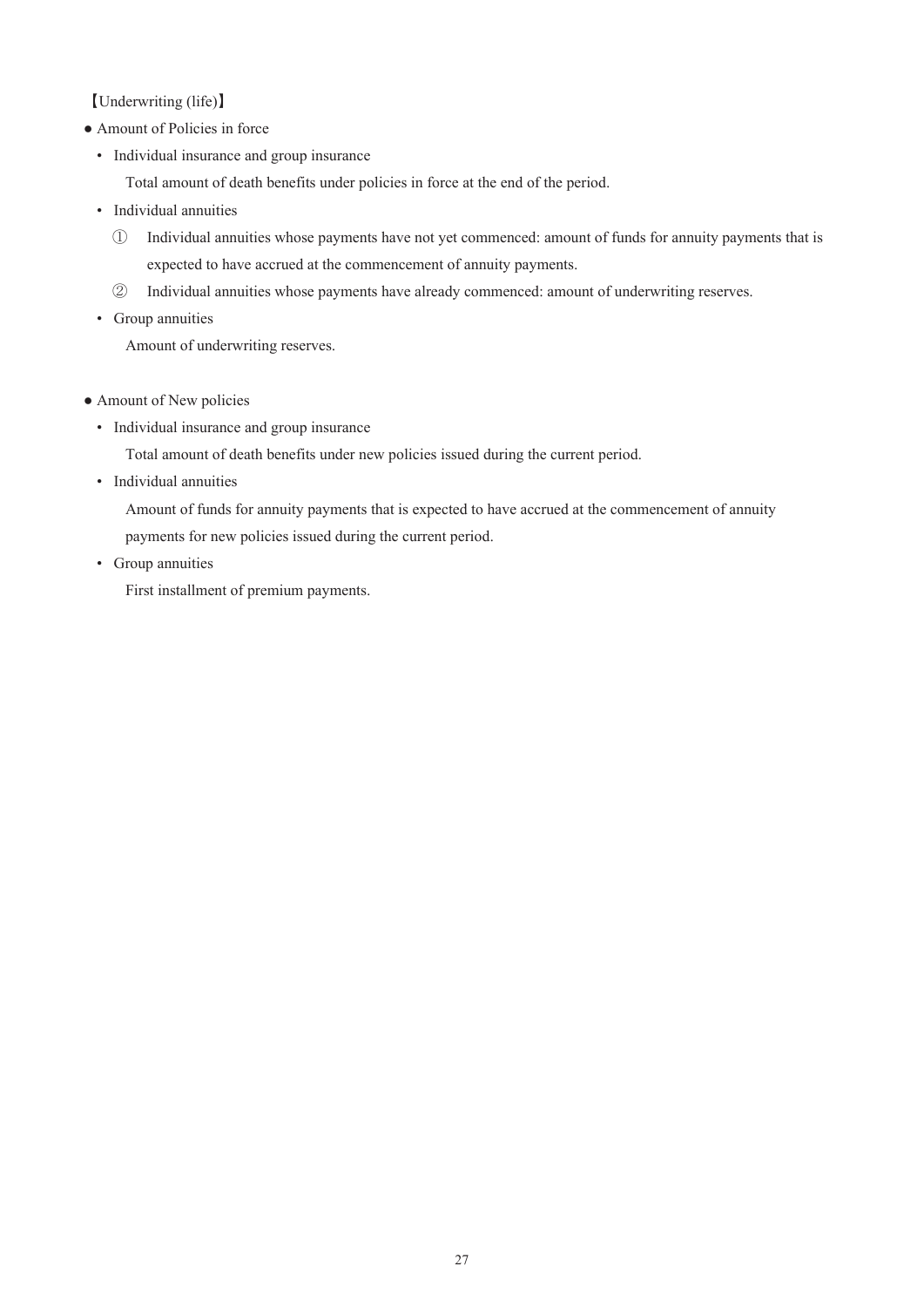## **Supplementary information of business results for the fiscal year 2020**

## 1. Key figures

|                              |                      |                                               |                        |                                    | (Yen in 100 millions)              |
|------------------------------|----------------------|-----------------------------------------------|------------------------|------------------------------------|------------------------------------|
|                              | Fiscal year 2019 (A) | Six months ended<br>September 30, 2020<br>(B) | Fiscal year $2020$ (C) | Increase (Decrease)<br>$(C) - (A)$ | Increase (Decrease)<br>$(C) - (B)$ |
| 10 Net premiums written      | 22,475               | 11,274                                        | 22,613                 | 138                                |                                    |
| Rate of change               | 3.7%                 | $(1.6\%)$                                     | 0.6%                   | $(3.1\%)$                          | 2.2%                               |
| 2 Total assets               | 91,926               | 94,232                                        | 95,624                 | 3,697                              | 1,392                              |
| 3 Loss ratio                 | 65.2%                | 55.1%                                         | 57.4%                  | $(7.8\%)$                          | 2.3%                               |
| 4 Expense ratio              | 30.8%                | 30.3%                                         | 30.8%                  | $(0.0\%)$                          | $0.4\%$                            |
| (5) Combined ratio           | 96.0%                | 85.4%                                         | 88.2%                  | $(7.8\%)$                          | 2.8%                               |
| Underwriting profit margin   | $4.0\%$              | 14.6%                                         | 11.8%                  | 7.8%                               | $(2.8\%)$                          |
| 6 Voluntary automobile       |                      |                                               |                        |                                    |                                    |
| • Net premiums written       | 10,783               | 5,468                                         | 11,052                 | 268                                |                                    |
| Rate of change               | 1.2%                 | 2.0%                                          | 2.5%                   | $1.2\%$                            | $0.5\%$                            |
| • Underwriting profit margin | 7.5%                 | 18.0%                                         | 15.4%                  | 8.0%                               | $(2.6\%)$                          |
| • Loss ratio                 | 61.8%                | 52.9%                                         | 54.6%                  | $(7.1\%)$                          | 1.8%                               |
| • Expense ratio              | 30.8%                | 29.2%                                         | 29.9%                  | $(0.8\%)$                          | 0.8%                               |
| (7) Fire and allied lines    |                      |                                               |                        |                                    |                                    |
| · Net premiums written       | 3,218                | 1,643                                         | 3,532                  | 313                                |                                    |
| Rate of change               | 14.2%                | $(0.0\%)$                                     | 9.7%                   | $(4.4\%)$                          | 9.8%                               |
| • Underwriting profit margin | (22.7%)              | 1.5%                                          | 1.4%                   | 24.1%                              | $(0.1\%)$                          |
| • Loss ratio                 | 84.6%                | 60.8%                                         | 61.6%                  | $(23.0\%)$                         | 0.8%                               |
| • Expense ratio              | 38.1%                | 37.7%                                         | 37.0%                  | $(1.1\%)$                          | $(0.7\%)$                          |
| 8 Number of employees        | 17,077               | 17,358                                        | 17,176                 | 99                                 | (182)                              |
| <b>9 Number of agencies</b>  | 48,339               | 47,716                                        | 46,936                 | (1, 403)                           | (780)                              |

(Note) 1. Loss ratio = (Net claims paid + Loss adjustment expenses) / Net premiums written

2. Expense ratio = (Agency commissions and brokerage + Operating and general administrative expenses on underwriting) / Net premiums written

3. Combined ratio = Loss ratio + Expense ratio

4. Underwriting profit margin = 1 - Combined ratio

<Reference> Key figures from consolidated statement of income of Tokio Marine Holdings

(Yen in 100 millions)

|                                                      | Fiscal year 2019 (A) | Six months ended<br>September 30, 2020<br>(B) | Fiscal year $2020$ (C) | Increase (Decrease)<br>$(C) - (A)$ | Increase (Decrease)<br>$(C) - (B)$ |
|------------------------------------------------------|----------------------|-----------------------------------------------|------------------------|------------------------------------|------------------------------------|
|                                                      |                      |                                               |                        |                                    |                                    |
| 1 Ordinary income                                    | 54,654               | 27,437                                        | 54,611                 | (42)                               |                                    |
| 2 Net premiums written                               | 35,983               | 18,095                                        | 36,065                 | 81                                 |                                    |
| Rate of change                                       | $0.3\%$              | $0.1\%$                                       | $0.2\%$                | $(0.1\%)$                          | $0.1\%$                            |
| <b>3</b> Life insurance premiums                     | 9,819                | 4,694                                         | 9,549                  | (269)                              |                                    |
| Rate of change                                       | $(6.8\%)$            | $(3.2\%)$                                     | $(2.7\%)$              | $4.1\%$                            | $0.4\%$                            |
| 4 Ordinary profit                                    | 3,639                | 1,091                                         | 2,667                  | (972)                              |                                    |
| 5 Net income attributable to<br>owners of the parent | 2,597                | 623                                           | 1,618                  | (979)                              |                                    |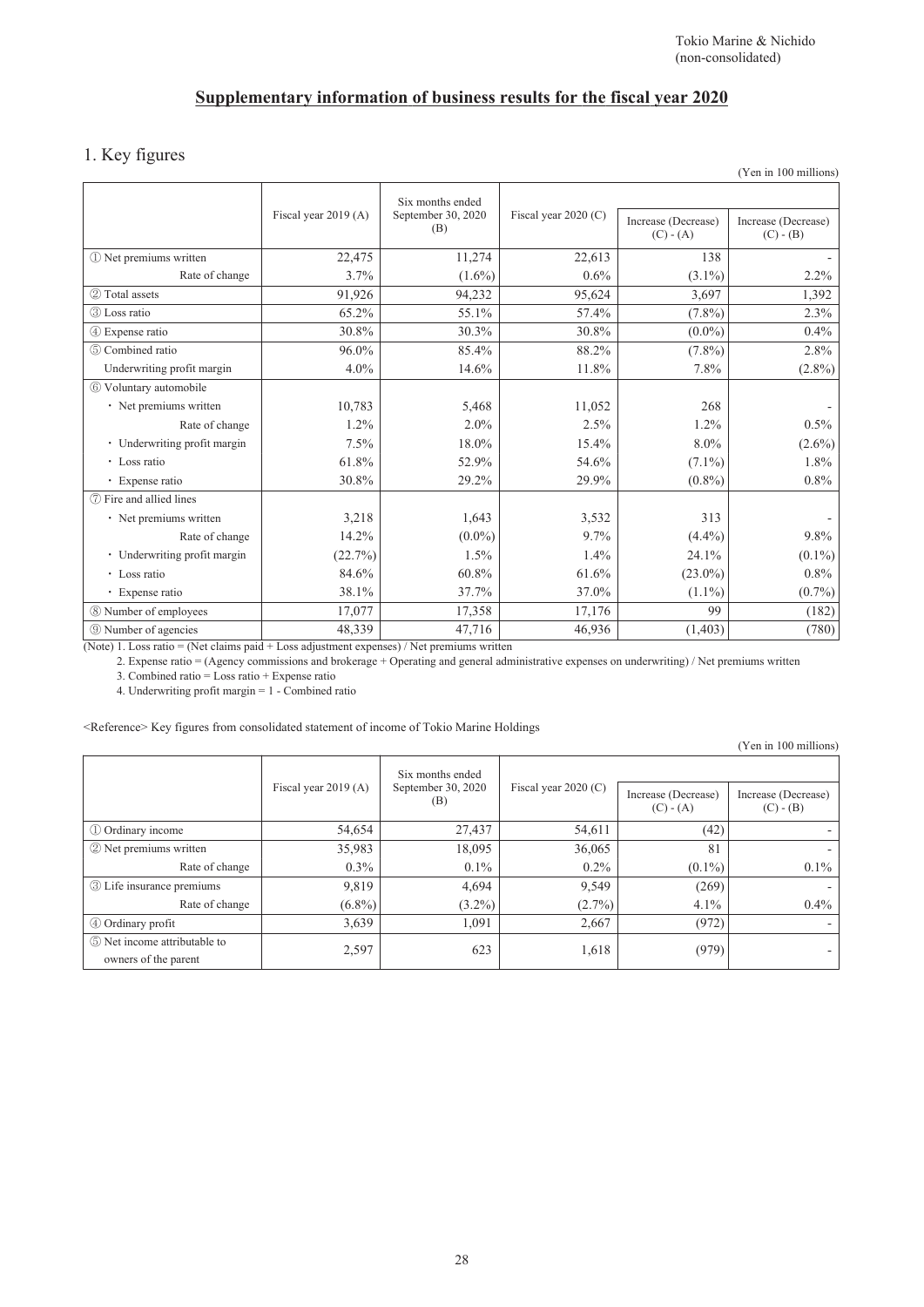### 2. Other information

### ① Impairment losses on securities

|                            |                  |                                        | (Yen in 100 millions) |
|----------------------------|------------------|----------------------------------------|-----------------------|
|                            | Fiscal year 2019 | Six months ended<br>September 30, 2020 | Fiscal year 2020      |
| Domestic debt securities   | -                | -                                      |                       |
| Domestic equity securities | 181              | 16                                     |                       |
| Foreign securities         | 124              | 15                                     | 100                   |
| Others                     | -                | -                                      |                       |
| Total                      | 306              | 132                                    | 115                   |

・Rules for recognition of impairment

|  |  | In principle, impairment loss on a security with fair value is recognized when the fair value is below its cost by 30% or more. |
|--|--|---------------------------------------------------------------------------------------------------------------------------------|
|  |  |                                                                                                                                 |

② Impairment losses on fixed assets

|                  |                  |                                        | (Yen in 100 millions) |
|------------------|------------------|----------------------------------------|-----------------------|
|                  | Fiscal year 2019 | Six months ended<br>September 30, 2020 | Fiscal year 2020      |
| Land             |                  |                                        |                       |
| <b>Buildings</b> | 4                |                                        |                       |
| Others           | ۰                | -                                      |                       |
| Total            |                  |                                        |                       |

③ Unrealized gains (losses) on securities

|                            |                      |                          | (Yen in 100 millions) |
|----------------------------|----------------------|--------------------------|-----------------------|
|                            | As of March 31, 2020 | As of September 30, 2020 | As of March 31, 2021  |
| Domestic debt securities   | 1,142                | 1,029                    | 906                   |
| Domestic equity securities | 14,695               | 16,142                   | 19,968                |
| Foreign securities         | (155)                | 314                      | 670                   |
| Others                     | 4                    |                          | 10                    |
| Total                      | 15,687               | 17,493                   | 21,557                |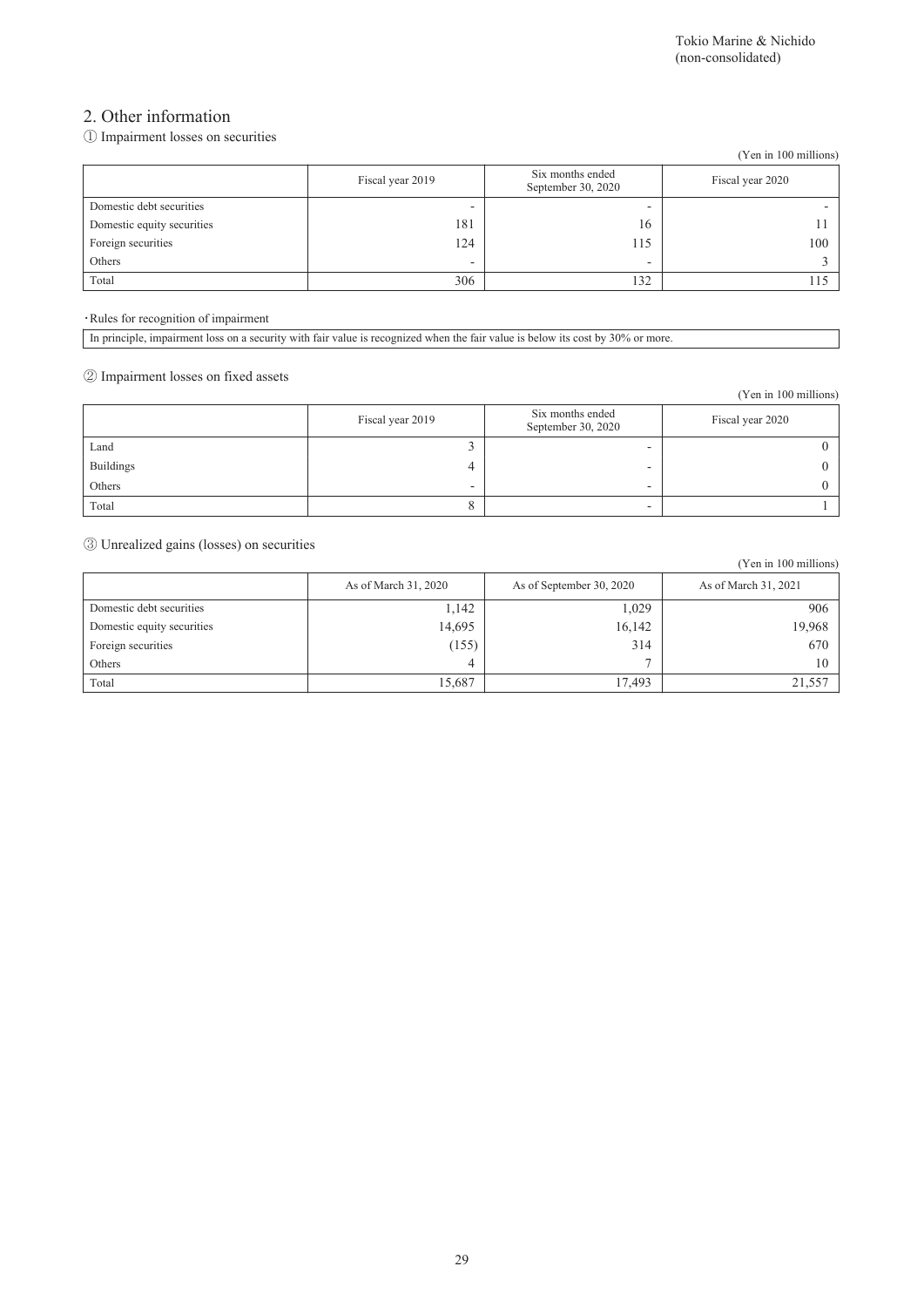### ④ Losses related to natural catastrophe

|                            |                  |                                        | (Yen in 100 millions) |
|----------------------------|------------------|----------------------------------------|-----------------------|
|                            | Fiscal year 2019 | Six months ended<br>September 30, 2020 | Fiscal year 2020      |
| Direct claims paid         | 2,014            | 191                                    | 64 <sup>2</sup>       |
| Net claims paid            | 1,387            | 191                                    | 637                   |
| Net outstanding claims (*) | 237              | 478                                    | 329                   |

(Note) Figures above represent losses caused by natural catastrophe that occurred during the period, excluding losses related to earthquake insurance under the Law concerning Earthquake Insurance.

\* Net of reinsurance recoverable.

### ⑤ Catastrophe loss reserve

(Yen in 100 millions)

|                       | As of March 31, 2020 |                      |           | As of September 30, 2020 |                      | As of March 31, 2021 |         |                      |           |
|-----------------------|----------------------|----------------------|-----------|--------------------------|----------------------|----------------------|---------|----------------------|-----------|
|                       | Balance              | Reservation<br>ratio | Provision | Balance                  | Reservation<br>ratio | Provision            | Balance | Reservation<br>ratio | Provision |
| Fire and allied lines | 1.977                | 61.6%                | 666       | 2.134                    | 65.0%                | 156                  | 2.197   | 62.3%                | 327       |
| Hull and cargo        | .221                 | 187.1                | 16        | 1.229                    | 193.2                | 8                    | .225    | 199.5                | 8         |
| Personal accident     | 1.278                | 71.4                 | 56        | 1.307                    | 71.5                 | 29                   | 1.329   | 82.4                 | 51        |
| Voluntary automobile  | 1.466                | 13.6                 | 346       | 1.642                    | 15.0                 | 175                  | 1.821   | 16.5                 | 354       |
| Others                | 3,061                | 93.9                 | 89        | 3.106                    | 91.4                 | 44                   | 3,150   | 92.3                 | 97        |
| Total<br>_ _          | 9,006                | 45.7                 | 1,174     | 9,420                    | 46.9                 | 414                  | 9,724   | 48.1                 | 839       |

(Note) 1. Reservation ratio = Balance of catastrophe loss reserve / Net premiums written (\*)  $\times$  100 \* For the six months ended September 30, the amount of Net premiums written (excluding earthquake insurance under the Law concerning Earthquake Insurance and compulsory automobile liability insurance) is doubled in this calculation.

2. The figures in Provision are gross amounts before deducting reversals.

### ⑥ Reinsurance assumed

(Yen in 100 millions)

|                                 | Fiscal year 2019                |                               | Fiscal year 2020                |                               |  |
|---------------------------------|---------------------------------|-------------------------------|---------------------------------|-------------------------------|--|
|                                 | Reinsurance premiums<br>assumed | Reinsurance claims<br>assumed | Reinsurance premiums<br>assumed | Reinsurance claims<br>assumed |  |
| Fire and allied lines           | 655                             | 393                           | 817                             | 297                           |  |
| Hull and cargo                  | 262                             | 184                           | 290                             | 171                           |  |
| Personal accident               |                                 |                               | 4                               |                               |  |
| Voluntary automobile            |                                 |                               |                                 | 16                            |  |
| Compulsory automobile liability | 2,035                           | 1.904                         | 1,643                           | 1,757                         |  |
| Others                          | 346                             | 188                           | 400                             | 194                           |  |
| Total                           | 3,307                           | 2,681                         | 3,162                           | 2,436                         |  |

#### ⑦ Reinsurance ceded

(Yen in 100 millions)

|                                 | Fiscal year 2019              |                                 | Fiscal year 2020              |                                 |  |
|---------------------------------|-------------------------------|---------------------------------|-------------------------------|---------------------------------|--|
|                                 | Reinsurance premiums<br>ceded | Reinsurance claims<br>recovered | Reinsurance premiums<br>ceded | Reinsurance claims<br>recovered |  |
| Fire and allied lines           | 1,648                         | 1,300                           | 1,786                         | 1,044                           |  |
| Hull and cargo                  | 324                           | 208                             | 355                           | 140                             |  |
| Personal accident               | 44                            | 14                              | 28                            |                                 |  |
| Voluntary automobile            | 46                            | 129                             | 48                            | 55                              |  |
| Compulsory automobile liability | 1,912                         | 1,820                           | 1,498                         | 1,631                           |  |
| Others                          | 1,719                         | 698                             | 1.704                         | 1,118                           |  |
| Total                           | 5,695                         | 4,171                           | 5,422                         | 4,000                           |  |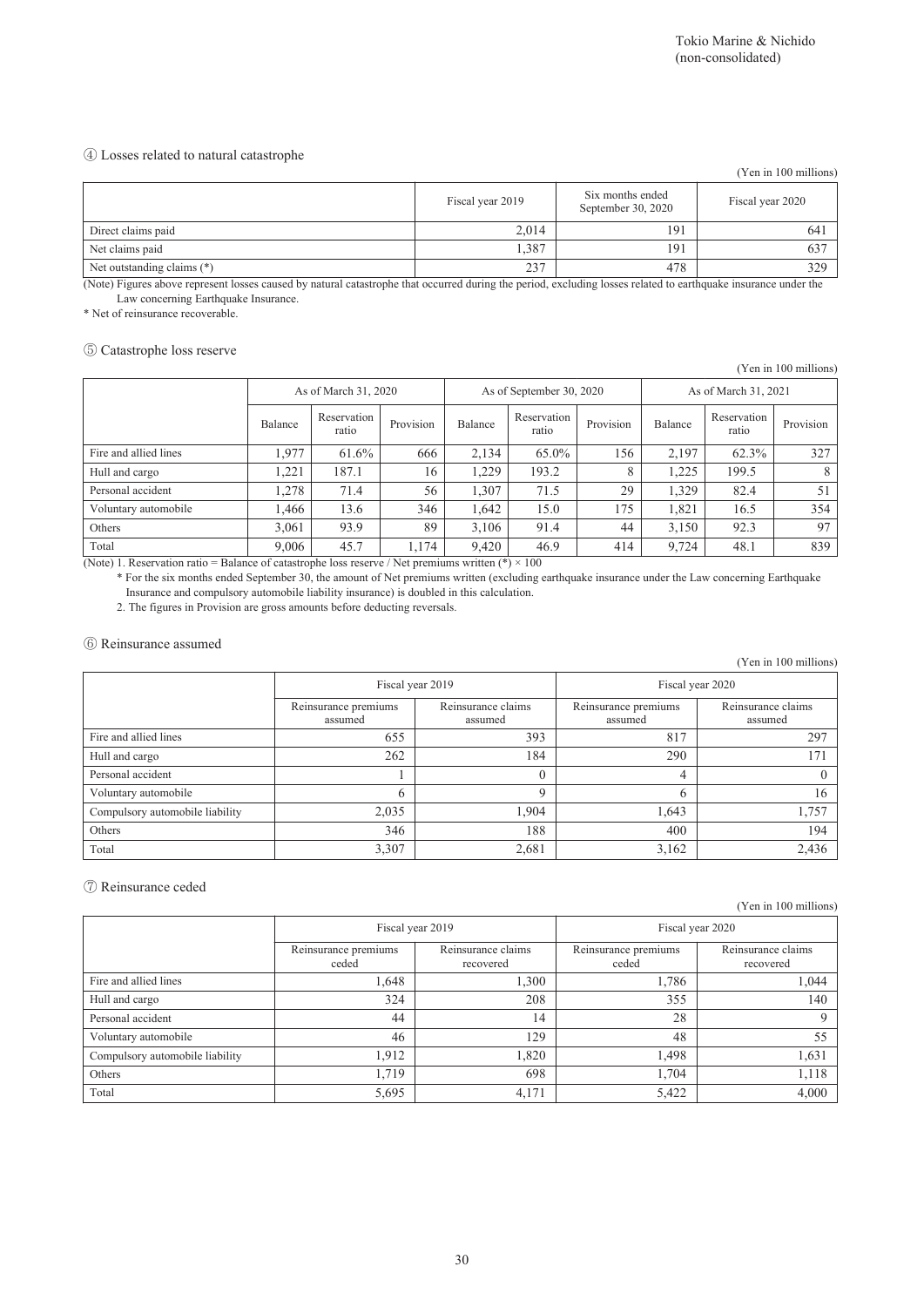## **Supplementary information of business results for the fiscal year 2020**

## 1. Key figures

|                              |                      |                                               |                        |                                    | $(1 \text{ cm m} 100 \text{ min} 100)$ |
|------------------------------|----------------------|-----------------------------------------------|------------------------|------------------------------------|----------------------------------------|
|                              | Fiscal year 2019 (A) | Six months ended<br>September 30, 2020<br>(B) | Fiscal year $2020$ (C) | Increase (Decrease)<br>$(C) - (A)$ | Increase (Decrease)<br>$(C) - (B)$     |
| 1) Net premiums written      | 1,488                | 744                                           | 1,477                  | (11)                               |                                        |
| Rate of change               | 3.5%                 | $(3.0\%)$                                     | $(0.7\%)$              | $(4.3\%)$                          | 2.3%                                   |
| 2 Total assets               | 3,817                | 3,935                                         | 4,031                  | 213                                | 96                                     |
| 3 Loss ratio                 | 64.8%                | 54.0%                                         | 57.9%                  | $(6.9\%)$                          | 3.9%                                   |
| 4 Expense ratio              | 33.4%                | 33.2%                                         | 33.1%                  | $(0.3\%)$                          | $(0.0\%)$                              |
| (5) Combined ratio           | 98.2%                | 87.2%                                         | 91.0%                  | $(7.2\%)$                          | 3.9%                                   |
| Underwriting profit margin   | 1.8%                 | 12.8%                                         | 9.0%                   | 7.2%                               | $(3.9\%)$                              |
| 6 Voluntary automobile       |                      |                                               |                        |                                    |                                        |
| • Net premiums written       | 861                  | 441                                           | 882                    | 21                                 |                                        |
| Rate of change               | $1.2\%$              | 2.6%                                          | 2.5%                   | 1.3%                               | $(0.1\%)$                              |
| • Underwriting profit margin | 10.3%                | 20.1%                                         | 18.1%                  | 7.9%                               | $(2.0\%)$                              |
| • Loss ratio                 | 57.9%                | 49.6%                                         | 51.3%                  | $(6.6\%)$                          | 1.7%                                   |
| • Expense ratio              | 31.8%                | 30.3%                                         | 30.6%                  | $(1.2\%)$                          | $0.3\%$                                |
| (7) Fire and allied lines    |                      |                                               |                        |                                    |                                        |
| • Net premiums written       | 240                  | 111                                           | 232                    | (7)                                |                                        |
| Rate of change               | 14.1%                | $(14.9\%)$                                    | $(3.2\%)$              | $(17.3\%)$                         | 11.7%                                  |
| · Underwriting profit margin | $(27.9\%)$           | $(1.7\%)$                                     | $(11.1\%)$             | 16.8%                              | $(9.4\%)$                              |
| • Loss ratio                 | 89.1%                | 61.6%                                         | 71.9%                  | $(17.2\%)$                         | 10.3%                                  |
| • Expense ratio              | 38.8%                | 40.1%                                         | 39.1%                  | 0.4%                               | $(0.9\%)$                              |
| 8 Number of employees        | 2,215                | 2,168                                         | 2,180                  | (35)                               | 12                                     |
| <b>9 Number of agencies</b>  | 12,339               | 12,026                                        | 11,636                 | (703)                              | (390)                                  |

(Note) 1. Loss ratio = (Net claims paid + Loss adjustment expenses) / Net premiums written

2. Expense ratio = (Agency commissions and brokerage + Operating and general administrative expenses on underwriting) / Net premiums written

3. Combined ratio = Loss ratio + Expense ratio

4. Underwriting profit margin = 1 - Combined ratio

(Yen in 100 millions)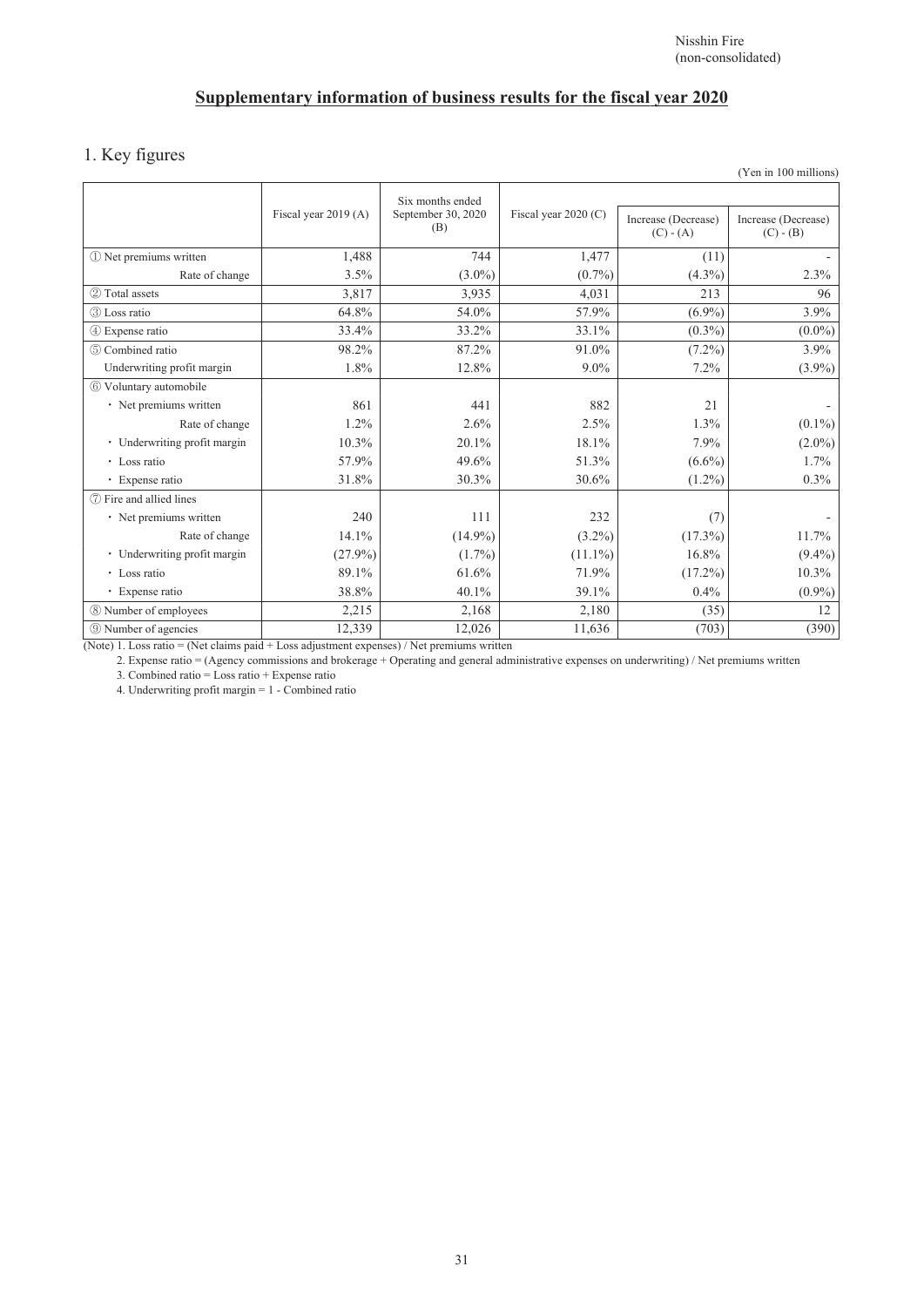(Yen in 100 millions)

### 2. Other information

### ① Impairment losses on securities

|                            |                  |                                        | (Yen in 100 millions) |
|----------------------------|------------------|----------------------------------------|-----------------------|
|                            | Fiscal year 2019 | Six months ended<br>September 30, 2020 | Fiscal year 2020      |
| Domestic debt securities   | -                | -                                      |                       |
| Domestic equity securities | 12               |                                        |                       |
| Foreign securities         | -                |                                        |                       |
| Others                     | -                | -                                      |                       |
| Total                      | 12               |                                        |                       |

・Rules for recognition of impairment

In principle, impairment loss on a security with fair value is recognized when the fair value is below its cost by 30% or more.

### ② Impairment losses on fixed assets

|                  |                  |                                        | (Yen in 100 millions) |
|------------------|------------------|----------------------------------------|-----------------------|
|                  | Fiscal year 2019 | Six months ended<br>September 30, 2020 | Fiscal year 2020      |
| Land             | -                | ∼                                      |                       |
| <b>Buildings</b> | -                | ∠                                      |                       |
| Others           | ۰                | -                                      |                       |
| Total            | -                | 4                                      |                       |

③ Unrealized gains (losses) on securities

|                            | As of March 31, 2020     | As of September 30, 2020 | As of March 31, 2021     |
|----------------------------|--------------------------|--------------------------|--------------------------|
| Domestic debt securities   | 164                      | 153                      | 139                      |
| Domestic equity securities | 154                      | 149                      | 67                       |
| Foreign securities         | (21)                     | Q                        | 28                       |
| Others                     | $\overline{\phantom{a}}$ | -                        | $\overline{\phantom{a}}$ |
| Total                      | 297                      | 312                      | 236                      |